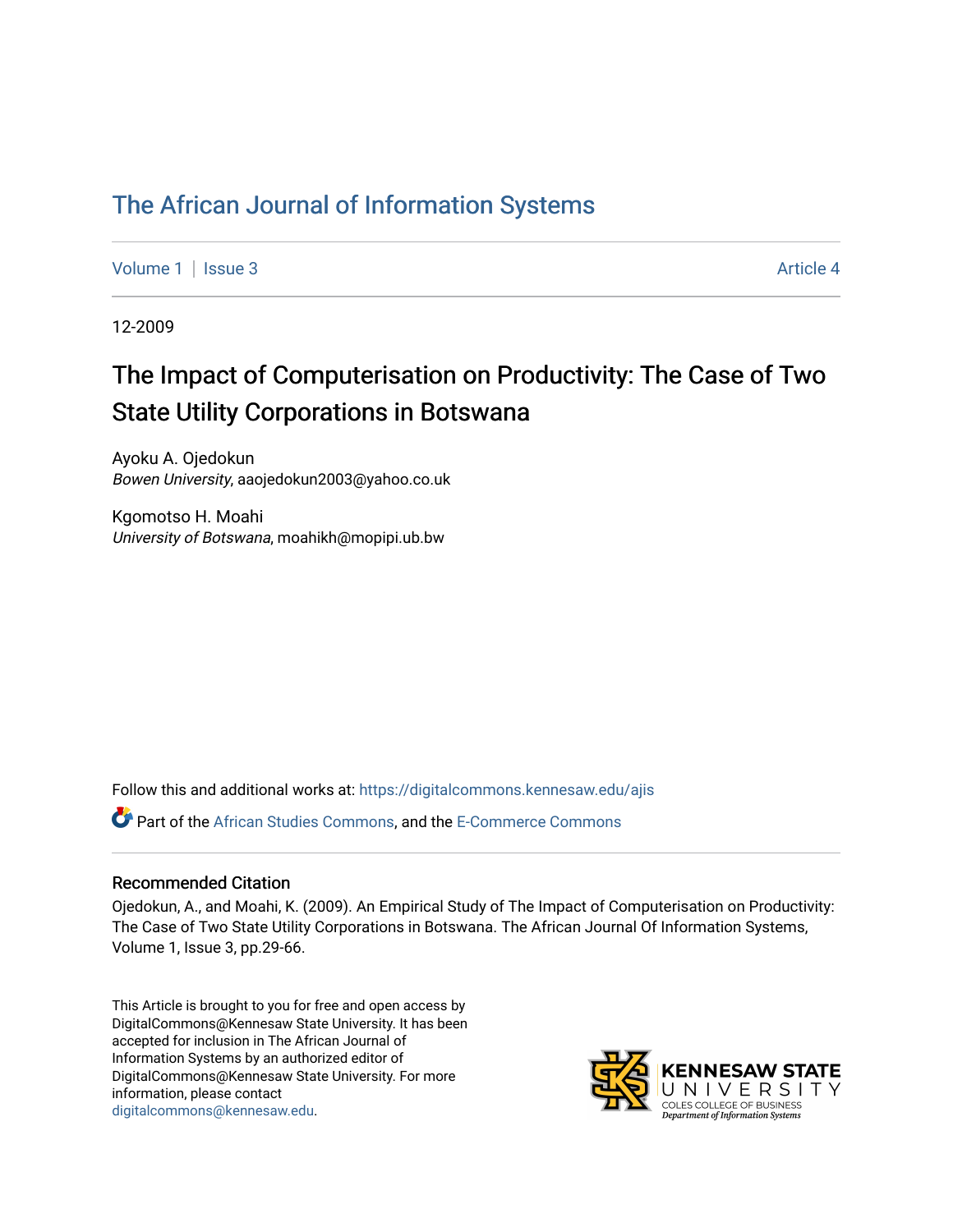

# THE IMPACT OF COMPUTERISATION ON PRODUCTIVITY: THE CASE OF TWO STATE UTILITY CORPORATIONS IN BOTSWANA

**Research Paper** 

**Volume 1, Issue 3, December 2009, ISSN 1936-0282** 

**Ayoku A. Ojedokun** Bowen University, Email: aaojedokun2003@yahoo.co.uk

**Kgomotso H. Moahi**  University of Botswana, Email: moahikh@mopipi.ub.bw

*(Received Jan 2009, Accepted Nov 2009)* 

#### **Abstract**

The study investigated the impact of computer technology on productivity improvement as reflected in the billing process and total quality bills invoiced per month in the Gaborone headquarters of Botswana Power Corporation and Water Utilities Corporation. It examined the input-output relationship with computers as one of the inputs. The other input is labour represented by the Meter Reading Hours and the Supervisory Hours. The study drew on the economic production theory and time series approach to determine the contributions of the inputs to output. The study relied on unpublished information and interviews rather than the use of publicly or commercially available data as the primary data source.

The results as evidenced by the regression parameters suggest that inputs and their characteristics satisfactorily explained the productivity improvement of the billing process in the two corporations. The results, however, show no significant statistical evidence that computer technology is positively linked to improvement in total quality bills invoiced per month. Interview conducted revealed that some aspects of the workplace practices within the two corporations also exerted significant influence on the inputs. This suggests that computer technology alone is an insufficient predictor of productivity improvement.

The study extends research on information technology (IT) impact on productivity improvement to public sector in Africa, and perhaps, is the first attempt to compare the impact of computer technology on productivity improvement among government utility corporations in Africa. The study would assist African governments in fashioning appropriate policies on investments in IT and to review existing ones.

### **Keywords**

IT Impact, IT Investments, Computerised Billing, Computer Technology, Botswana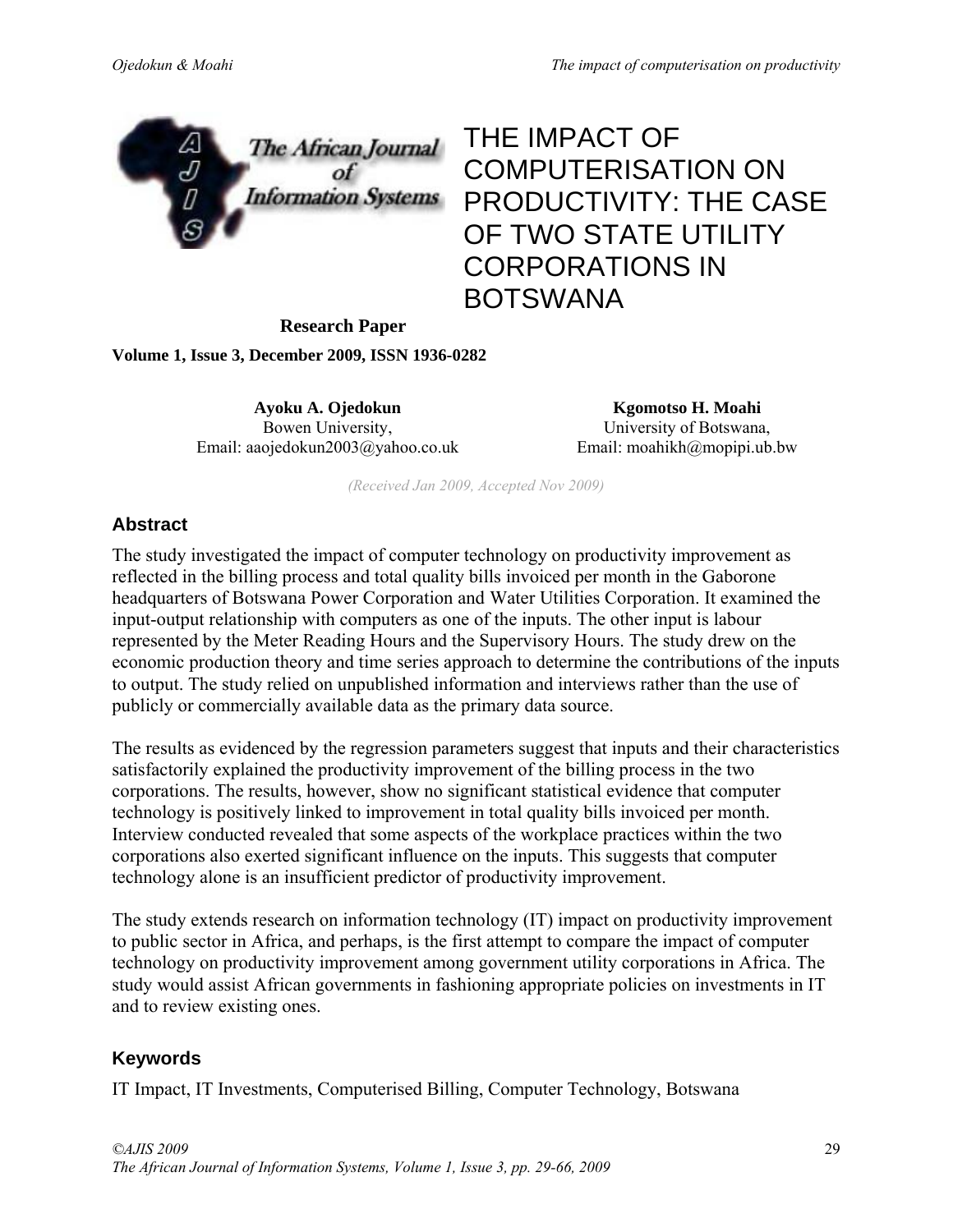# THE IMPACT OF COMPUTERISATION ON PRODUCTIVITY: THE CASE OF TWO STATE UTILITY CORPORATIONS IN BOTSWANA

# **INTRODUCTION**

The Republic of Botswana, with a population of about 1.9 million, is located in Southern Africa. It shares a border with South Africa in Mabato. Botswana, with a significant capital investment, has created one of the most dynamic economies in Africa. Through fiscal discipline and sound management, Botswana transformed itself from one of the poorest countries in the world to a middle-income country with a per capita GDP of \$13,300 in 2008 (Central Intelligence Agency – The World Factbook-Botswana, 2009).

In its strategic plan for 2003-2006, the government acknowledged the importance of Information and Communications Technology (ICT) to improving public access to information and services, and to national development. According to the Government Computer Bureau (2003), the aim of the plan was to provide facilities that could support quicker and easier public access to services and information. Further, it aimed to strengthen existing infrastructure and to build human capacity for government use of ICTs. The Botswana Government's ICT Vision for development of Information Technology (IT), "IT strategy 1996-1997: Vision 2003" is to the effect that Botswana must recognise the importance of information and of developing efficient information systems and networks for the support of research, education, development and communication with the rest of the world.

The strategy's roadmap for reaching the above vision include becoming a regional leader in the exploitation and use of IT in the achievement of national objectives; developing a well trained IT workforce; improving the implementation of data communications in both public and private sectors; using IT to improve government services; implementing quality IT Systems; each Ministry developing and generating its own information database; ensuring government is less dependent on paperwork and more on electronically stored and communicated information; and promoting private IT Service and Industry (Government Computer Bureau, 2003).

The objectives according to Bose et al. (2002) were to improve budgeting, *productivity*, and public service; remove bottlenecks to development; improve capacity to implement and monitor projects; as well as improve relationship with the private sector. As a result, there has been increased spending by government Ministries and Corporations on ICT projects (Government Computer Bureau, 2003; Sebetela, 2002).

Empirical studies in the IT value literature have attempted to quantify the benefits and/or payoffs from IT investments by analysing data collected at the different levels of study - economy level, industry level, firm and/or organisation level, and application (or process or activity) level (e.g. Devaraj and Kohli, 2000; Good and Stone, 2000; Dewan and Kraemer, 2000; Lee and Menon, 2000; Sircar, Turnbow, and Bordoloi, 2000; Stratopoulos and Dehning, 2000; Thatcher and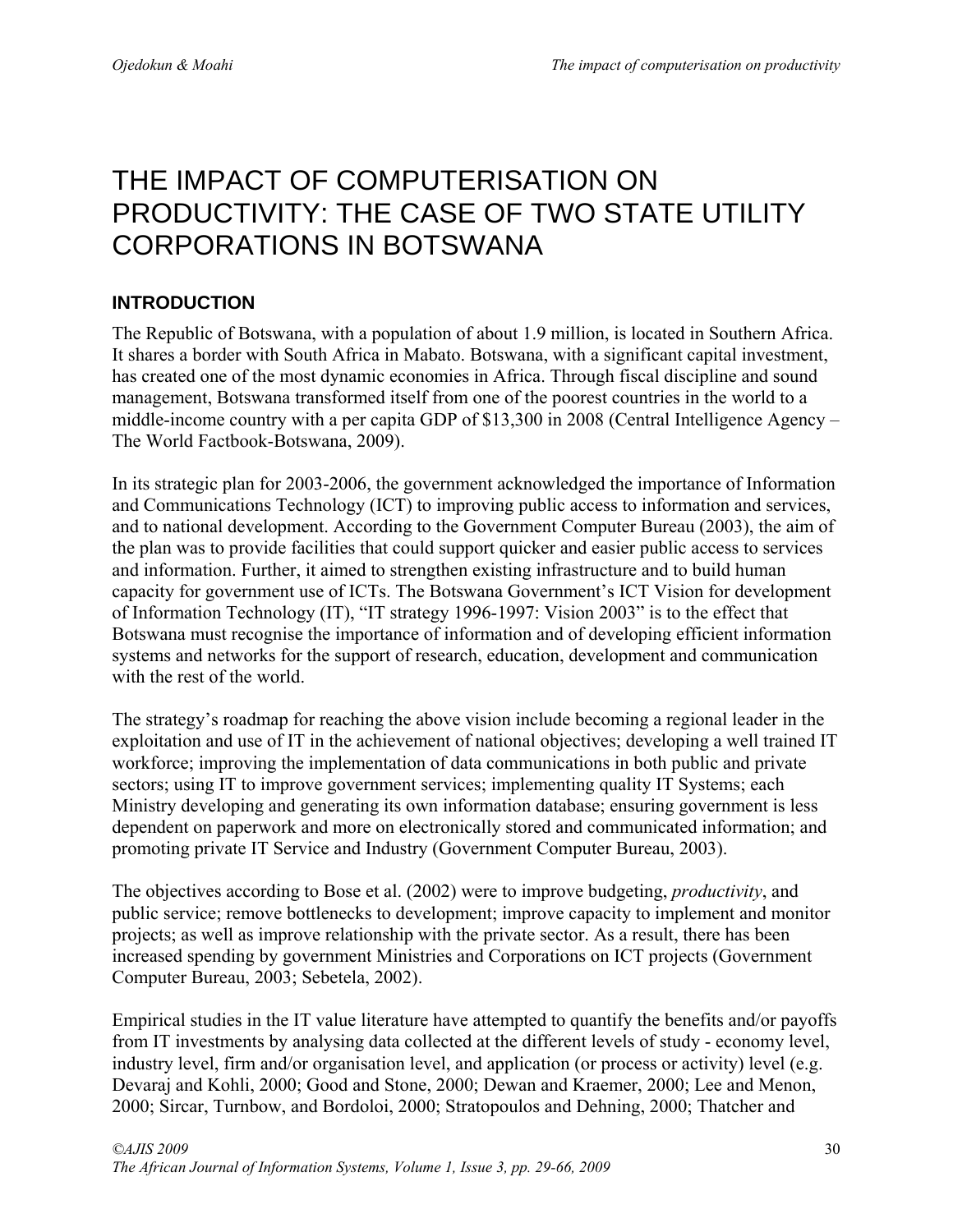Oliver, 2001; Banker, Chang and Kao, 2002; Santhanam, 2003; Mukhopadhyay, Rajiv, and Srinivasan, 1997; Lehr and Lichtenberg, 1998; Lee and Perry, 2002).

Most of these studies have used either large United State (U.S.) firms or firms that are known to be the best performers in the industry. Some use public or commercially available data as the primary data source, the quality of which has been questioned on various grounds (Gordon, cited in Barua, Kriebel and Mukhopadhyay, 1995), rather than data specifically collected through surveys, interviews and unpublished organisation information sources for the purpose of assessing IT contributions.

However, while literature is replete with works on IT impact on productivity and/or performance, there has been little investigation into specific impact of IT in Africa (Adam and Wood, 1999, p.307). Except for a few studies, all of the empirical studies on the impact of IT on productivity are outside of Africa, an environment different from the developed and the newly industrialised countries (NIEs). Results from these studies according to Adam and Wood are not applicable to developing countries as they cover only a small portion of the problems that face developing countries.

Empirical studies about the impact of IT in public sector organisations are rare (Kraemer and Dedrick cited in Lee and Perry, 2002). Examination of literature further revealed that only a few studies have been carried out in the public sector (e.g. Mukhopadhyay, Rajiv, and Srinivasan, 1997; Lehr and Lichtenberg, 1998; Lee and Perry, 2002), yet the public sector is argued to be more computer-intensive than the private sector (Bretschneider and Wittmer cited in Bretschneider and Heintze, 2000).

Lubbe (2000) notes that the use of IT is neither fully understood nor studied *enough* in developing countries in order to yield meaningful insight. Lubbe's (2000) study of IT investment approaches in Namibia particularly revealed that organisations are not investigating returns on IT investment because they think it is too difficult. The calculation of the return on IT investment according to Lubbe could be complex as no real cash flow is available, with the problem of intangible costs compounding the problem. While government Ministries and Corporations in Botswana continues to massively inject funds into computerisation in order to find solutions to the problem of low productivity, its contribution to productivity movement has not been empirically investigated and ascertained.

The above underscores the need for this study on the contribution of computer technology to productivity improvement in the public sector in Africa. The objective therefore is to investigate the impact of computerisation on the billing process (i.e. in bills invoiced per month) in two state utility corporations in Botswana - the Botswana Power Corporation (BPC) and the Water Utilities Corporation (WUC). This study investigates the impact of computerisation on productivity by examining the input-output relationship with computer technology as one of the inputs.

The rest of the paper is structured in eight sections, as follows. The first section is the introduction. The second section provides brief information about the Corporations under study and the description of the meter reading process in the two Corporations. The third section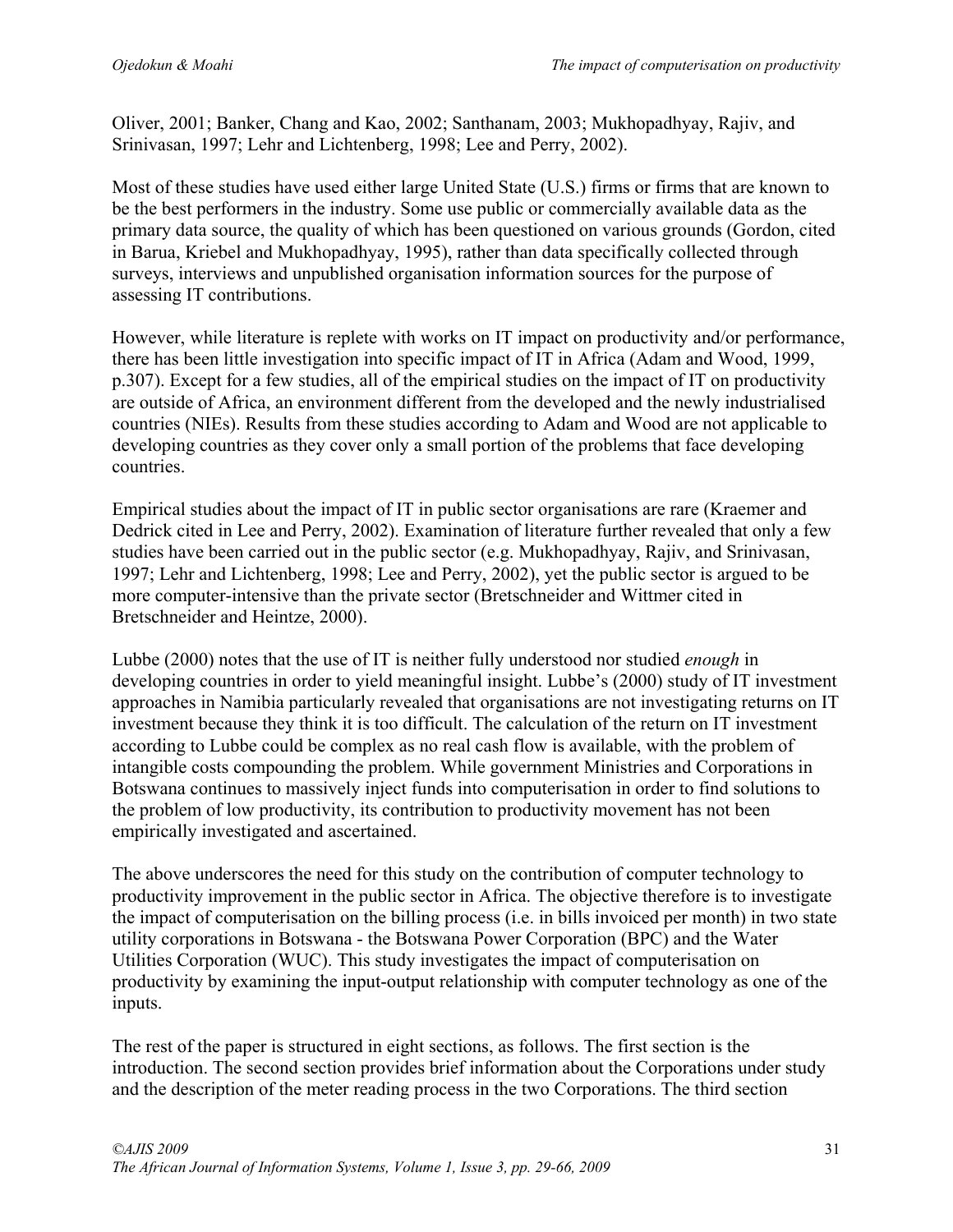reviews the literature on attempts at identifying productivity gains from investment in IT. The fourth presents the study's research framework followed by the detailed description of the research methods. The fifth section presents a detailed analysis of the study's findings. The sixth section presents the discussion of the findings. The seventh section presents the conclusion and implications of the findings. The eighth section presents the future research directions from the study.

# **THE CORPORATIONS AND THEIR BILLING SYSTEMS**

Computer use in BPC began with a Government Computer Bureau (GCB) mainframe with dumb terminals at its Head Office in 1983/1984. The main application was COBOL-based billing system. In 1986, the Corporation introduced a Novell-based Local Area Network. Then in 1991, it introduced a Wide Area Network (WAN) which was extended to Morupule Power Station and Franscistown Distribution Centre. Again, in 1995, BPC acquired a new billing system from Harris Computers in Canada. This was installed in June 1996 to improve revenue collection, customer relations and decentralization of the existing billing system. Currently, BPC uses wireless network within Gaborone (the Country's Capital). This allows it to provide customer pay points anywhere within Gaborone. The Data Control and Meter Reading Department is responsible for billing customers for monthly consumption of electricity and uses the Harris and the Consolidated Africa Technology System (CATS) for this purpose.

WUC began computerisation in 1987. It started with 'Mentor (Legacy) System' for billing. This was partially manual. Meter reading books are used to indicate the history and water consumption of plot. The shortcoming of this system was that meter readers were able to estimate consumptions without a visit to the site. In other words, it allowed falsification of meter readings. In addition, during rainy seasons, meter-reading books were always returned wet. In 1999, a SAP enterprise resource planning system was purchased and implemented as a new billing system to overcome the above shortcomings as it allows the use of handheld devices for data capture and upload. It came with the following modules: financial, materials management, human resources, IS-U/CCS, cost controlling, plant maintenance and real-time data management. This system facilitated the integration of all the applications in WUC.

# **The Meter Reading Process**

Except for the differences in the billing systems, bill processing in BPC and WUC are the same. While BPC uses Harris System and the CATS, WUC uses SAP. Metre readers use handheld devices. Bill processing begins after the creation of consumer accounts. Consumer data are downloaded from the computer into the handheld devices. The data is then used for metre reading. Metre readers work for 7 hours 45 minutes per day in BPC and 6 hours per day in WUC for 5 days a week. In both corporations, they also work for at least two weekends in a month as overtime. This is about 54 hours 15 minutes in BPC and 42 hours in WUC per week (inclusive of hours spent during the weekends). This is on the average, about 46 hours 30 minutes in BPC and 36 hours in WUC per week per month. Each metre reader is expected to record between 150 to 300 metres per day, depending on the terrain and/or the routes assigned. The results are later uploaded from the handheld devices into the Route Master (RM) in the computer for bill processing.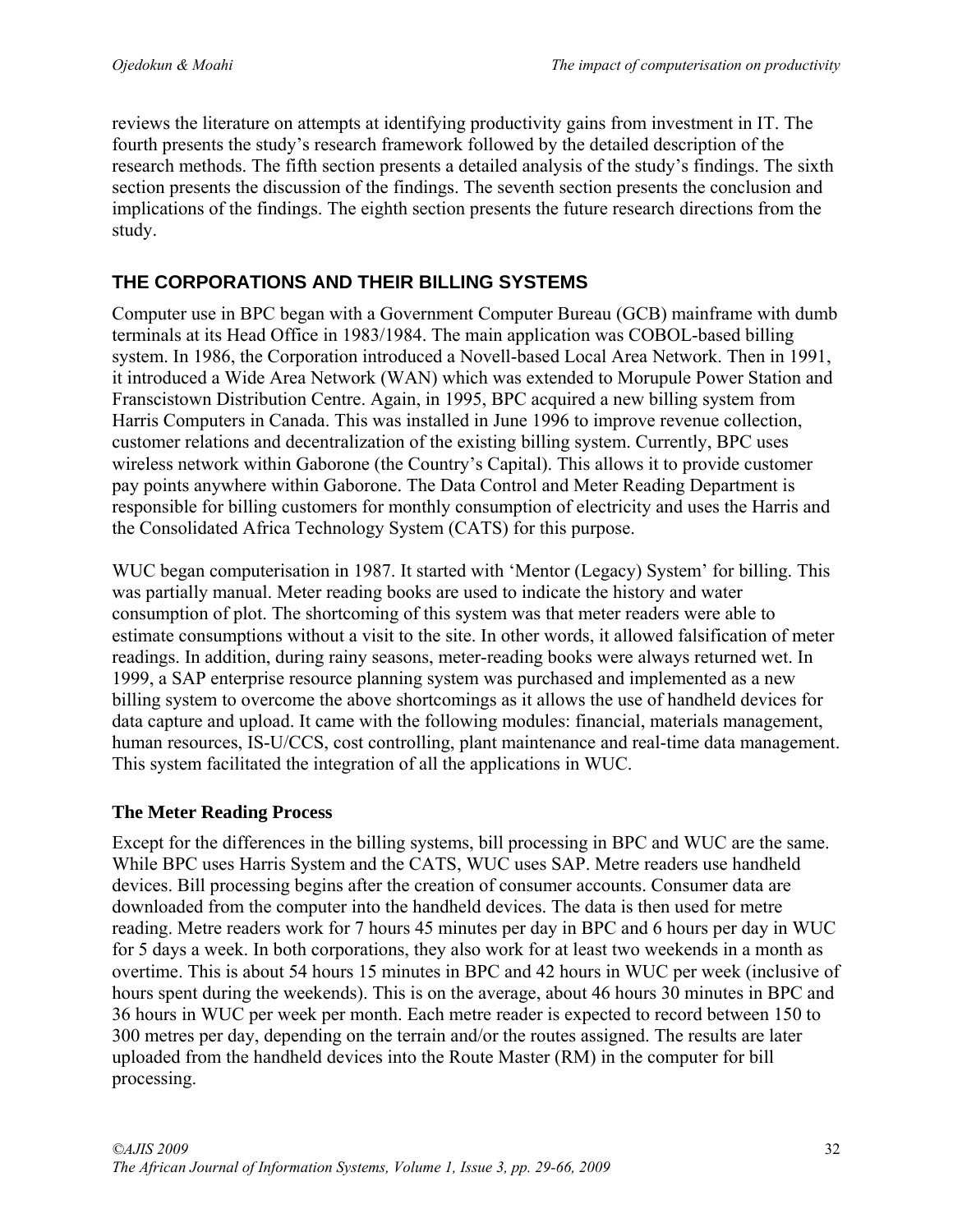# **LITERATURE REVIEW**

The use of computers and information systems (IS) in organisations is increasingly becoming a widespread phenomenon. The availability of even cheaper and more powerful personal computers has put increasing computing power into the hands of a greater number of people. Computer use in the public sector is particularly heavy and growing (Kraemer and Dedrick, 1996). Its ability to store, retrieve and manipulate large amounts of data rapidly and cheaply has led to its widespread use in managing many clerical, accounting and service documentation functions in organisations. Some of the benefits are quite obvious (e.g. use of spreadsheet for financial planning, typing of documents on computers, distribution of memos through emails, keeping of records in electronic databases, etc.) while others are less obvious, but possibly more significant in their impact. Thus, organisational investments in ITs have increased dramatically both in the developed and the developing world. Investments in computerisation have particularly increased exponentially not only in the private sector but more especially in the public sector. Arguably, the public sector organisations according to Bretschneider and Wittmer cited in Bretschneider and Heintze (2000) now have a deeper penetration of computer technology than the private sector organisations.

Almost every government and business around the world believes that computer technology is the key to the future and many have invested a lot of money in it. A survey of the government ministries and public sector organisations in Ghana (Republic of Ghana, National ICT and Plan Development Committee, 2005) for example, found all the organisations involved computerised. Comparative analysis further indicates 100% of the public sector organisations have computer systems in place; while the corresponding figure for the government ministries was also 100%. Government and businesses, no doubt, expect to see benefits and returns from their enormous investments. These massive investments in IT were as a result of the growing recognition among economic development specialists that investment in technology can play a critical role in stimulating economic growth and productivity. For example, during the 1990s, according to Stiroh (2001), the United States of America enjoyed remarkable upsurge as unemployment declined, inflation remained in check and labour productivity growth accelerated to rates not consistently seen since the 1960s.

A number of empirical studies have attempted to find the benefits of IT expenditure, but the results have been conflicting. Earlier studies for example, including some fairly recent ones, failed to find positive payoffs (e.g. Roach, 1988; Bailey and Gordon, 1988; Wolff, 1991; Parsons, Gotlieb, and Denny, 1993; Loveman, 1994; Wolff, 2002). These studies used financial measures (using publicly or commercially available data) and failed to capture intangible costs/benefits and/or assets such as on-the-job training, improvement on employee's human capital to estimate payoff from investment in IT. The intangible costs/benefits, which may be considered productivity measures, are capable of producing excess returns on investment but fail to appear as assets in the balance sheet. This may have been responsible for the lack of statistical evidence of the impact of IT on productivity. Thus, since the 1980s, the lack of statistical evidence of the impact of computer technology has been a subject of debate as a result of the growing gap between expectations of the use of computers and the realisation of its benefits. This has resulted in what is known as the "productivity paradox". Although, the so called "productivity paradox"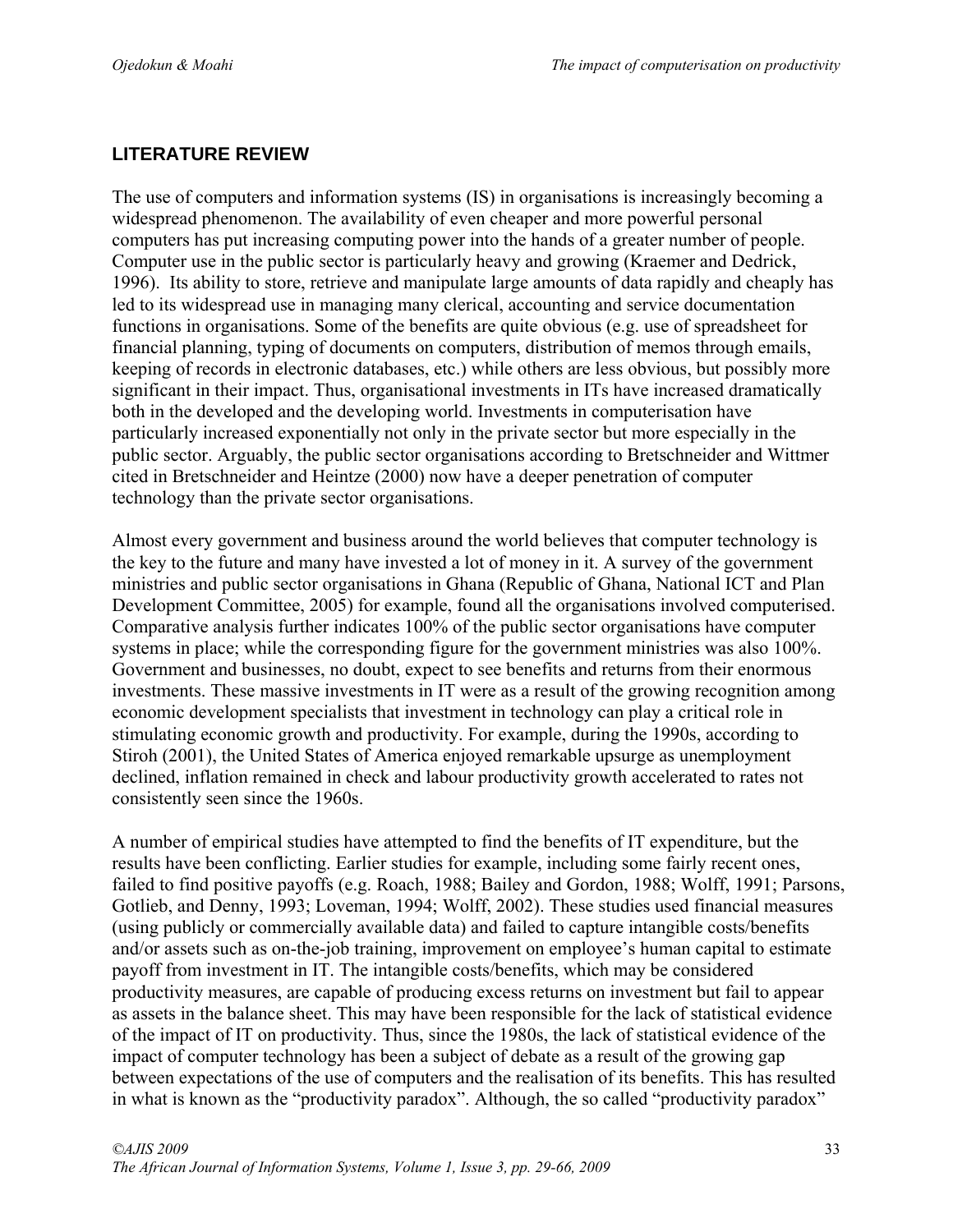concept, which started in 1987 with Robert Solow (Peslak, 2004) questions the extent and impact of IT investment (Mukhopadhyay, Rajiv and Srinivasan, 1997 and Lee and Perry, 2002), it does not deny the possibility of productivity improvements from the use of IT (Kraemer and Dedrick, 1994).

Available literature shows that most of the fairly recent studies are reporting positive payoffs from computerisation. The studies, among others, include those conducted by Adam and Wood (1999), Dewan and Kraemer (2000), Good and Stone (2000), Devaraj and Kohli (2000), Lee and Menon (2000), Sircar, Turnbow, and Bordoloi (2000), Stratopoulos and Dehning (2000), Thatcher and Oliver (2001), Banker, Chang and Kao (2002), Lee and Perry (2000) and Santhanam (2003). The studies have analysed data collected at the economy level, industry level, firm and/or organisation level, and application (or process or activity) level. They have used both financial (and/or profitability or economic) measures (e.g. return on assets, return on equity, return on investment, gross profit margin, net profit margin, etc.) to assess IT contributions. Some of them, including the few that were carried out in the public sector (on government services), have also incorporated productivity measures, and have identified productivity gains from investments in IT. These include: improved quality of product and services (Devaraj and Kohli, 2000), increased capacity utilisation and inventory turnover (Barua, Kreibel, and Mukhopadhyay, 1995), reduced production time (Kelley, 1994), meeting budget target and handling increased workloads and reducing worker's propensity to make mistakes (Lehr and Lichtenberg, 1998), and increased mail sorting output (Mukhopadhyay, Rajiv, Srinivasan (1997). The results of positive relationships are found to be independent of the unit of the analysis – economy/country, organisation and application levels. This corroborates Rai et al. cited in Chan (2000) who argue that if IT investments are conceptualised at the firm level, the value of IT needs to be measured at the firm level as well, and if conceptualised at the activity or department level, then measurements should be at these lower levels. It is however better to identify benefits at the lower levels to avoid the problem of aggregation of IT impact over multiple processes.

Except for a few studies which use qualitative techniques, (e.g. Adam and Wood, 1999), most of the studies use quantitative methods (e.g. correlation analysis, Canonical analysis, regression analysis, Cobb-Douglas production function, data envelopment analysis, business value linkage, hierarchical regression, structural equation, etc.) and various estimation techniques (ordinary least squares, two-staged least squares, generalised least squares, weighted least squares, stochastic production frontier, etc.) to estimate impact. Mukhopadhyay et al.'s (1997) public sector study for example, considered IT impact on both process output and quality and carried out their analysis at the application level. According to the authors, because it was often difficult to obtain market prices for outputs to account for differences in quality, they developed a physical measure to quantify the output of the sorting process and used standard measures for inputs (labour hours and machine hours). They measured output quality in terms of the timeliness of mail processing. In addition, they used a set of factors in their model to account for differences in input characteristics. They used the rate of absenteeism to capture the withdrawal behaviour of the work force and the extent of barcoded incoming mail as a measure of the quality of raw material. The authors employed the production function specification using the Cobb Douglas form, and the Stochastic Production Frontier (SPF) to estimate their model.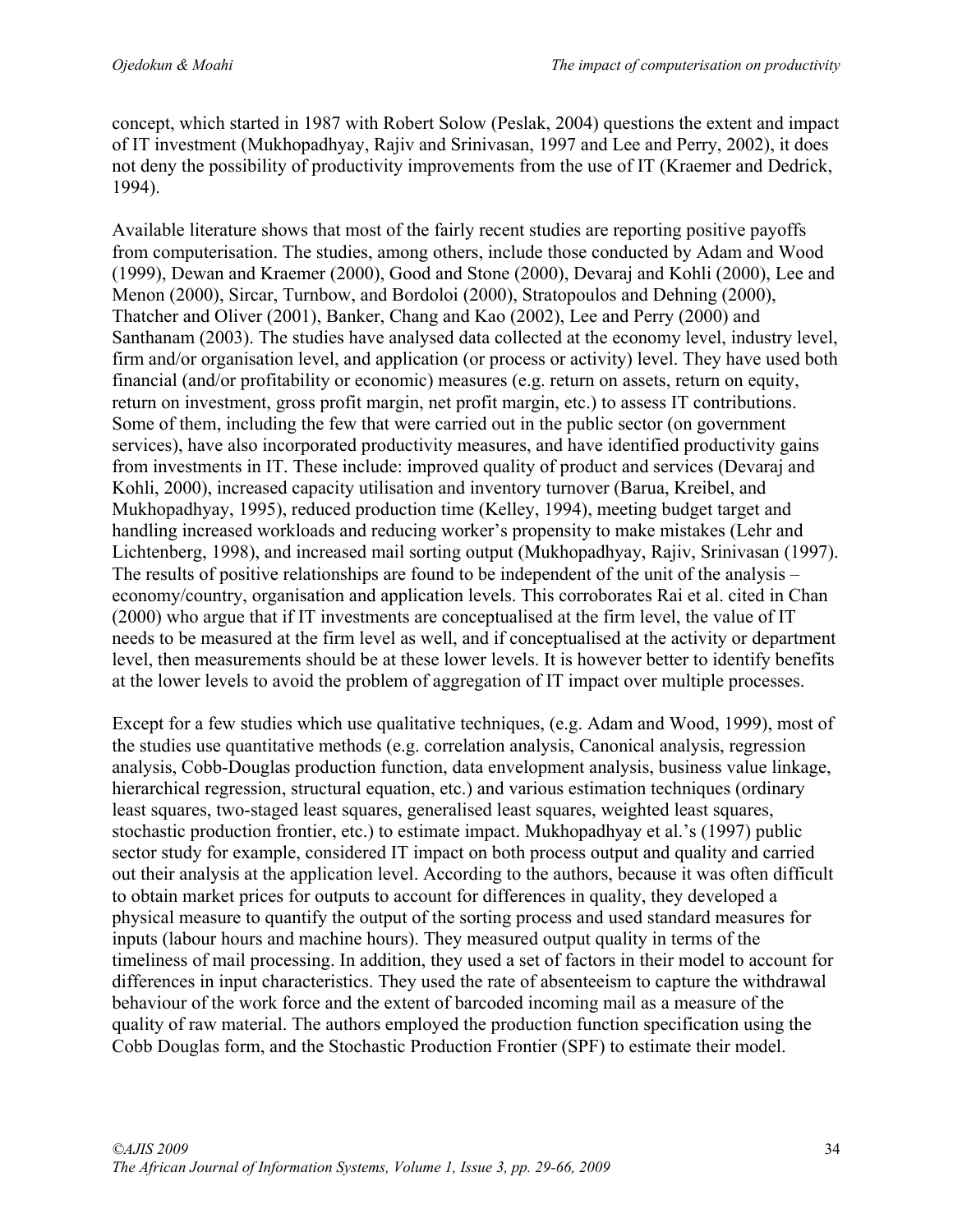This study focuses on measures of productivity rather than business and/or financial performance. Mukhopadhyay et al.'s study provided the basis of the framework developed in this study. It considers both output quantity and quality. The study considers not only the level of inputs but also the characteristics of the inputs. Since the Cobb-Douglas production function has been found suitable and reliable and is widely used, the study attempts to establish its performance in the context of Botswana. The study relies on unpublished information from the corporations' departments, and interviews rather than the use of computer budget and/or publicly or commercially available data as the primary data source. It confines measurement of productivity to the application (i.e. utility billing) to which the computer technology is deployed based on the corporations computer technology investment objectives to avoid the problem of aggregation of impacts over multiple processes.

### **RESEARCH FRAMEWORK**

This study builds on a research stream that applies production theory to determine the contributions of various inputs to output. The approach uses microeconomic production theory to determine the set of relevant variables and to define the structural relationships among them. According to Barua et al. (1995), isolating economically and technologically distinct activities within a business helps to identify the value added by an input to individual products. The theory is therefore the appropriate choice to investigate the impact of computerisation on productivity and has been used in a number of IT productivity studies (e.g. Kelley, 1994; Brynjofsson and Hitt, 1996; Mukhopadhyay, Rajiv and Srinivasan, 1997; Lehr and Lichtenberg, 1998; Dewan and Kraemer, 2000; Banker, Chang and Kao, 2002; Lee and Perry, 2002). It is thus reliable to estimate the specified input-output relationship econometrically. The theory of production does not only posit a relationship among inputs and output, it also posits that this relationship may vary depending on particular circumstances.

The study applied the Cobb-Douglas production function which has been used in a number of IT productivity studies (e.g. Loveman, 1994; Lichtenberg, 1995; Brynjolfsson and Hitt, 1996; Hitt and Brynjolsson, 1996; Mukhopadhyay, Rajiv and Srinivasan, 1997; Lehr and Lichtenberg, 1998; Lee and Perry, 2002) as a reliable base model. Gurbaxani, Melville, and Kraemer (2000) for example, considered Cobb-Dougla's assumption in previous empirical studies (cf. Hitt and Brynjolsson, 1996) as reasonable. Similar IS studies from developed countries (e.g. Lehr and Lichtenberg, 1998; Lee and Perry, 2000; Banker, Chang and Kao, 2002) have also well acknowledged the Cobb-Douglas function. Gurbaxani, Melville, and Kraemer's (2000) main result for example, show that information systems environment can be characterised by the Cobb-Douglas production function. Although this study is based on Cobb-Douglas production function, the variables are peculiar to Botswana.

The study uses a model at the application level but performs the analysis within an activity (bill processing) to study the impact of computerisation on productivity improvement. The application level computerisation impact does not suffer from the aggregation problem. It, however, requires a great deal of data. The analysis at the activity level is also likely to be useful for management control purposes. The study's model based on input-output relationships of a production (figure 1) is made up of three types of inputs variables – meter reading hour (MHR), degree of supervision (DEG) and computer usage hour (CUH); and two types of input characteristics variables –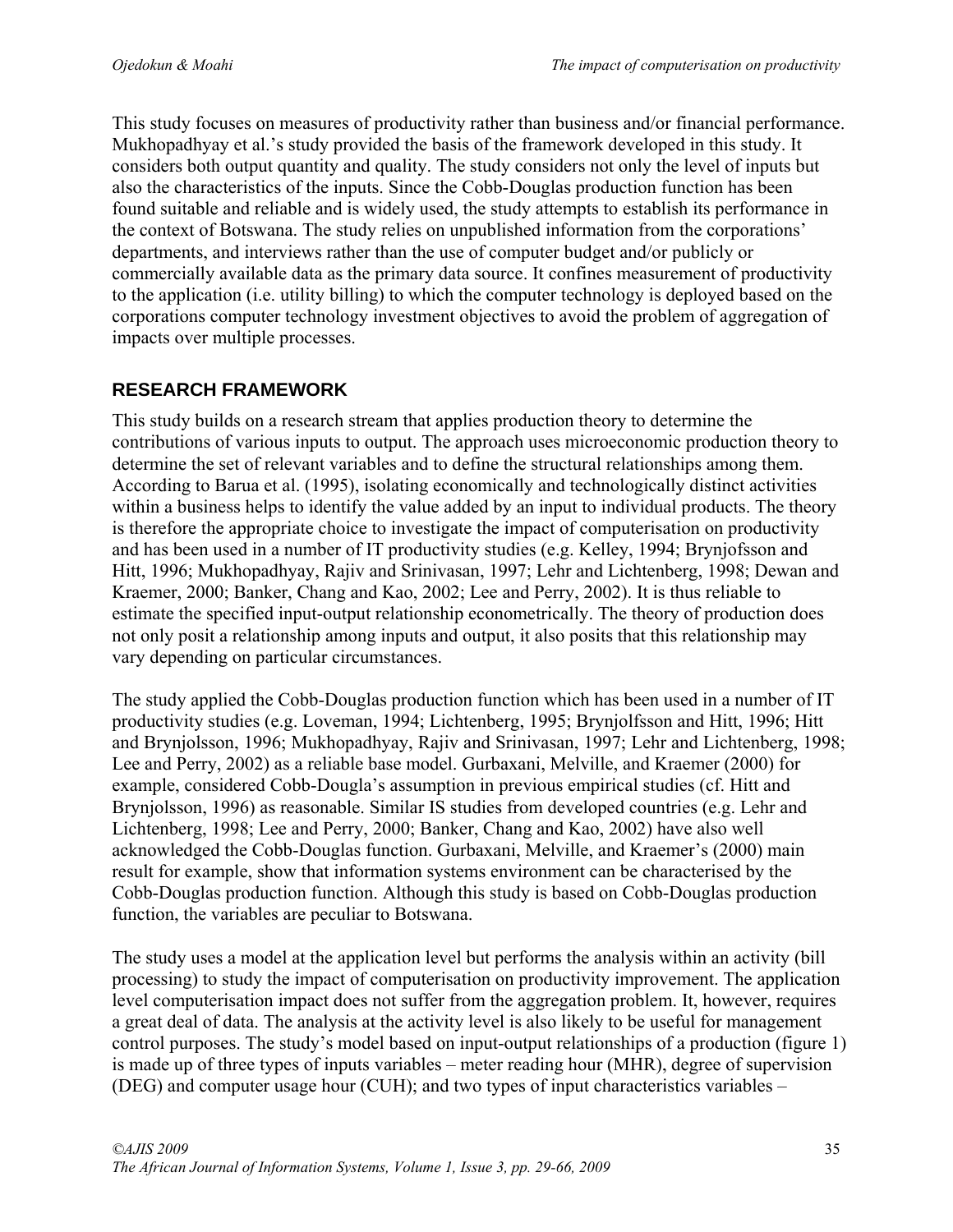computer machine downtime (DOWN) and labour hours lost (LHL) and an output variable total quality bills (TB).



**Figure 1: The study model based on the production theory** 

These variables are as defined below:

*Total Quality Bills (TQB),* is the dependent variable for the production function of computerised bill processing that measures the total number of quality bills invoiced per month (output). In this study, quality refers to the accuracy of meter readings, data entry into the computer, and calculations by the computer.

*Meter Reading Hours (MRH)* is an independent variable for the total number of hours of meter reading. With meter readers' motivation, this variable is expected to be positive. The more hours they put into meter readings, the greater the number of metre readings (quantity) for bill processing should be. Motivation, through incentive compensation system, that rewards individuals encourages productivity. Motivation affects behaviour by reducing absence rate, leave rate, quit rate, and by increasing get-to-work speed.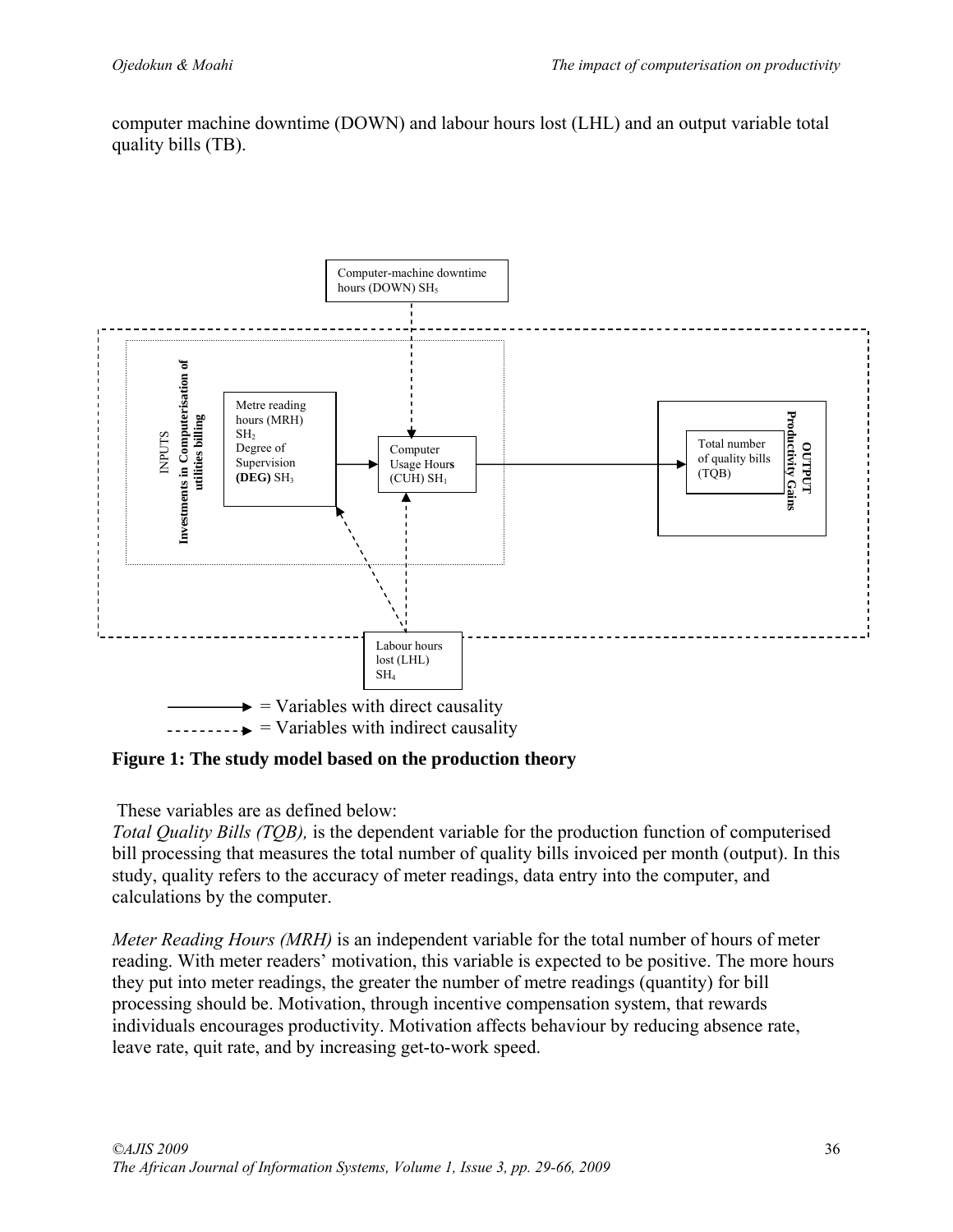*Degree of Supervision (DEG)* is an independent variable for the number of hours in supervision. It is a measure of the contribution of the supervisors in ensuring that work is carried out in a competent manner. DEG impacts on the efficiency of the billing process and hence the quantity and quality of bills invoiced per month. With motivation, supervisors ensure that meter readers work for the agreed number of hours, and that meter readings are accurately taken in order to assure quality of bills. This variable is expected to be positive.

*Computer Usage Hours (CUH)* is an independent variable for hours of computer use in the processing of bills. CUH is a measure of the intensity of the use of computers in the billing process. A computer that is used regularly would be significantly valuable than a computer in a box in the storeroom. It could also be a reflection of computerisation intensity in a corporation. As more hours are used and/or spent on computers for bills processing, the higher the quantity and quality of the output of the billing process (the bills). This is expected to be positive.

*Labour Hours Lost (LHL)* is an independent variable that measures withdrawal behaviour of employees through annual vacation and sick leaves, especially at unexpected times. It is expected to be negative. Long hours of work without rest, and under deadlines could lead to stress. The consequence is sickness, which could then lead to absenteeism at unexpected times. Absenteeism may retard productivity. This suggests that employees would not be able to work for the agreed number of hours. Stress could also result in inaccurate meter readings, which would then affect the quality of bills. In this case, the employee is present but performing below par. It is also widely known but little discussed, especially where morale is lagging such that most employees who call in sick to work are not always ill. Some claim paid sick days to tend an ailing child, run personal errands, or even just enjoy a weekday. Similarly, a concerted work stoppage where employees avail en mass of their paid leaves as a result of grievances can also impair productivity.

*Computer Machine Downtime (DOWN)* is the downtime hours of the computer system. The study expects DOWN to have a negative impact on billing output in terms of quantity due to its disruptive consequences. It is an independent variable. A prolonged computer downtime would necessitate reverting to the slow manual process, which is also prone to errors thereby affecting both the quantity and the quality of bills.

The theory of production from economics states that the inputs an economic entity consumes can be related to output through a production function  $(f)$ . That is, the output an organisation produces is a function of the inputs it uses. The study assumes that the two corporations produce a quantity of quality output via a production function  $(f)$  whose inputs are labour and computer usage hours (CUH) as opposed to computer price/budget.

### *Output equation*:

Output =  $f$  (Inputs and input characteristics) 'Eq. (1)' The function *f* defines the technical relationship between the inputs and output. The study therefore estimated a Cobb-Douglas production function in which investments in computer technology was treated as an input, with the production efficiency of the billing process likely to be affected by inputs and their characteristics. Inputs for the computerized billing process include MRH and DEG; while capital i.e. computer technology capital is defined in terms of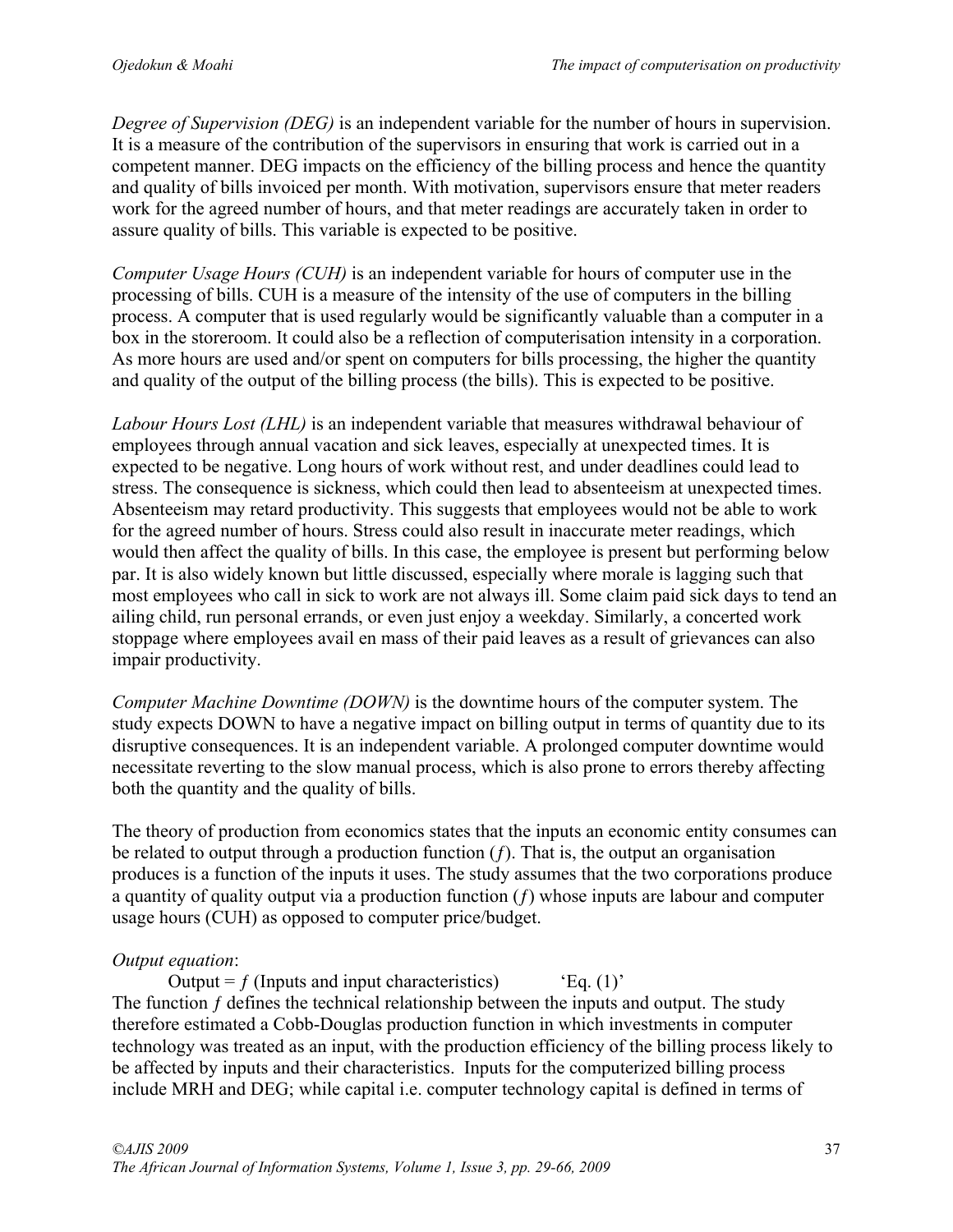CUH as opposed to computer price/budget. The input characteristics are LHL due to vacation and sick leaves taken at unexpected times, and the DOWN, defined in terms of the hours for which the computers remain unusable due to faults/breakdowns.

Incorporating these into the output equation (1), gives:

TQB  $_{at}$  =  $\beta$  <sub>o</sub>MRH  $\beta$  1 *at* DEG  $\beta$  2 *at* LHL  $\beta$  3 *at* CUH  $\beta$  4 *at* DOWN  $\beta$ 5  $\begin{bmatrix} P^3 & e^{\mathcal{E}} \ a & \end{bmatrix}$  $Eq(2)$ 

Where  $a = 1$  and 2 represents the corporations and  $t = 1, 2, \ldots$  5 denotes the 5 accounting periods (2000-2004).

This study hypothesises  $(H_m)$  that the impact of computerisation on productivity improvement of the billing process is a function of the metre reading hours, the degree of supervision, the computer hours for bills processing, the labour hours lost (through annual vacation and sick leaves, at unexpected times), and the rate of computer downtime. It further draws on the following sub-hypotheses:

*Sub-Hypothesis (SH1)*: An increase in the number computer hours used of computers for bill processing increases the number of bills invoiced per month.

*Sub-Hypothesis (SH2)*: An increase in the metre reading hours increases the number of readings and consequently the number of bills invoiced per month.

*Sub-Hypothesis (SH3)*: Efficient supervision (measured in the number of hours of supervision) increases work rate and consequently increases the number of bills invoiced per month.

*Sub-Hypothesis (SH4)*: Labour hours lost through absences, due to annual vacation and sick leaves taken at unexpected times, reduces expected hours of work and consequently the number of bills invoiced per month.

*Sub-Hypothesis (SH5)*: A prolonged delay in resolving computer faults (breakdowns) reported causes delay in bill processing and consequently reduces the number of bills invoiced per month.

# **RESEARCH METHODS**

The time series research design was used to examine changes in productivity over time, by using it to test the study sub-hypotheses. Since the focus of the study was on the utility corporations using the same task technology e.g. the handle-held devices for capturing data, the selection of the corporations and respondents was purposive (Aina and Ajiferuke, 2002; Tongco, 2007). This approach has been used in a number of IS studies (e.g. Olutimayin, 2002; Adewoye, 2007; Reddy, et. al., 2008).

The study draws from Mukhopadhyay et al. (1997) to examine the impact of computerisation on both process output and quality. It uses both qualitative and quantitative measures. It captures the differences in inputs across the two corporations under study: the BPC and WUC, models both process output and quality, and accounts for the differences in input characteristics. It then develops a physical measure to quantify the output of the billing process and uses standard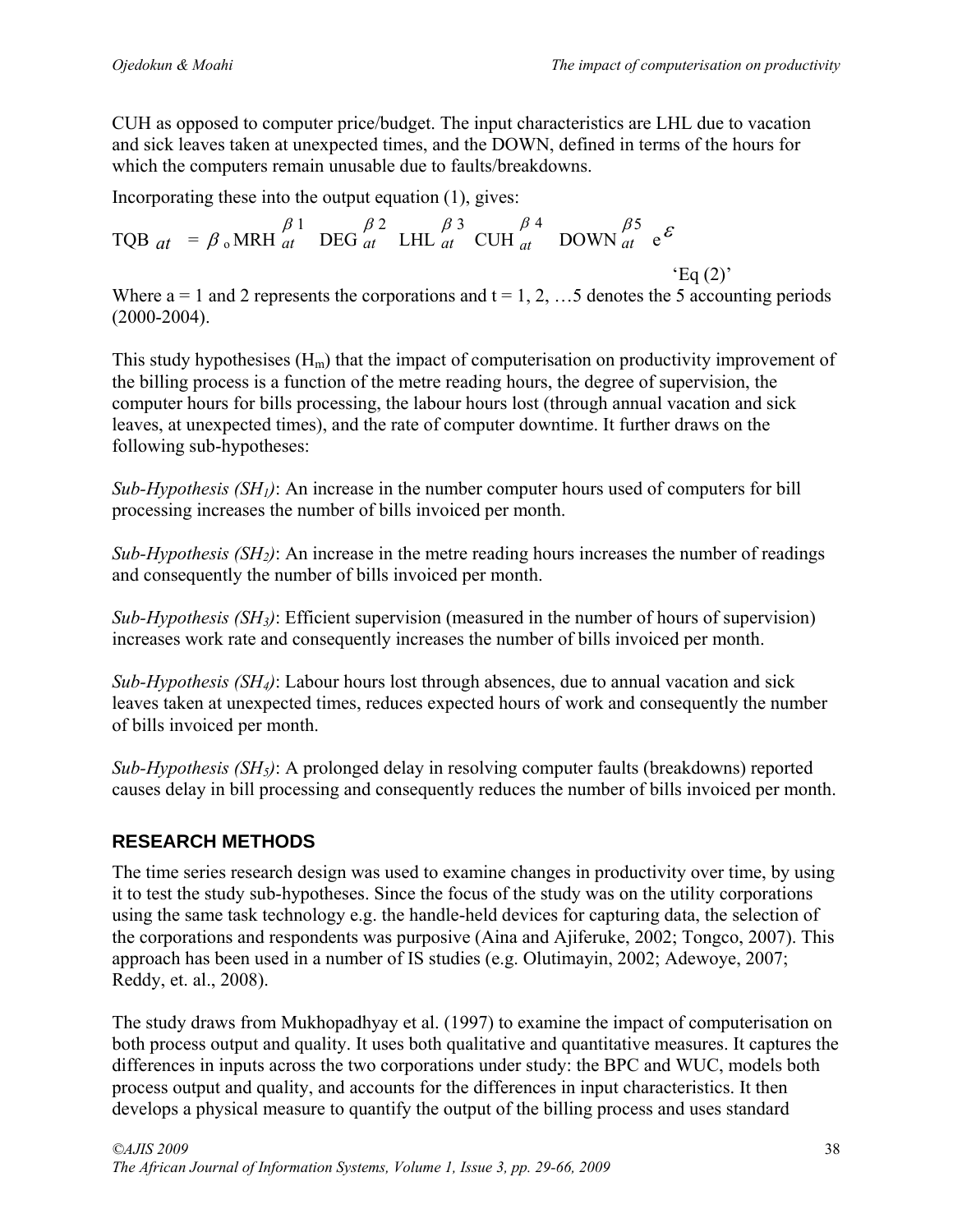measures for inputs (Labour and Computer). The study assumes accuracy of metre readings and data entry into the computer and uses the computer processing of the metre readings as a measure of the quality of the bills.

The study was carried out at the application level and did not involve the aggregation of computerisation impact over multiple processes. 45 (April, 2001 – December, 2004) and 60 (January, 2000 – December, 2004) monthly data available for these periods were collected from BPC and WUC respectively (Appendices A and B). The study used two data collection instruments: self-designed data collection form, and interviews. Data collection form was used to elicit time series data to be included in the Cobb-Douglas equation. The instrument was used to collect data on the following variables: *TQB, MRH*, *LHL*, *DEG*, *CUH, and DOWN*.

The data collection procedure involved numerous site visits during the period January to March, 2005, first, to get educated on the operations of the corporations and second, to collect data for the study. Data for the quantitative variables were deduced from the examination of the unpublished corporation's records. Face-to-face and telephonic interviews were conducted with staff and unit heads before and following the results of analysis of data for purposes of seeking clarification and drawing appropriate conclusions.

For the purposes of data collection from the corporation's unpublished records, BPC granted the first author direct access to copies of "status of bills" containing bills invoiced per month for all locations from which the bills invoiced per month for Gaborone location were extracted and compiled for use. WUC did not allow direct access copies of "status of bills", instead an employee was detailed to extract and compile the data for the first author. The same was with leave records of employees. Whereas BPC granted direct access to the leave records of employees which enabled the LHL per employee or group of employees to be calculated, WUC detailed an employee from the Human Resources section to extract and compile the records for use in the study. The accuracy of data on these two variables from WUC is therefore suspect. Records however, show that employees do take leaves very often. In obtaining the MRH, the number of days worked by each meter reader was calculated. The number of weekends in each month was also calculated through the use of the yearly calendar. To calculate the number of hours worked per month by meter readers, the hours of work per day for the meter readers was obtained from each of the corporations and multiplied by the number of days worked per month. It was however, revealed that they are involved in other things such as looking for faults, problems, hazards, et cetera. This they confirmed has impact on normal hours for meter reading exercise. To obtain DEG, Supervisors (billing and meter reading) in the two corporations were asked to state, on the average, the number of hours devoted to supervision per day. The number of supervisory hours per month was then calculated from the number of days worked per month and the estimated number of hours of supervision per day. Interview revealed that although they do find time to carry out supervision, they are often too busy with other reports that had to be produced. There was also a general report of lack of motivation by the meter readers and supervisors. This appears more pronounced in WUC. To obtain the variable CUH, all employees who use the computer in the billing process (the billing officers/clerks, billing supervisors, and meter reader supervisors) in the two corporations were asked to state the number of hours devoted to such activity on the computer. The CUH was then calculated from the number of days worked per month and the estimated number of hours of computer use per day. Employees however, mentioned that they do use computers for other official and non-official duties such as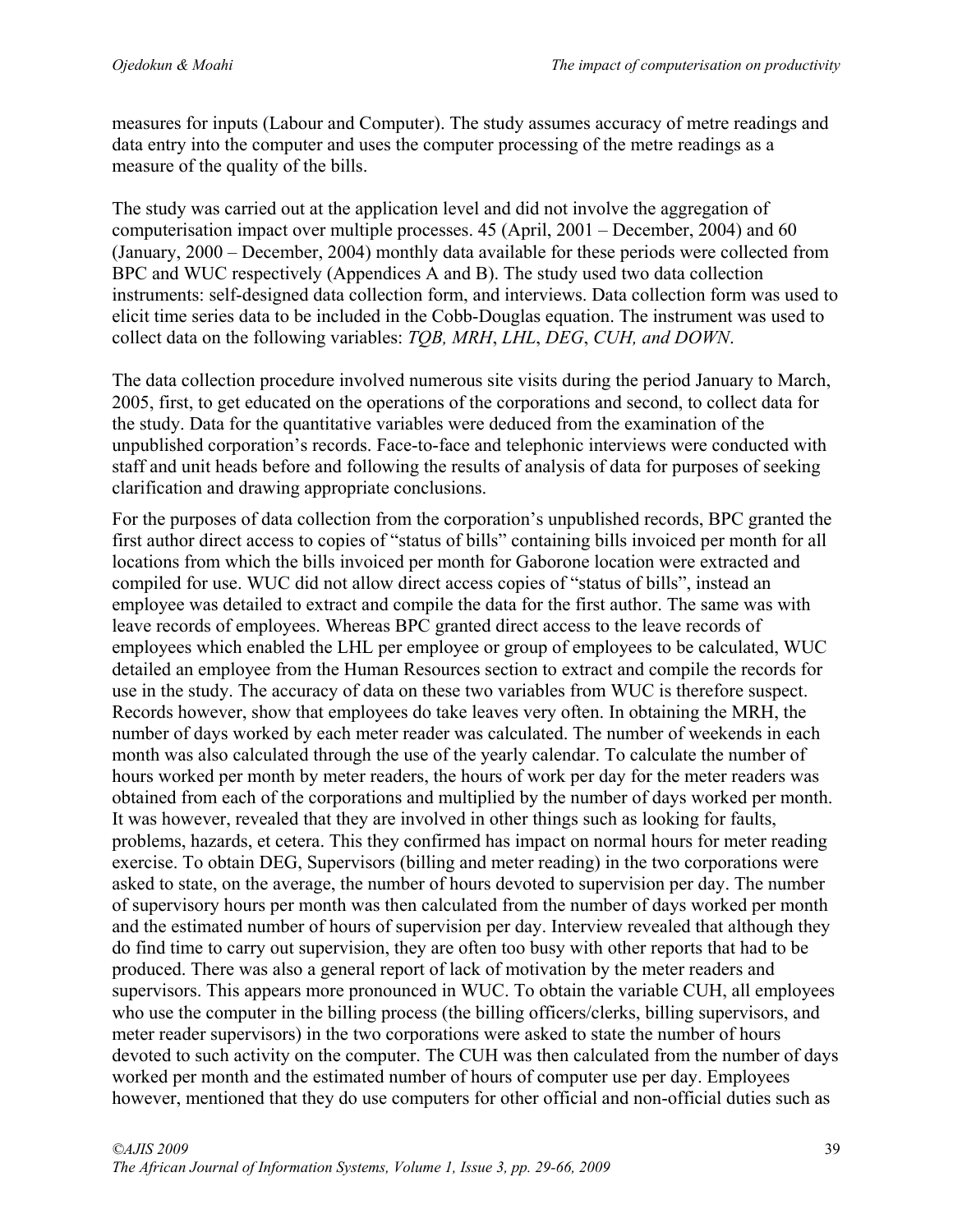e-mailing, surfing Internet, and carrying out and submitting study assignments online. To obtain DOWN, the two corporations granted access to the records of fault call log-ins (indicating the request and closed times) from all sections of the two corporations. With the assistance of the IT personnel of the two corporations, the fault calls emanating from the billing section were identified, and the time taken (elapsed time) for faults to be corrected were calculated and taken as the DOWN. This exercise was a bit difficult as call log-in is by name of staff and not section. However, the IT personnel assisted in identifying call log-ins from the billing section of their corporation. Records show that there are delays in attending fault reports.

*Microfit for Windows* econometric package version 4.1 was used to analyse the time series data.

Four models (log linear, differenced log linear, error correction, and the log linear differenced) were tested before the best (i.e. *differenced log linear* for BPC and e*rror correction* for WUC) was finally chosen. The  $R^2$  and the Ramsey's RESET test were conducted to determine the most suitable model.

Since time series data display characteristics such as seasonality, trend and cyclical movements i.e. they are usually characterized by non-stationarity, the authors applied stationarity and cointegration tests in the estimation process. The Ordinary Least Squares (OLS) regression analysis was applied to the stationary time series variables. To allow application of the OLS regression analysis, the natural log of each side of equation 2 was taken so that the equation can be expressed in additive terms.

*Ln*  $(TQB)_{at} = \alpha + \beta_1 Ln$   $(MRH)_{at} + \beta_2 Ln$   $(DEG)_{at} + \beta_3 Ln$   $(LHL)_{at} + \beta_4 Ln$   $(CUH)_{at} + \beta_5 Ln$  $(DOWN)<sub>at</sub> + \mathcal{E}<sub>at</sub>$  (3) Where  $\alpha = Ln \beta_0$ , the function (intercept or constant) which usually measures the shift parameter and  $\mathcal{E}_{at}$  = stochastic term satisfying all the classical assumptions. Where  $\alpha$ ,  $\beta$  *I*,  $\beta$  *z*,  $\beta$  *s*,  $\beta$  *4, and*  $\beta$  *s*, in equation 3 are parameters to be estimated. We expected  $\beta$  *I*,  $\beta_2$ ,  $\beta_4$  to be positive and  $\beta_3$  and  $\beta_5$  to be negative.

The stationarity test was performed first by examining the time series plot of all the variables to be estimated (Appendices D  $\&$  C) and second by performing the unit root tests using the Dickey-Fuller (DF) and Augmented Dickey-Fuller (ADF) (Table 1). The ADF helped to eliminate the problem of autocorrelation.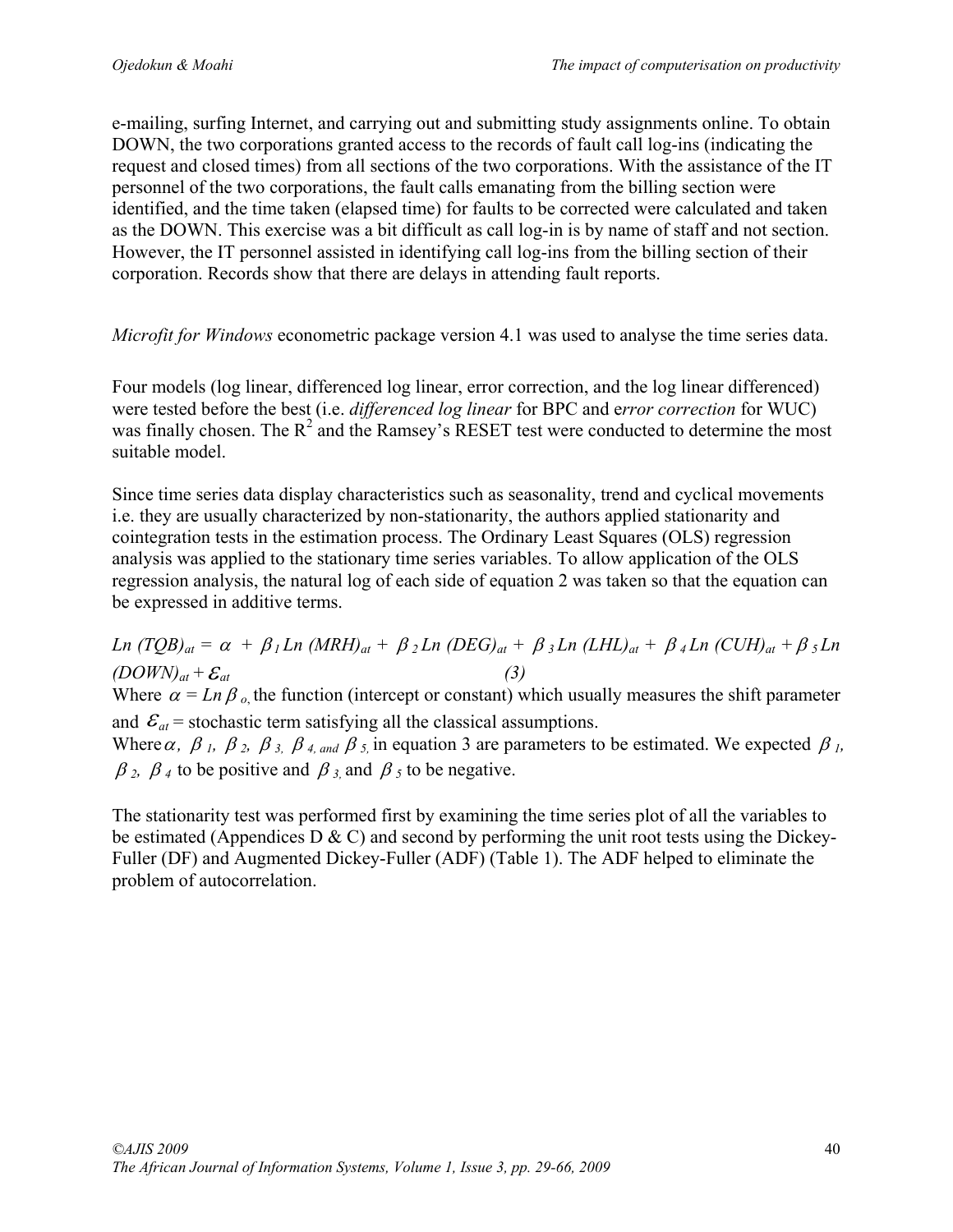| <b>Variables</b> | <b>BPC</b>         | <b>BPC</b>               | <b>WUC</b>  | <b>WUC</b>               |
|------------------|--------------------|--------------------------|-------------|--------------------------|
|                  | Dickey-            | <b>Augmented Dickey-</b> | Dickey-     | <b>Augmented Dickey-</b> |
|                  | <b>Fuller (DF)</b> | Fuller 1 (ADF1)          | Fuller (DF) | Fuller 1 (ADF1)          |
| <b>LTOB</b>      | $-5.1084$          | $-4.5303$                | $0.64147*$  | $1.0173*$                |
| LMRH             | $-5.2993$          | $-3.0166$                | $-5.0183$   | $-3.7724$                |
| <b>LDEG</b>      | $-8.3018$          | $-5.6125$                | $-9.7508$   | $-6.4999$                |
| <b>LLHL</b>      | $-7.7057$          | $-5.3655$                | $-8.5518$   | $-6.4427$                |
| <b>LCUH</b>      | $-4.0576$          | $-2.0454*$               | $-6.2442$   | $-4.7334$                |
| <b>LDOWN</b>     | $-4.2390$          | $-3.0860$                | $-2.3529*$  | $-2.6873*$               |

The Dickey-Fuller regressions include an intercept but not a trend

**BPC**: 95% critical value for the augmented Dickey-Fuller statistic = -2.9558

**WUC**: 95% critical value for the augmented Dickey-Fuller statistic = -2.9241

(\*) denotes that the non-stationary hypothesis cannot be rejected at the 5 percent level of significance.

Ho: Unit Root

H<sub>1</sub>: Stationary process

#### **Table 1: Unit Root Tests (BPC & WUC results)**

The above results (Table 1) suggest that the null hypothesis of a unit root at 5% significance level (in log) cannot be rejected for variable CUH (in BPC time series) and variables TQB and DOWN (in WUC time series). These clearly demonstrate that for the time series, the variable CUH for BPC and, TQB and DOWN for WUC are all non-stationary. Since in both the DF and the ADF tests for WUC time series, the dependent variable (TQB) and the independent variable (DOWN) were non-stationary and were integrated of order one, it became appropriate for the series to be tested for the existence of a long run relationship between them.

And since only variable CUH was non-stationary for BPC, the cointegration test could not be performed. An OLS regression was therefore performed for the time series. However, for any analysis of data to be undertaken, the series had to be made stationary. The mean and variance stabilising transformation was therefore applied by differencing the log of all the variables. As indicated in Table 2, all the time series for BPC were now stationary in both the DF and ADF tests.

| <b>Variables</b> | <b>BPC</b>         | <b>BPC</b>               |
|------------------|--------------------|--------------------------|
|                  | Dickey-Fuller (DF) | <b>Augmented Dickey-</b> |
|                  |                    | Fuller 1 (ADF1)          |
| <b>ALTQB</b>     | $-7.7951$          | $-6.0672$                |
| <b>ALMRH</b>     | $-10.5876$         | $-6.1542$                |
| <b>ALDEG</b>     | $-11.6269$         | $-7.8105$                |
| <b>ALLHL</b>     | $-10.8054$         | $-7.7018$                |
| <b>ALCUH</b>     | $-10.8096$         | $-6.2095$                |
| <b>ALDOWN</b>    | $-6.6163$          | $-5.0725$                |

The Dickey-Fuller regressions include an intercept but not a trend 95% critical value for the augmented Dickey-Fuller statistic = -2.9558

#### **Table 2: Unit root tests for BPC time series (differenced log)**

The unit root test results (Table 2) thus suggest that the differenced log linear model of equation 3 fits the time series for BPC better than any of the others.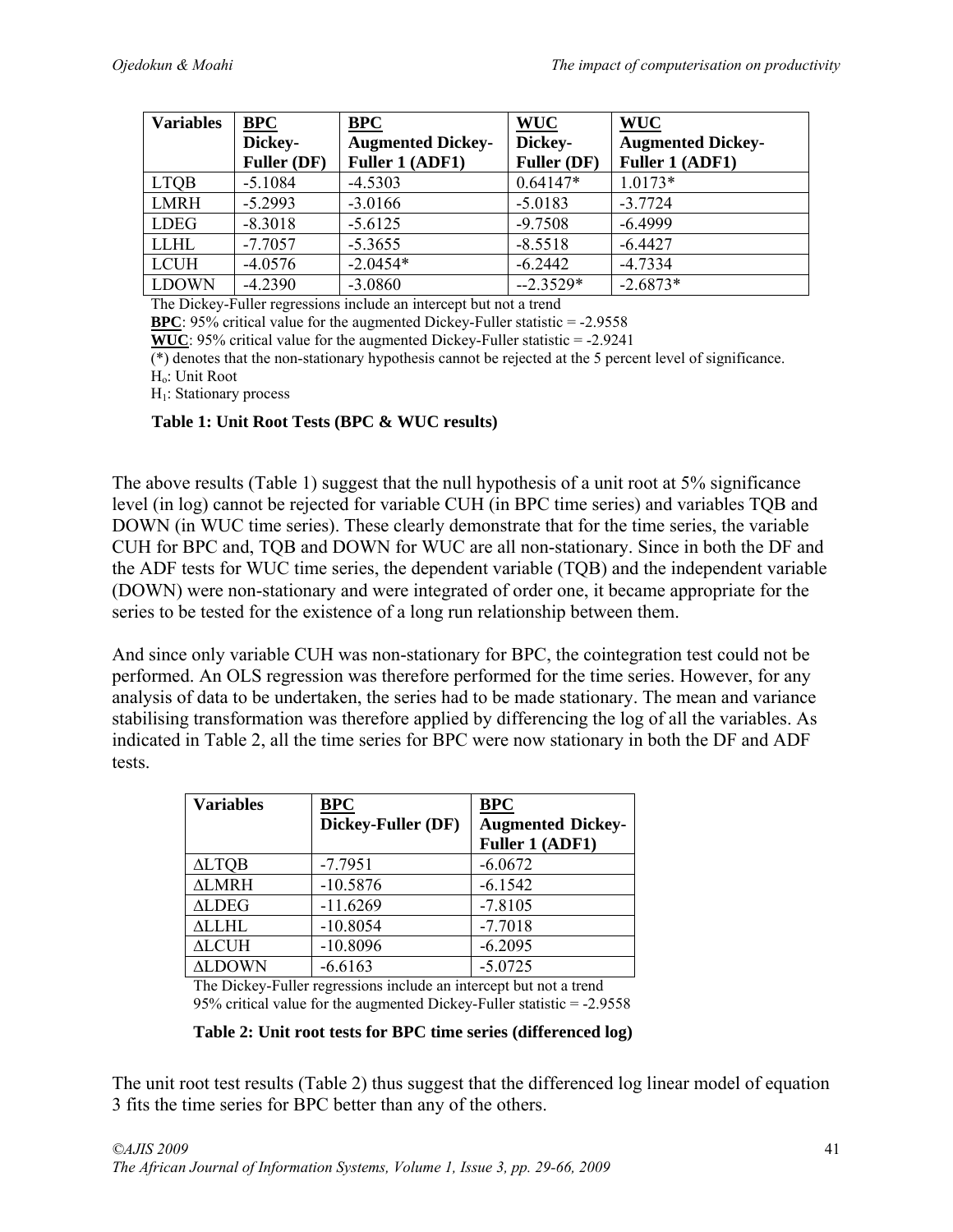|                          | $BPC$ $(R^2 = .31545)$             |                |
|--------------------------|------------------------------------|----------------|
|                          | $\beta$                            | <b>P</b> value |
| Const.                   | .022252                            | .638           |
| <b>DLMRH</b>             | $-76033$                           | .336           |
| <b>DLDEG</b>             | 1.4347                             | .042           |
| <b>DLLHL</b>             | $-.094710$                         | .028           |
| <b>DLCUH</b>             | $-43104$                           | .536           |
| <b>DLDOWN</b>            | $-.041148$                         | .614           |
| $F-stst. = (.009)$       | Serial Correlation = $CHSQ$ (.158) |                |
| DW-stat. $= (2.2631)$    | Heteroscedasticity = CHSQ $(.761)$ |                |
| <b>B:Functional Form</b> | *CHSQ( $1$ )= .071983[.788]        |                |

 $\Delta$  *Ln* (*TB*)<sub>at</sub> =  $\alpha$  +  $\beta$ <sub>*I*</sub>  $\Delta$  *Ln* (*MRH*)<sub>at</sub> +  $\beta$ <sub>2</sub> $\Delta$  *Ln* (*DEG*)<sub>at</sub> +  $\beta$ <sub>3</sub> $\Delta$  *Ln* (*LHL*)<sub>at</sub> +  $\beta$ <sub>4</sub> $\Delta$  *Ln*  $(CUH)_{at} + \beta_5 \Delta Ln (DOWN)_{at} + \mathcal{E}_{at}$  (4)

**Table 3: Regression Analysis Results for Botswana Power Corporation (BPC)** 

The regression results (Table 3) shows that the estimated coefficients of all the variables had the expected signs except the variables MRH and CUH. Furthermore, all the variables were not statistically significant at the 5% level, except the variables DEG and LHL.

The diagnostic test results of the regression reveal that, using the Lagrange Multiplier (LM) test, we cannot reject the null hypothesis that there is no residual serial correlation ( $p = .158$ ) in the model, implying that the error term is free from autocorrelation. The results, based on the Ramsey's RESET test, also show that the model is correctly specified. Finally, the results indicate that the model does not suffer from heteroscedasticity ( $p = .761$ ), implying that the variance is constant. The null hypotheses (of no residual serial correlation and freedom from heteroscadasticity) are accepted in each case because the probability value associated with the Chi-Square test statistic in each case is more than 5%.

As stated earlier, for WUC, the cointegrating tests had to be carried out. However, before the cointegration test on WUC time series data, the vector autoregressive (VAR) hypothesis testing was carried out to determine the order of the VAR (i.e. the order of lag). The highest order of VAR was used to avoid the problem of serial correlation. Two methods were used to determine the order of VAR – the Akaike Information Criterion (AIC) and the Schwarz Bayesian Criterion (SBC) (Table 4-7). Because the value of SBC would lead to selecting a lower order of VAR (i.e. VAR (1) in this case), the value of AIC was used, as it was high enough for high-order VAR specification. We therefore chose the VAR (3) model.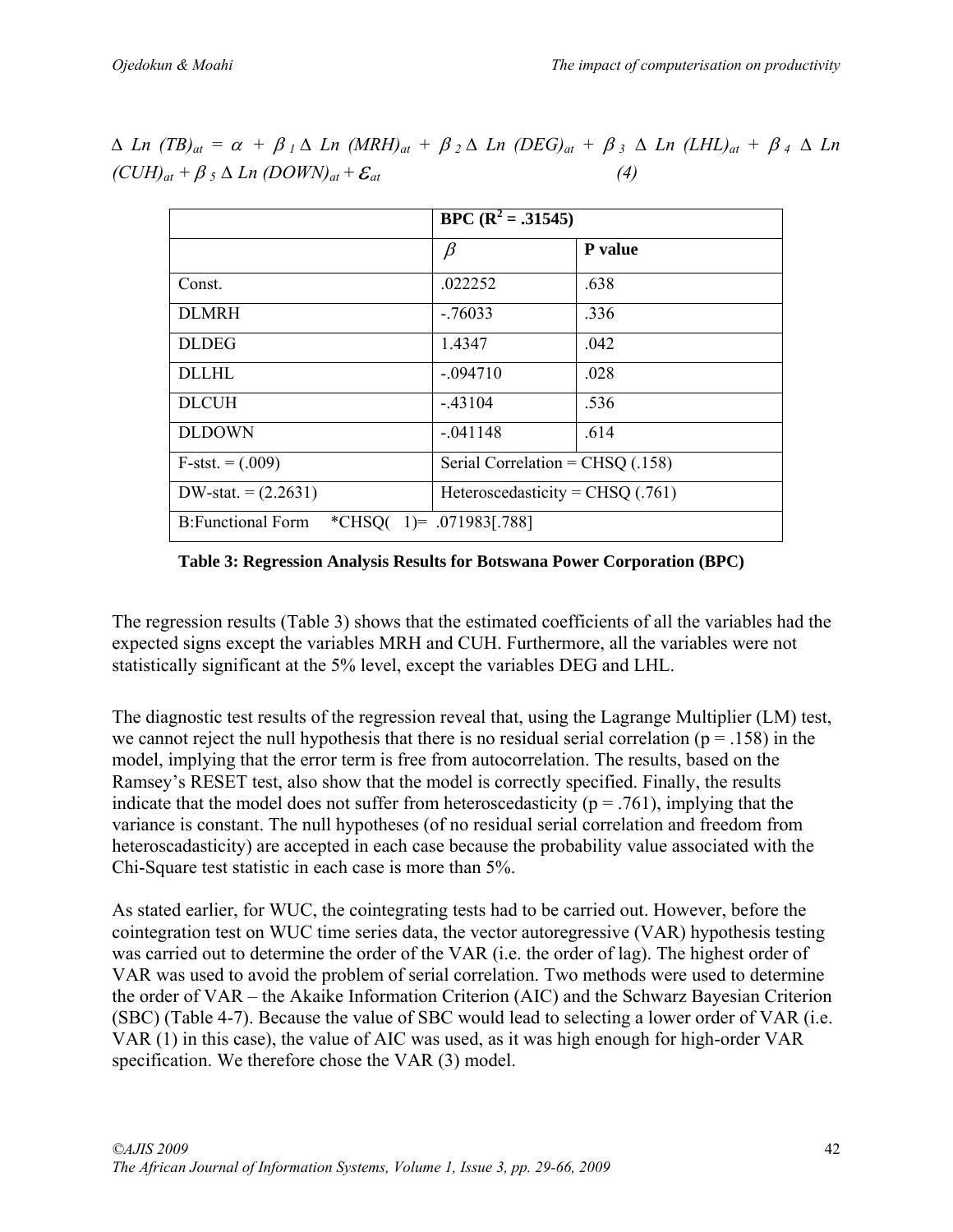| Order | AIC      | <b>SBC</b> |
|-------|----------|------------|
| 3     | 100.4980 | -15.9559   |
|       | 98 3301  | 18.6511    |
|       | 92.1490  | 49.2450    |
|       | 13.8287  | 7.6995     |

**Table 4: Test Statistics and Choice Criteria for Selecting the Order of the VAR Model** 

The Johansen cointegration test was then performed with all the variables included (Tables 5  $\&$  6)

57 observations from 2000M4 to 2004M12. Order of VAR = 3. List of variables included in the cointegrating vector: LTQB, LDOWN. List of I(0) variables included in the VAR: LMRH, LDEG, LLHL, LCUH List of eigenvalues in descending order: .23705 .010795

| Null       | Alternative | <b>Statistic</b> | 95% Critical Value | 90% Critical Value |
|------------|-------------|------------------|--------------------|--------------------|
| $r=0$      | $r = r$     | 15.4222          | 14.8800            | 12.9800            |
| $r \leq 1$ |             | 0.61867          | 8.0700             | 6.5000             |

**Table 5: Cointegration LR Test based on Max. Eigenvalue of the Stochastic Matrix** 

| Null       |          |                    | Alternative   Statistic   95% Critical Value   90% Critical Value |         |
|------------|----------|--------------------|-------------------------------------------------------------------|---------|
| $r = 0$    | $r >= 1$ | 16.0408   17.8600  |                                                                   | 15.7500 |
| $r \leq 1$ | $r = 2$  | $0.61867$   8.0700 |                                                                   | 6.5000  |

**Table 6: Cointegration LR Test Based on Trace of the Stochastic Matrix** 

The results from Tables 5 and 6 (maximal eigenvalue and trace statistic respectiviely) suggest that the hypothesis of no cointegration be rejected at 95% level of significance (i.e.  $r = 0$ ). They however do not reject the hypothesis that there is one cointegrating relation between the variables (i.e.  $r = 1$ ). In other words, both the Maximal Eigenvalue and Trace statistic support the presence of one cointegrating vector. Equation 3 therefore had to be re-specified into a dynamic Error Correction Model (ECM) (eqn. 5) for WUC time series, which include the variables in the cointegrating tests. Error correction modelling is based on the idea of incorporating both the long- and short-run effects in the empirical model structure.

 $\Delta$  Ln (TB)<sub>t</sub> =  $\alpha$  +  $\beta$ <sub>1</sub> $\Delta$  Ln (TB)<sub>t-1</sub> +  $\beta$ <sub>2</sub> $\Delta$  Ln (TB)<sub>t-2</sub> +  $\beta$ <sub>3</sub> $\Delta$  Ln (DOWN)<sub>t</sub> +  $\beta$ <sub>4</sub> $\Delta$  Ln (DOWN)<sub>t</sub>  $1 + \beta_5 \Delta$  Ln (DOWN) $_{t-2} + \beta_6$  Ln (MRH)<sub>t</sub> +  $\beta_7$  Ln (MRH) $_{t-1} + \beta_8$  Ln (MRH) $_{t-2} + \beta_9$  Ln (DEG)<sub>t</sub> *+*  **<sup>10</sup>** *Ln (DEG)***t-1** + **<sup>11</sup>** *Ln (DEG)***t-2** *+ 12 Ln (LHL)t + 13 Ln (LHL)***t-1***+ 14 Ln (LHL)***t-2**  $+ \beta_{14}$  *Ln* (CUH)<sub>t</sub> +  $\beta_{15}$  *Ln* (CUH)<sub>t-1</sub> +  $\beta_{16}$  *Ln* (CUH)<sub>t-2</sub>+ $\gamma$  *ECM*(-1) +  $\mathcal{E}_{t}$ 'Eq.  $(5)$ '

The cointegration test revealed the existence of a long-run equilibrium relationship among the variables involved in the productivity equation (Table 7). The estimated coefficients of the variables MRH, LHL, and CUH had unexpected signs. Only the long-run variable DOWN and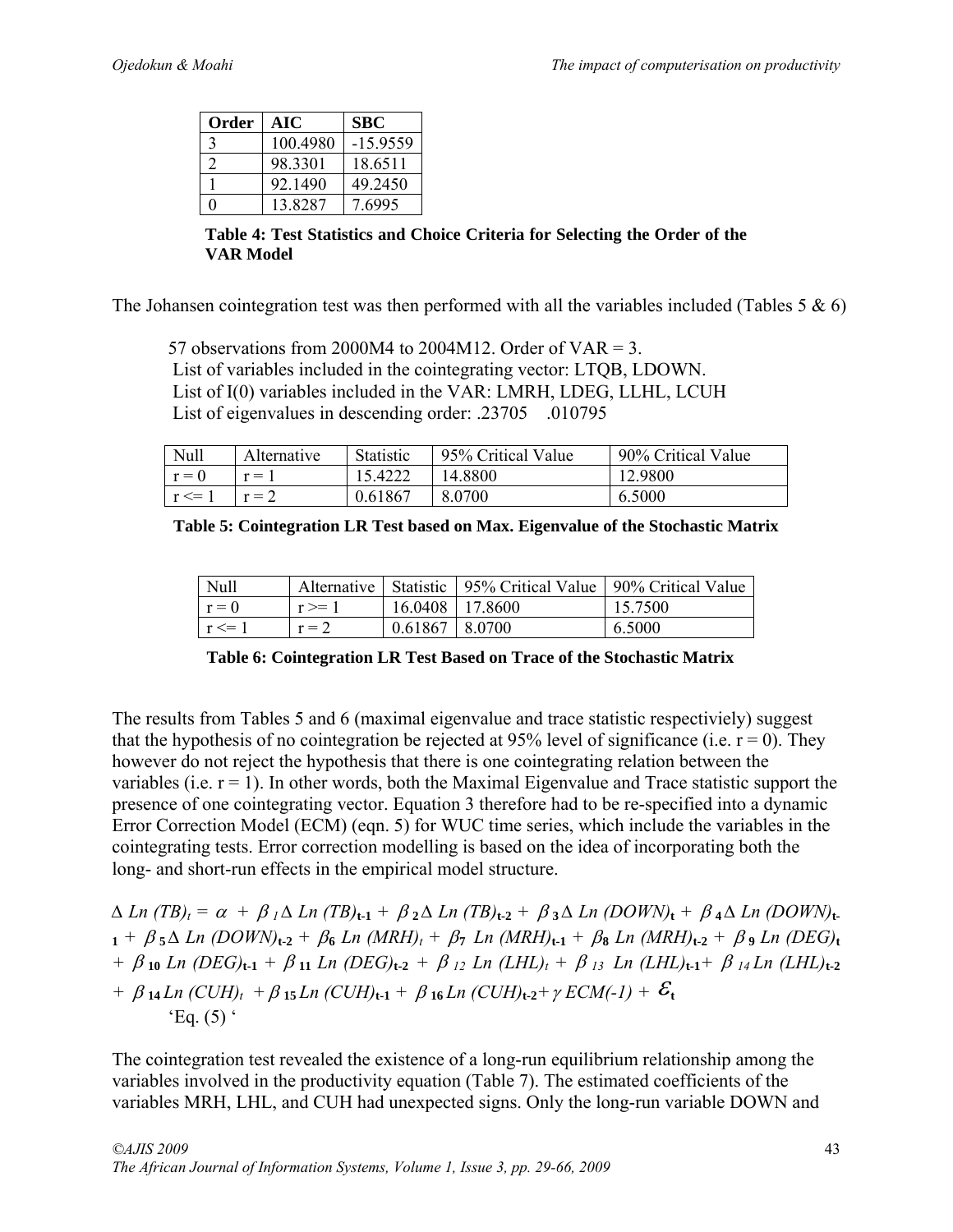variable MRH were statistically significant at the 5% level of significance. The variable LHL was only statistically significant at 10% level of significance.

The ECM presents the relationship between the short term and the long term explanatory variables on the one hand, and changes in the explained variable on the other hand. In other words, the ECM presents us with the opportunity to determine the short run elasticity (a measure of the % change) of the quality of billing with respect to the explanatory variables (explanatory factors) in the model. In addition, the coefficient of error correction term shows the level of last period's disequilibrium error that is corrected in the succeeding period.

|                                                   | $WUC - R^2 = .54772$               |         |  |
|---------------------------------------------------|------------------------------------|---------|--|
|                                                   | $\beta$                            | P value |  |
| Intercept.                                        | .0093646                           | .972    |  |
| dLTB1                                             | $-.59616$                          | .000    |  |
| dLDOWN1                                           | $-.0014485$                        | .482    |  |
| dLTB2                                             | $-16746$                           | .156    |  |
| dLDOWN2                                           | $-.0071201$                        | .003    |  |
| Ecm $1(-1)$                                       | .019727                            | .435    |  |
| <b>LMRH</b>                                       | $-.069409$                         | .044    |  |
| <b>LDEG</b>                                       | .10567                             | .110    |  |
| <b>LLHL</b>                                       | .0070178                           | .075    |  |
| <b>LCUH</b>                                       | $-017015$                          | .666    |  |
| $F-stst. = (.000)$                                | Serial Correlation = $CHSQ$ (.966) |         |  |
| DW-stat. $-=(1.8228)$                             | Heteroscedasticity = $CHSQ(000)$   |         |  |
| * B: Functional Form<br>*CHSQ( 1)= $.26212[.609]$ |                                    |         |  |

**Table 7: Regression Analysis Results for Water Utilities Corporation (WUC)** 

The diagnostic test results reveal that, using the Lagrange Multiplier test, we cannot reject the null hypothesis that there is no residual serial correlation ( $p = .966$ ) in the model, implying that the error term is free from autocorrelation. The results based on the Ramsey's RESET test, also show that the model is correctly specified. However, the results show that the probability value associated with the Chi-Square test statistic for non-heteroscedasticity null is less than 5% (p = .000). The null hypothesis is thus rejected, indicating that the model suffers from heteroscedasticity. This implies that the variance is not constant.

As shown in tables 3 and 7, the coefficient of the explanatory variables in the model, *(beta),* and the *probability value, p*, provide us with information on the significance of the explanatory variables.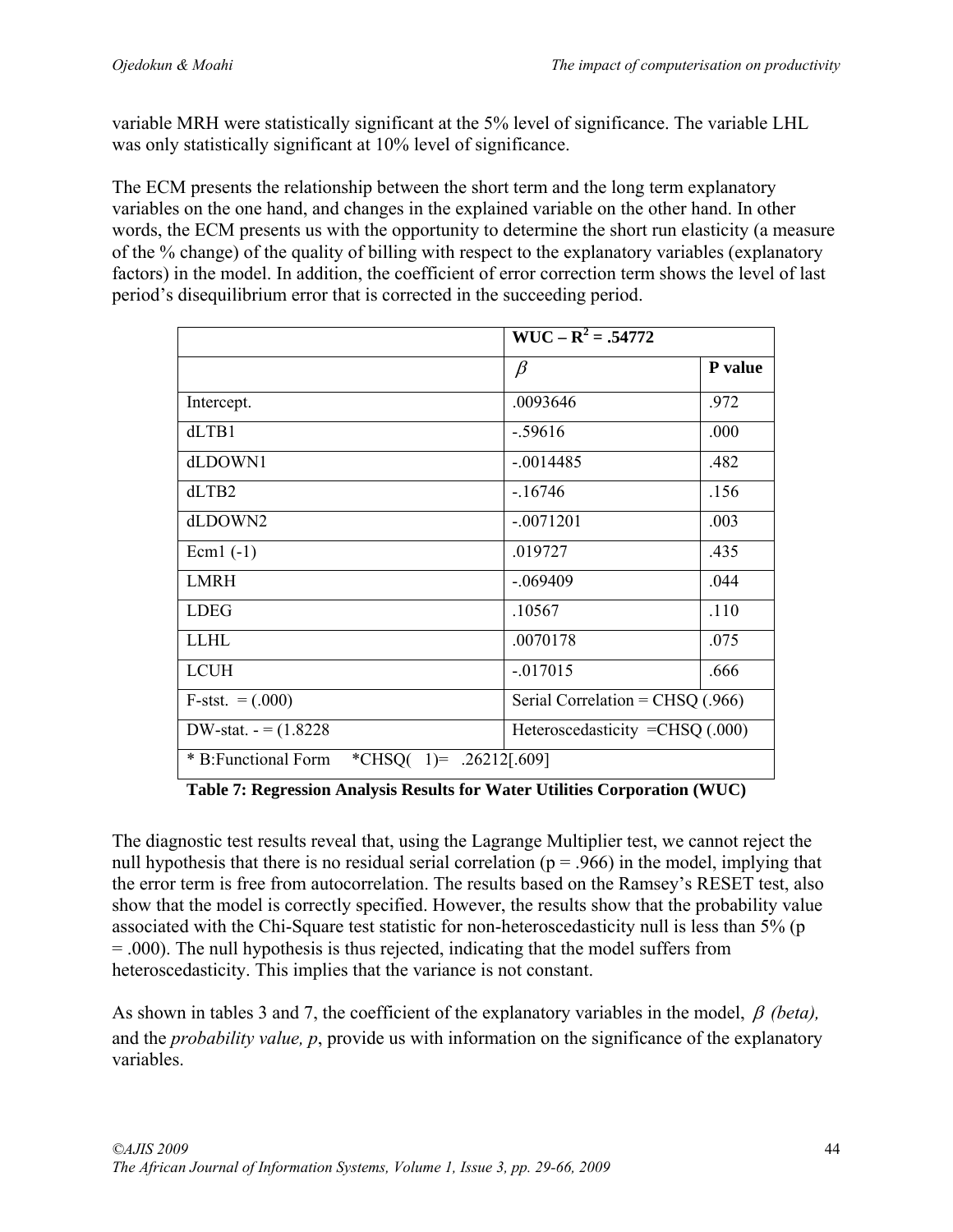The coefficient of the error correction term estimated to be 0.019727 for WUC represents the magnitude of the adjustment of the disequilibrium error carried forward from the previous year. The implication is that if the total quality bills are disturbed (or at disequilibrium) in the previous period, the departure of the total quality bills from its equilibrium value is corrected by 1.9% in the succeeding period (Table 7).

# **FINDINGS**

As evidenced by the regression parameters in Tables 3 and 7, the F-statistic, in both cases, rejects the hypothesis that the coefficients of the variables are jointly equal to zero. This indicates that there is a significant relationship between the dependent variable on the one hand and the set of independent variables on the other. That is, jointly, the inputs - MRH, DEG, CUH, and their characteristics - LHL, and DOWN satisfactorily explains the productivity improvement of the billing process (the total quality bills). Therefore, any desired improvements of the billing process jointly and significantly depend on these five factors. The main hypothesis,  $H_m$ , is therefore accepted. In addition, some of the variables have the expected signs as well as being statistically significant.

The  $R^2$  (*R*-squared) shows that these explanatory variables account for about 32% and 55% of variance in productivity as reflected by total quality bills invoiced per month in both BPC and WUC respectively. In particular, as far as BPC is concerned, the following had a significant impact on productivity at 5% - DEG and LHL (Table 3). In the case of WUC, DOWN and MHR had a significant impact at 5% significance level and LHL at 10% level of significance (Table 7). The  $R^2$  further explains the variance of observations in each case. In both cases however, the Durbin-Watson (DW) statistic is acceptable, since it is within the acceptable boundaries of 1.6 to 2.4, indicating that the regression does not suffer from any serious problem of autocorrelation.

However, no significant statistical evidence exists to the effect that CUH (and hence, computer technology) is positively linked to improvement in total quality bills invoiced per month (i.e. productivity improvement) (BPC:  $\beta$  = -.43; WUC:  $\beta$  = -.02). Indeed, a 1% increase in CUH led to a decrease in total quality bills invoiced per month by 0.43 and 0.02 for BPC and WUC respectively. The relevant parameter was however not significant for the corporations ( $p = .54$ ) for BPC and  $p = .67$  for WUC) (Tables 1 & 2). Nevertheless, the study's sub-hypothesis, *SH<sub>1</sub>* is rejected. Analysis of post data collection interviews reveal that employees in the two corporations have access to and use electronic mail, word-processor, and the Internet. The corporations granted access to the Internet to assist employees with study and research, and to email for official communication. This suggests that to some extent significant usage of computers occurs in other official and non-official areas. The combination of the above activities may explain the loss of productivity impact of the computer technology on the billing process.

Likewise, no significant statistical evidence exists to the effect that MRH is positively linked to improvement in total quality bills invoiced per month (i.e. productivity improvement) (BPC:  $\beta$  = -.76; WUC:  $\beta$  = -.07). Thus, the study sub-hypothesis, *SH*<sub>2</sub> is rejected. While in the case of BPC, it is not statistically significant ( $p = .34$ ), it is statistically significant ( $p = .044$ ) at 5% level of significance in the case of WUC. The results imply that a one percent increase in meter reading hours led to a decrease in total quality bills invoiced per month by 0.76 for BPC and 0.07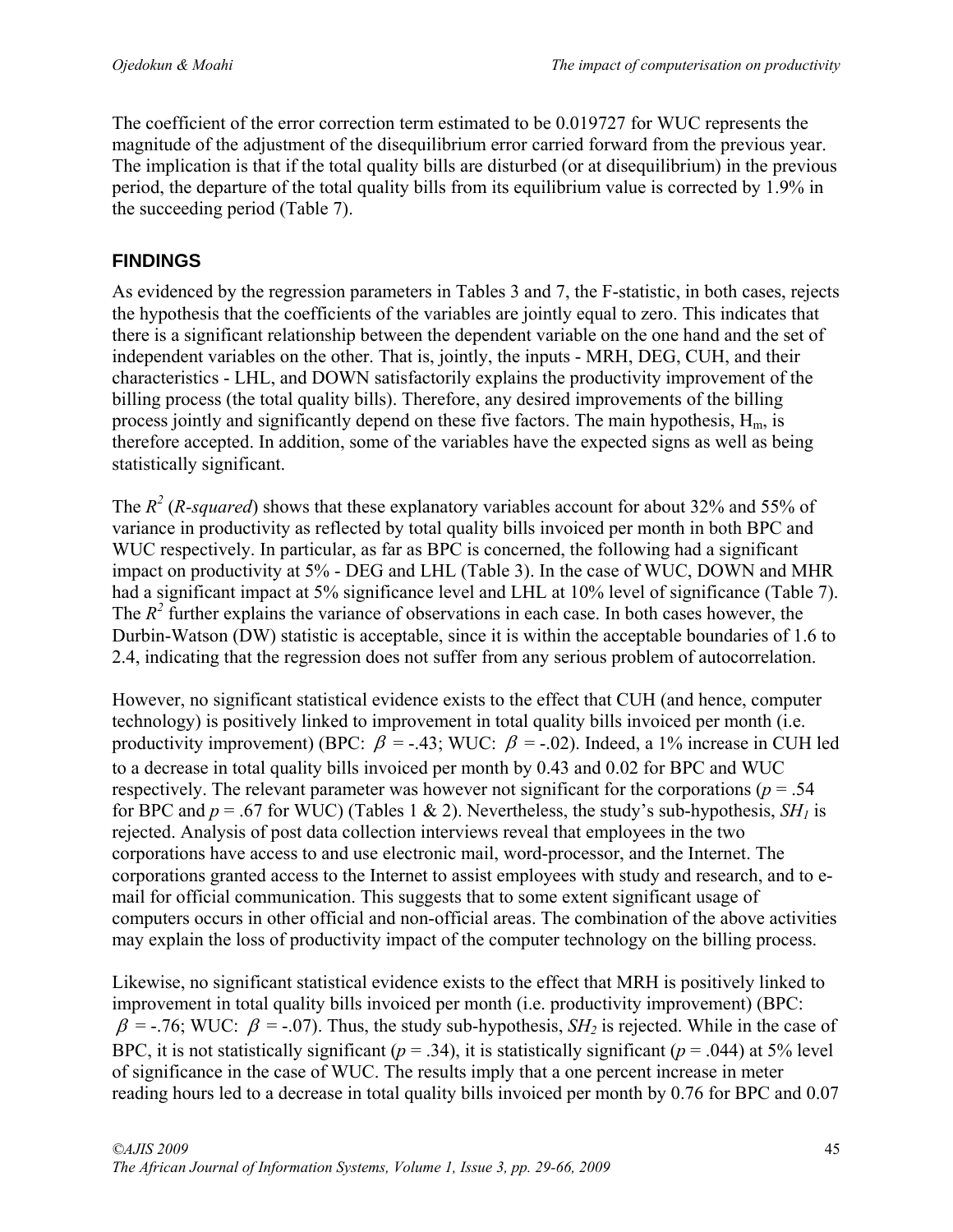for WUC. Analysis of post data collection interviews reveal that meter reading is a labourintensive activity. Meter readers in the two corporations also play the gatekeeper role of looking for leaks, problems, hazards, safety issues, and serve as the neighbourhood watch. Meter readers work long hours without rest (these include two weekends in a month as overtime), and under deadlines, and hence do not have enough time to rest and/or participate in social activities. The stress, resulting in unexpected employee absences from work, had a significant negative effect on MRH (and hence on meter readings available for bills processing) each month.

Conversely*,* the DEG is positively linked to improvement in total quality bills invoiced per month (BPC:  $\beta = 1.43$ ; WUC:  $\beta = 0.11$ ). That is, the higher the DEG, the greater the TQB. Thus, the study sub-hypothesis,  $SH_3$  is accepted. The result suggests that a 1% increase in DEG increased TQB invoiced by 1.4 and 0.1 for BPC and WUC respectively. While this is statistically significant for BPC at the 5% level of significance ( $p = .042$ ), it is not for WUC ( $p = .11$ ). Analysis of post data collection interviews reveal that supervisors in the meter reading section hardly have time as a result of too much paper work. The supervisors in many cases are required to produce additional reports manually. This is more pronounced in WUC. Interviews further reveal that they are not happy with their job. Many of the respondents reported lack of motivation and said that they are simply working to keep their jobs.

As expected however*,* LHL is negatively linked to total quality bills invoiced per month in BPC but unexpectedly positively linked in the case of WUC. (BPC:  $\beta$  = -.095; WUC:  $\beta$  = .007). Thus, sub-hypothesis *SH4* for this study is accepted for BPC and rejected for WUC. The result is statistically significant for BPC ( $p = .028$ ) at the 5% level of significance and for WUC ( $p = .075$ ) at the 10% level of significance. For WUC, it suggests that absences at unexpected times led to increases in the total quality bills invoiced per month. The methodology of data collection, and hence the degree of accuracy of data may explain the result obtained for WUC. Rather than allowing the first author direct access to employee leave records, an employee in the Human Resources section was detailed to extract and compile the leave records of employees in the billing section. Analysis of post data collection interviews however, revealed that employees, especially in the two corporations do absent themselves from work (probably as a result of stress). This is significant among meter readers.

Similarly*,* the results show that computer downtime hours are negatively linked to improvement in total quality bills invoiced per month (BPC:  $\beta$  = -.041; WUC:  $\beta$  = -.007). Thus, subhypothesis  $SH<sub>5</sub>$  is accepted. The results suggest that a 1% delay in correcting the faults led to a reduction of the total quality bills by 0.041 and 0.007 for BPC and WUC respectively. While this is significant for WUC ( $p = .003$ ) at the 5% level of significance, it is not significant in the case of BPC ( $p = .61$ ). The coefficient of error correction of this variable for WUC represents the magnitude of the adjustment of the disequilibrium error carried forward from the previous year. This implies that a disturbed computer downtime (by way of the departure of the downtime hours from its equilibrium value) in the previous year is corrected by 1.9% for the succeeding period. The result for WUC suggests prolonged delays in correcting faults, and is significant enough to negatively affect total quality bills invoiced per month. The result for BPC suggests that although there were delays, they were not significant as to negatively affect total quality bills invoiced per month.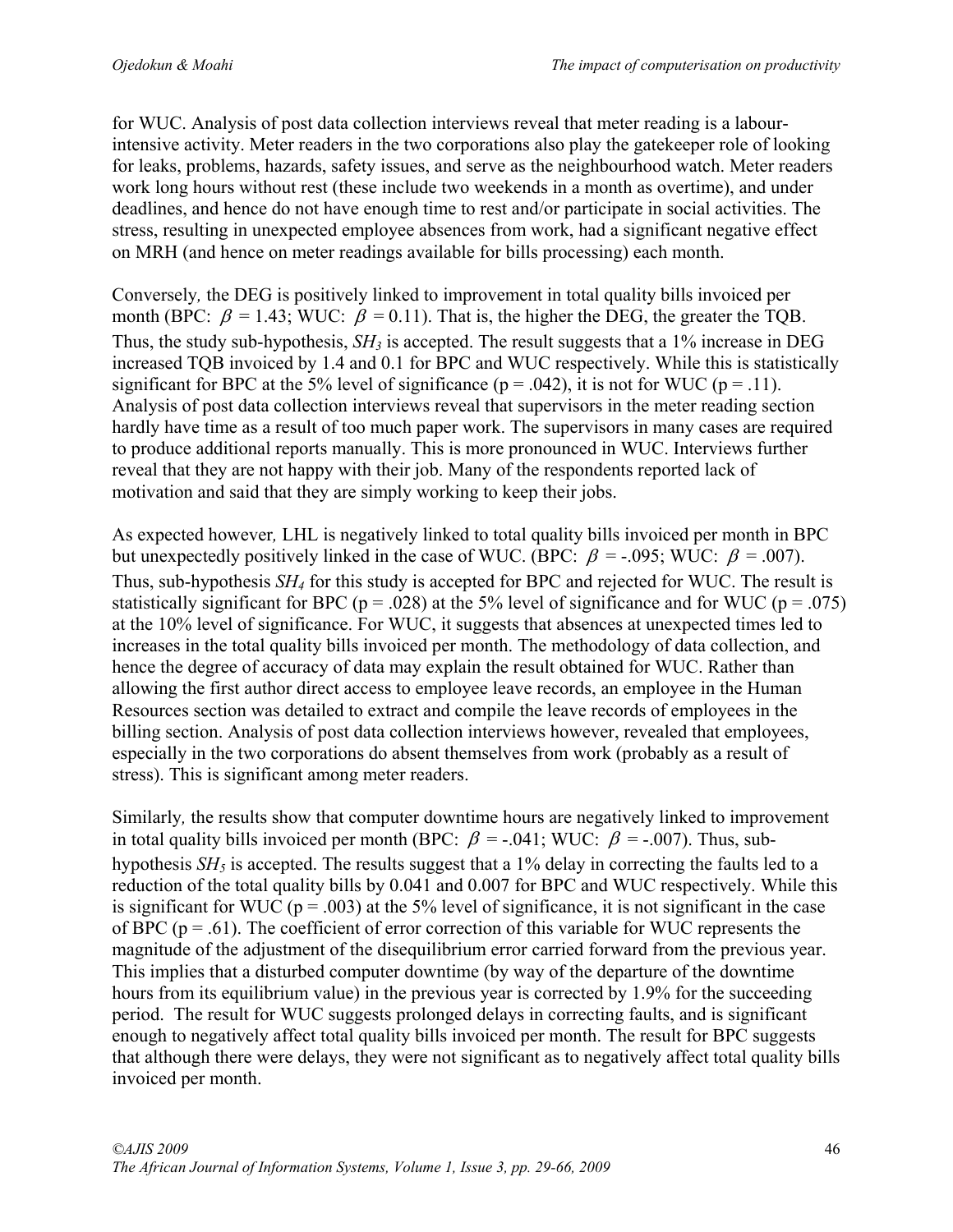### **DISCUSSION**

This study results from the production function model, pointing to lack of evidence of positive impact of computer technology on total quality bills invoiced per month (i.e. productivity improvement) is consistent with the findings from other studies on the productivity impact of IT (e.g. Bailey and Gordon, 1988; Brynjofsson, 1993; Dasgupta, Sarkis and Talluri, 1999; Wolff, 2002; etc.). Rather than relying on financial investments on computer technology (i.e. IT budgets) to assess its productivity impact, the computer use hours have been used. It is recognised that computer that is regularly used would be significantly valuable than a computer that is not used. In spite of this, the result still shows no significant statistical evidence of the computer technology's positive link to improved total quality bills invoiced per month (i.e. productivity improvement). It is however obvious that workplace practices and the characteristics of the inputs influenced the outcome of this study.

For example, this study's finding on the influence of workplace practices is in agreement with previous studies (e.g. White and Pearson, 2001; Gorman, 1998; King cited in Beard, 2002), which have found that organisations can loose countless hours of employee productivity due to personal use of computers during office hours. This study revealed that employees have access to computers for other official (i.e. outside of bills processing) and non-official activities, which may have resulted in loss of productivity impact of the computer technology. White and Pearson noted that up to 40 percent of the Web sites accessed from corporate networks during working hours are unrelated to the organisation business. Further, according to Gorman (1998), two companies discovered that only 23% of their employees' Internet usage was business related. King and Gorman reported that many managers polled said that employees' use of the Internet for non-business purposes undermines their effectiveness and productivity. This underlines the importance of ensuring that business objectives and added value drive computer technology investments. In other words, the significant use of computer technology other than for the purpose for which it was acquired can negatively affect its productivity impact.

The results relating to the statistical insignificance of the contribution of MRH, and the negative impact of LHL on total quality bills invoiced per month (i.e. productivity) are also consistent with previous studies (e.g. Shepard and Clifton, 2000; Ramanathan, 1992; Savery and Luks, 2000), that have found relationship between overtime and productivity, personal stress and employee productivity, hours worked and reported sickness and accident rates. This study revealed that meter readers work long hours without rest and under deadlines and sometimes work overtime, which may have resulted in stress and hence unexpected absences from work. According to Shepard and Clifton, the length of work week potentially influences productivity through effects on individual motivation and effort, physical wellbeing and work-related stress, as well as on absenteeism, turnover and off-job satisfaction. Lewis (2004) notes that employee absences, especially when not expected can leave work for others and impair productivity. Shepard and Clifton's empirical study show that the use of overtime hours lowers average productivity, measured as output per worker hour, for almost all of the 18 manufacturing industries studied. According to Savery and Luks, overwork often results in a loss of efficiency and more mistakes, but more importantly, stress-related physical and psychological injuries. Long working hours can mean increasing fatigue rather than increasing productivity (Beder, 2001). Reduced working hours bring better productivity. Employees will get proper rest, which means they will be refreshed and be more effective when they are at work. This study also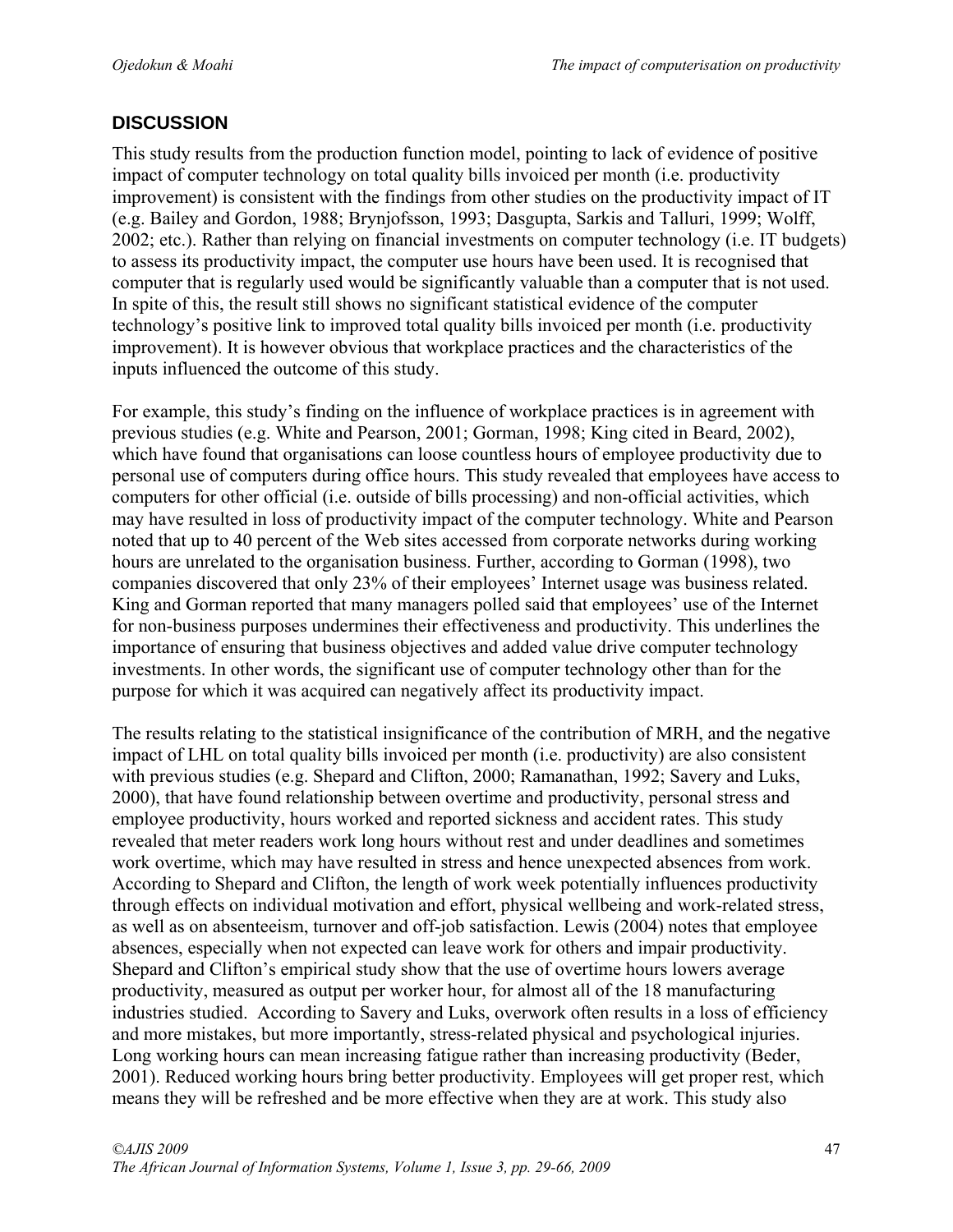supports Wood's (1998) argument that high levels of absenteeism may constitute a form of industrial protest in response to unhappiness over wages and/or working conditions. Wood reports a general practice of employees using up any unused sick leave in the run up to the Christmas as they tended to see sick leave as an entitlement i.e. as part of their annual leave, rather than to be taken in extraordinary circumstances.

The finding of this study that the DEG is positively linked to improvement in total quality bills invoiced per month is also in agreement with previous studies (e.g. Burke, 2001; Latham, Gary and Kinne, 1973; Dubinsky, Yammarino and Jolson, 1994) that have found positive relationship between supervision and quality of service and products provided by organisations and that goal setting is correlated with high productivity and a low number of injuries only when it is accompanied by supervision. This study revealed that supervision does have positive impact on productivity, which is particularly significant in BPC. Latham, Gary and Kinne's study show that goal setting without immediate supervision was related to employee turnover. Dubinsky et al. found the use of close supervision to have more favourable impact on work outcomes than inactive or moderately active involvement. As observed, the service sector is facing the challenges of productivity improvement particularly as it relates to the delivery of quality services and products to clients and customers. Supervision therefore serves a critical role in the creation of a service culture that guarantees productivity improvement.

The results of this study showing that DOWN is negatively linked to improvement in total quality bills invoiced per month is an indication of major time losses due to faults and/or breakdowns, thus affecting work processes. This study revealed that there are prolonged delays in correcting faults in the two corporations. The result is thus consistent with the study's subhypothesis. The study's finding is also consistent with other prior studies (e.g. Coltekin, Vartiainen, and Koc, 1999; Kundu, 2004) on the negative impact of computer downtime on productivity and motivation. Coltekin et al. for example, found that 11 working days were wasted among 17 scientists because of computer breakdowns while Kundu found that information management practices were adversely affected by the occurrence of computer disasters, which include hardware faults, software problems, et cetera. In other words, every minute of downtime can mean lower employee productivity, lost revenue and profit. Where the computer is central to the organisation's purpose, a computer failure can represent a very large cost.

Everyone works in expectation of some rewards and/or benefits. Many employees obtain satisfaction from recognition for personal achievement, satisfactory working condition, fair pay, career progression, etc. The degree of reward influences the quality and quantity of work, and in turn productivity. Reward is seen as a means of increasing employee morale, and of retaining and attracting qualified employees with significant impact on productivity. Employees in this study reported lack of motivation, which may have resulted in loss of morale and hence low productivity. The lack of motivation reported is consistent with previous studies (e.g. Hong et al., 1995; Tsai and Wang, 2005) that have found that employee benefit programmes have great impact on work-motivation with moderating effect on organisation productivity irrespective of industry or firm size. An incentive compensation system that rewards individuals according to Willis et al. (2004) is necessary for productivity improvement. Motivation is an internal state resulting from the influence of personal or situational factors, and affects behaviour such as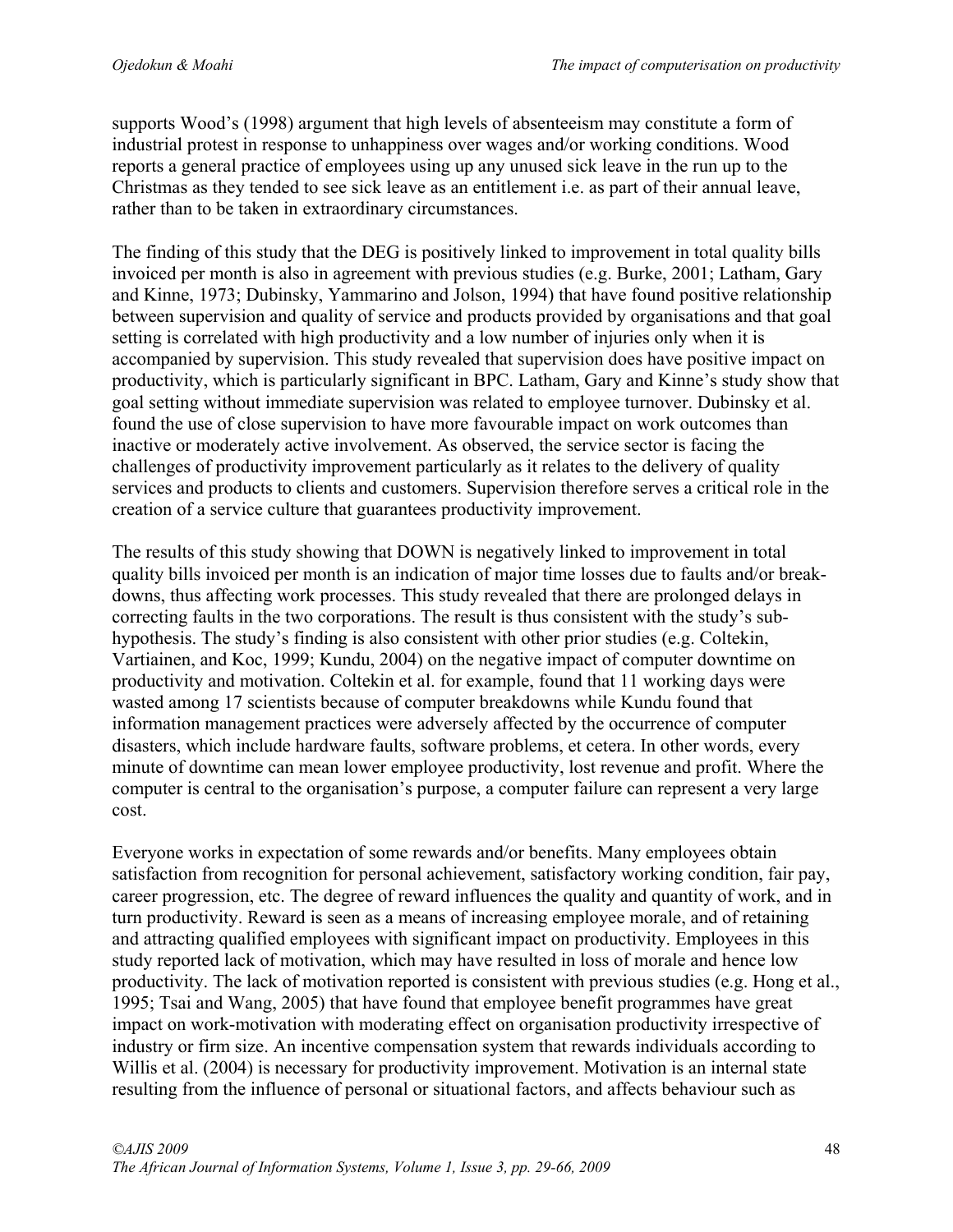absence rate, leave rate, quit rate, get-to-work speed, etc. To sustain motivation over time according to Counsell (2002), employees need to be supported, challenged, and recognised for their contribution.

### **CONCLUSION**

It has been widely acknowledged that the spread of computing technology has had a major impact on the way work is done, decisions are made, organisations are structured and how people interact. This study has tried to get a better understanding of how computer technology could bring improvement on productivity. The study found input characteristics and workplace practices as significant factors in putting computer technology to productive use.

By using time series data from the head offices of two government utilities corporations in Botswana, Botswana Power Corporation and Water Utility Corporation that use the same task technology, the authors were able to determine the impact of the computer usage hours (as a measure of computer technology use), meter reading hours, labour hours lost, degrees of supervision and computer downtime on the total quality of bills invoiced per month. The authors were also, through post data analyses interviews, able to interpret the impacts (i.e. no significant statistical evidence that computer technology is positively linked to improvement in total quality bills invoiced per month). The results reveal that computer technology impact measurement is very much dependent on the characteristics of the inputs and workplace practices.

This study thus suggests that computer technology alone is an insufficient predictor of productivity improvement; workplace practices tend to influence the usage of computer technology and its impact on organisations. Care must therefore be taken by organisations and researchers not to over interpret findings on the impact of IT on productivity. This is because a shortfall of evidence is not necessarily evidence of a shortfall. In other words, the inability to demonstrate the existence of a positive correlation between investment in IT and productivity should not be interpreted as a reason to consider investment in IT as worthless. The findings from this study have important implications, not only for the two corporations under study, but also for similar organisations. The following recommendations are made:

Organisations should consider reducing and/or eliminating the use of computers on irrelevant tasks for productivity gains to show up. Computer technology in itself cannot increase or decrease productivity unless it is put to use. A total ban on personal usage of the Internet is not recommended as it may cause resentment and/or strong protest from employees. One strategy however could be the introduction of "acceptable computer use policy" that restricts use for unrelated and unofficial tasks to outside working hours. This can be accomplished only through management-employee negotiation.

Organisations should also consider reducing the working hours, especially for workers engaged in physical activities such as meter reading. Longer hours do not mean better results, quite the contrary. Explanations of improved productivity resulting from reduced hours include improved commitment and motivation of workers, reduced absenteeism and turnover, reduced stress and fatigue, and reductions in unproductive or idle work time.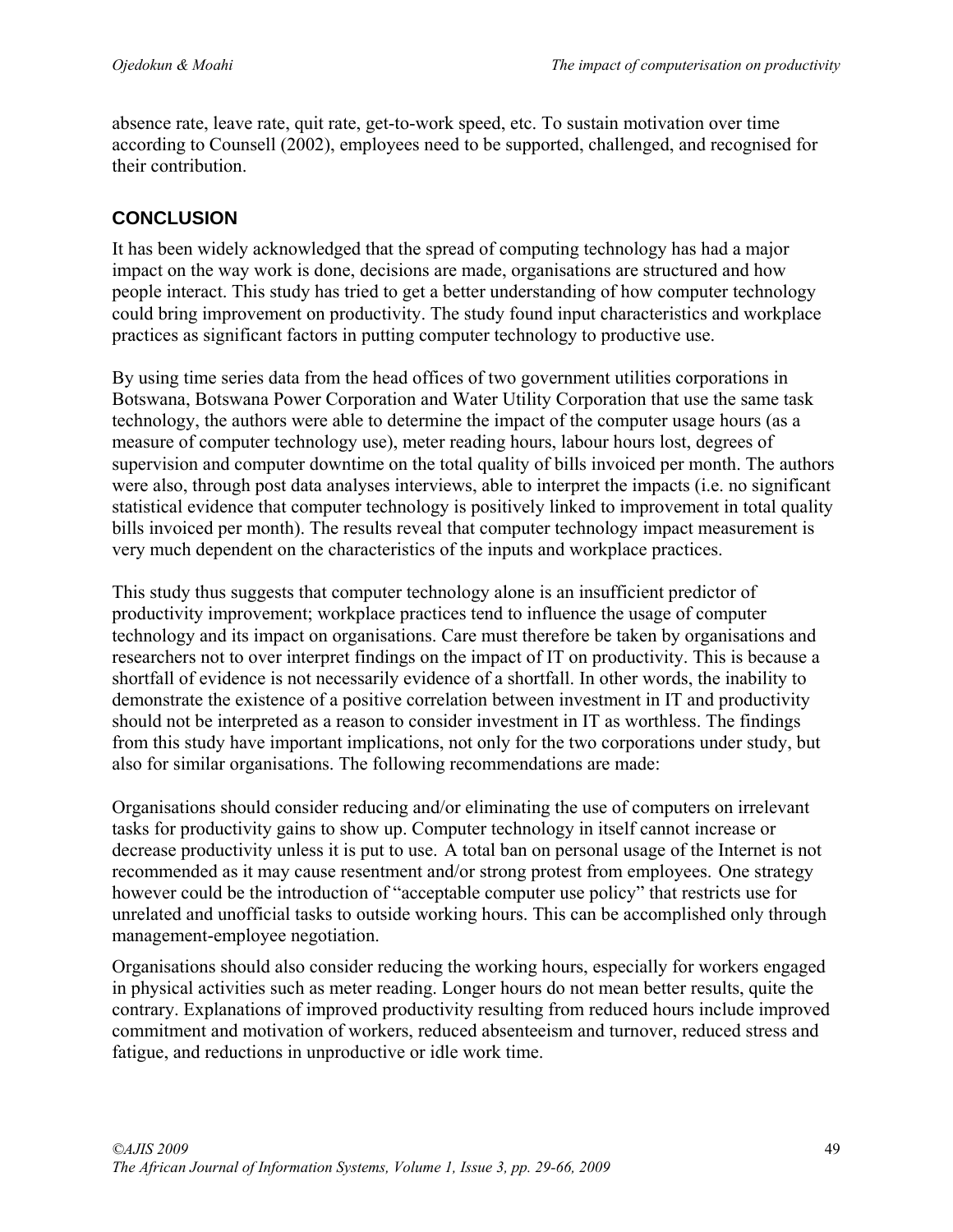Organisations should ensure close supervision of employees as this is critical to the creation of a service culture that guarantees productivity improvement. Further, they should work to reduce computer downtime hours in order to increase productivity. There is the need to carry out routine, planned maintenance. This can prevent problems or minimise the computer downtime. Maintaining information about hardware and software configurations, developing plans to deal with specific types of failure, and training personnel to handle recovery tasks can help to minimize the effects on computer systems and reduce productivity loss from downtime.

It is important for organisations to have a well-run reward programme that rewards employees adequately. Reward is one of the most powerful forms of human motivation. The benefits result in increased morale and productivity.

Apart from the substantive findings about the impact of computer technology on productivity improvement, in terms of the total quality bills invoiced per month, this study makes a few contributions to research about the impact of IT investments on productivity improvement. First, it expands research on IT impact on productivity improvement in Africa. Most research studies in this area have been conducted in countries outside of Africa. Second, it extends IT productivity research to the public sector (e.g. state utility corporations) in Africa. Third, this study, may be perhaps, the first attempt to compare the impact of IT on productivity improvement among utility corporations in Africa. Fourth, it confirms the importance of workplace practices in the context of Africa, in assessing the impact of IT investments on productivity improvement. The study shows that employee practices within an organisation may affect the way computer technology is converted into productive output. Finally, it contributes to the debate on whether IT investments add value in any way to productivity improvement. The findings add to the evidence that there is no significant *statistical* evidence of productivity improvement from the use of IT. However, the study does not deny the possibility of productivity improvements from the use of IT.

# **FUTURE RESEARCH DIRECTIONS**

There is obviously a need for more public-sector research on investments in computerisation in Africa as the use is not yet fully understood nor studied enough to yield meaningful insight. Although, this study focused on utility bill processing, future research could be directed towards identifying productivity impact in other applications (e.g. postal system, inventory control, etc.) in Africa.

The study, like the majority of others, has also focused on how computer technology impact organisational productivity resulting in the revelation of the influence of workplace practices by employees, and not on how computers impact organisation employees. However, computers have been considered a source of stress for employees (e.g. stress of having to learn new computer skills, thinking their job has become less secure and less interesting). The authors therefore further recommend that further research be directed towards investigating its impact on organisation employees especially in Africa as employees may be experiencing increased workplace problems because of the introduction of computers.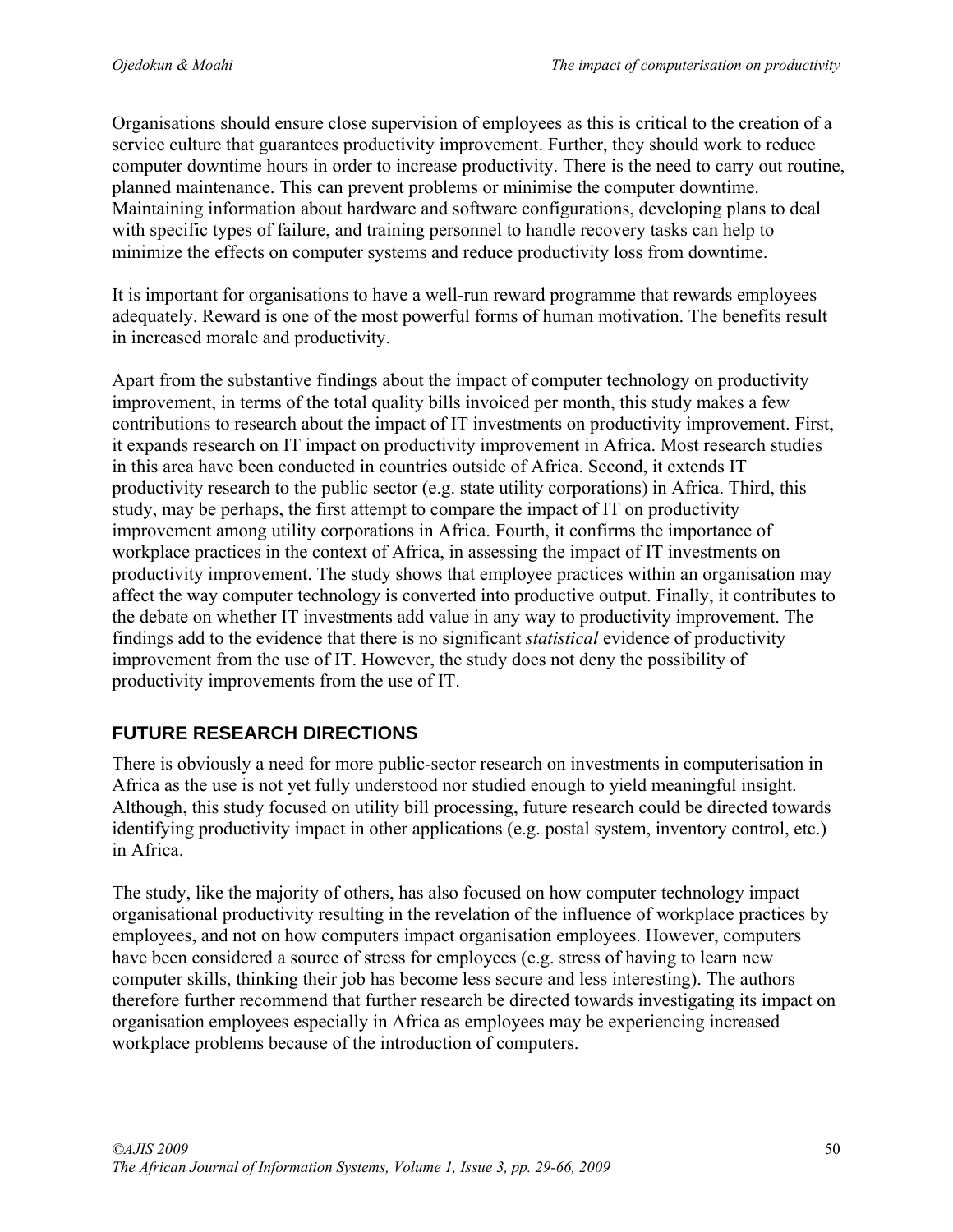### **REFERENCES:**

Adewoye, J.O. (2007). Impact of information technology on banking operations in Nigeria. *International Business Management*, 1 (4), 70-78. Retrieved October 13, 2009, from http://medwelljournals.com/fulltext/ibm/2007/70-78.pdf.

Adam. L. and Wood, F. (1999). An investigation of the impact of information and communication technologies in sub-Saharan Africa. *Journal of Information Science*, 25(4), 307- 318.

Aina, L.O. and Ajiferuke, I.S.Y. (2002). Research methodologies in information sciences. In L.O. Aina (ed.). *Research in Information Sciences: an African Perspective* (pp. 32 - 62). Ibadan, Nigeria: Stirling-Horden Publishers (Nig.) Ltd.

Bailey, M.N. and Gordon, R.J. (1988). The productivity slowdown, measurement issues, and the explosion of computer power. *Brooking Papers on Economic Activity*, No. 2: 347-432.

Banker, R.D., Chang, H. and Kao, Y. (2002). Impact of information technology on public accounting firm productivity. *Journal of Information Systems*, 16(2), 209-222.

Barua, A., Kriebel, C.H. and Mukhopadhyay, T. (1995). Information technology and business value: an analytic and empirical investigation. *Information systems Resources*, 6(1), 3-23.

Beard, K.W. (2002). Internet addiction: current status and implications for employees. *Journal of Employment Counselling*, 39(1), 2-11. Retrieved May 7, 2005, from http://www.valdosta.edu/~jhmoses/article2.htm

Beder, S. (2001). Working long hours. *Engineers Australia*, p.42. Retrieved May 25, 2005, from http://www.uow.edu.au/arts/sts/sbeder/columns/probe15.html

Bose A., Dick, G. Seitei, O.F. and Obuseng, S. (2002). Botswana Human Development Report 2002: Contributions of Science and Technology and ICT for healthy governance. *BHDR: Concept Paper Outline on Governance V 0.02*. Draft outline.

Botswana Export Development and Investment Authority, (2009). World Bank rank Botswana as top investment destination. Retrieved October 13, 2009, from http://www.bedia.co.bw/news/news.php?NewsID=34

Bretschneider, S. and Heintze, T. (2000). Information technology and restructuring in public organisations: affect organisational structures, communications, and decision making? *Journal of Public Administration Research and Theory*, 4, 801-830.

Brynjolfsson, E. (1993). The productivity paradox of information technology. *Communication of the ACM*, 36 (12), 67-77.

Brynjolfsson, E. and Hitt, L.M. (1996). Paradox lost? Firm level evidence on the returns to information systems spending. *Management Science*, 42(6), 541-558.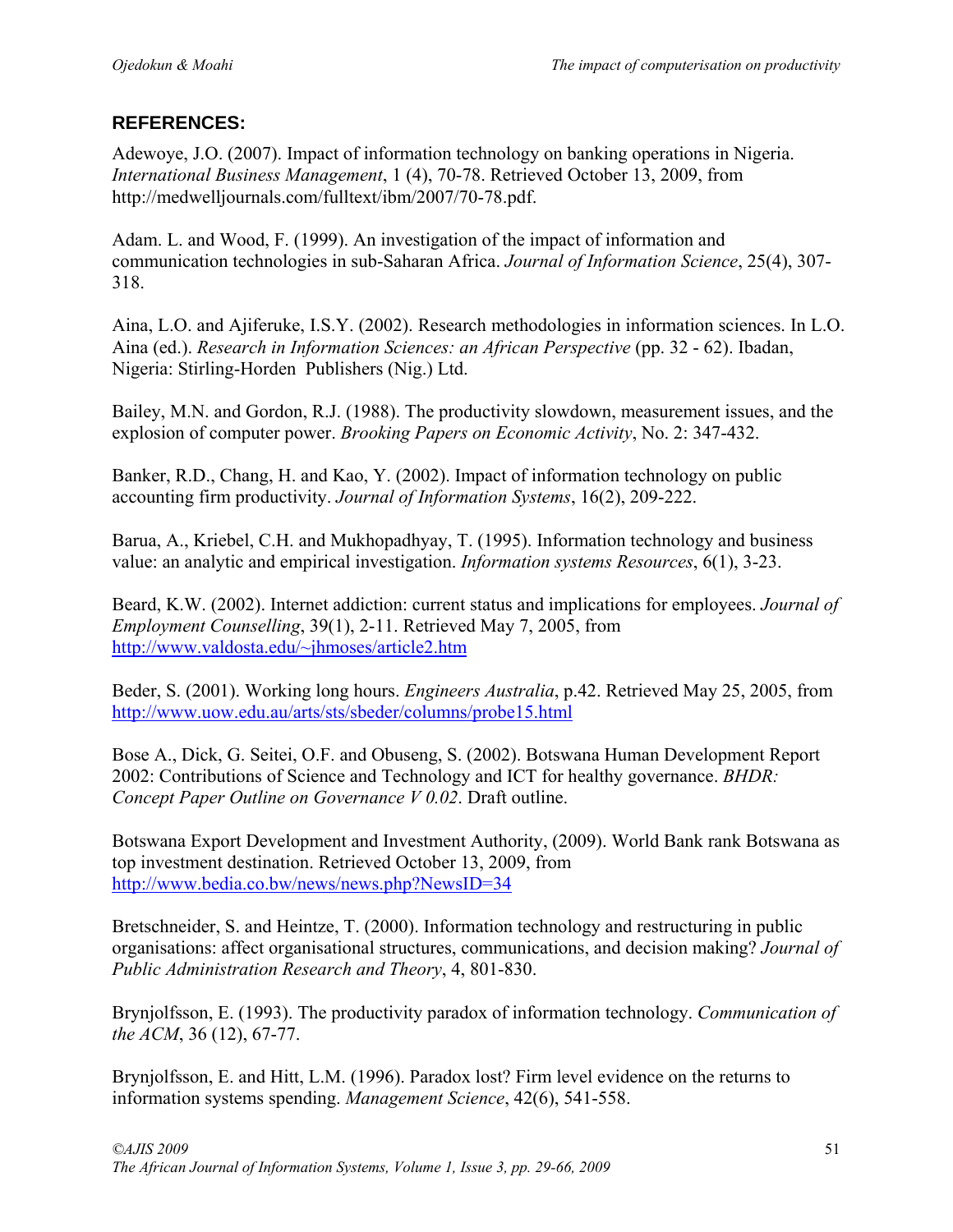Burke, R.J. (2001). Supervision and service quality. *Measuring Business Excellence*, 5(4), 28-31. Retrieved August 18, 2005 from Emerald database.

Chan, Y.E. (2000). IT value: the great divide between qualitative and quantitative and individual and organisational measures. *Journal of Management Information Systems*, 16(4), 225-261.

Central Intelligence Agency – The World Factbook – Botswana (2009). Retrieved July16, 2009, from https://www.cia.gov/library/publications/the-world-factbook/geos/bc.html

Coltekin, A.; Vartiainen, M. and Koc, I.M. (1999). Consequences of computer breakdowns on time usage. Proceedings of the HCI International Conference on Human-Computer Interaction, 1, 1078-1082. Retrieved August 16, 2005, from http://www.foto.hut.fi/~arzu/publications/ColtekinA\_HCI99.pdf

Counsell, C.M. (2002). Inspiring support staff employees. *The Journal of Nursing Administration*, 32(3), 120-121.

Dasgupta, S., Sarkis, J., and Talluri, S. (1999). Influence of information technology investment on firm productivity: a cross-sectional study. *Logistics Information Management*, 12 (1/2), 120- 129.

Dewan, S. and Kraemer, K.L. (2000). Information technology and productivity: evidence from country-level data. *Management Science*, 46(4), 548-562.

Dubinsky, A. J.; Yammarino, F. J.; and Jolson, M. A. (1994). Closeness of supervision and salesperson work outcomes: An alternate perspective. *Journal of Business Research*, 29(3), 225- 237.

Devaraj, S. and Kohli, R. (2000). Information technology payoff in the health-care industry: a longitudinal study. *Journal of Management Information Systems*, 16(4), 41-67.

Good, D.J. and Stone, R.W. (2000). The impact of computerisation on marketing performance. *Journal of Business and Industrial Marketing*, 15(1), 34-56.

Gorman, J. (1998). Monitoring employee internet usage. *A European Review*, 7(1), 2124.

Government Computer Bureau (GCB) (2003). *National Information and Communication Strategy: Chapter outline for National Development Plan 9 (NDP9*), February 14, 21p.

Gurbaxani, V. Melville, N., and Kraemer, K. (2000). The production of information services: a firm-level analysis of information systems budgets. *Information Systems Research*, 11(2), 159- 176.

Hitt, L.M. and Brynjolsson, E. (1996). Productivity, business profitability, and consumer surplus: three different measures of information technology value. *MIS Quarterly*, 121-142.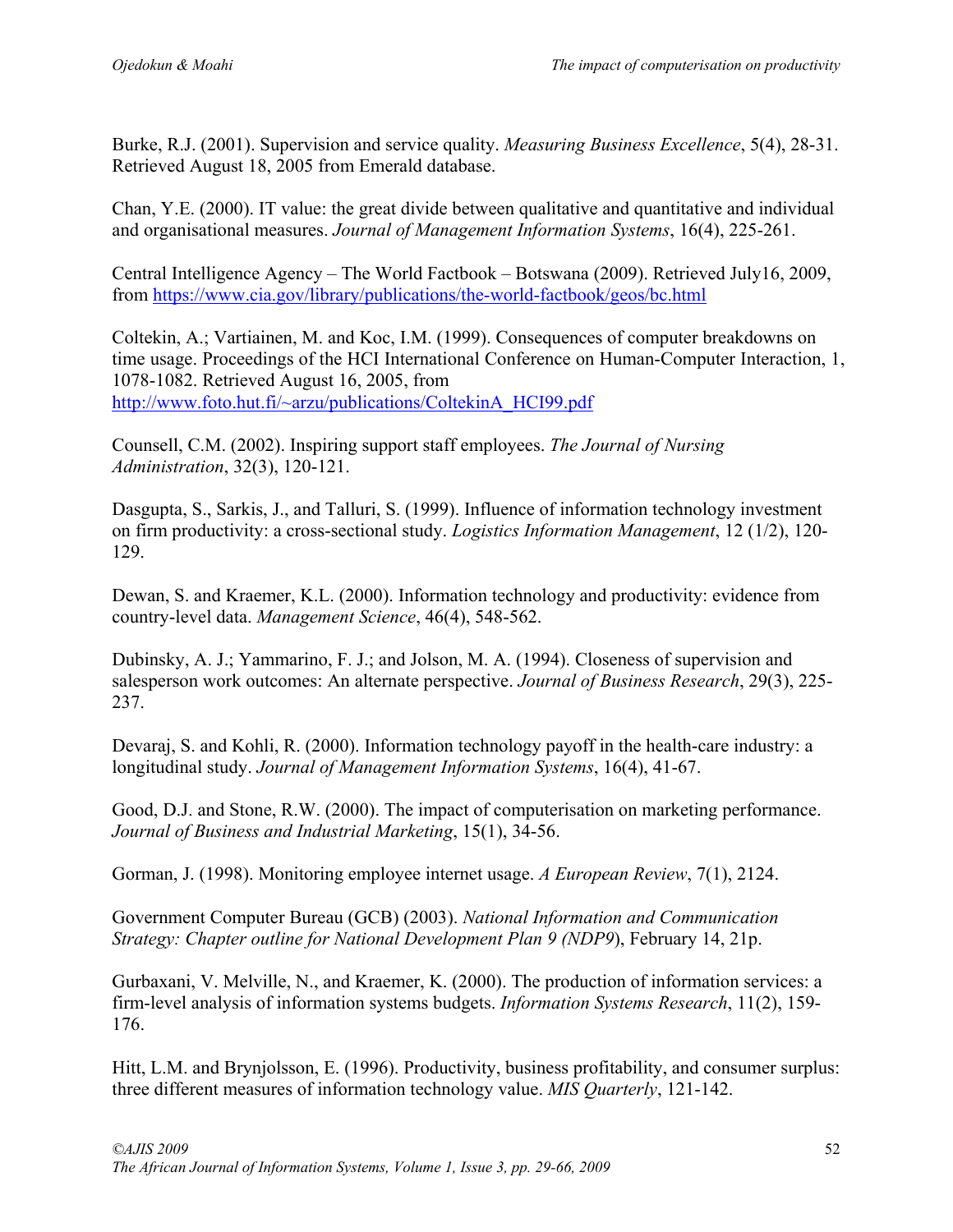Hong, J., Yang, S., Wang, L., Chiou, E., Sun, F., and Huang, T. (1995). Impact of employee benefits on work motivation and productivity. *The International Journal of Career Management*, 7(6), 10-14.

Kelley, M.R. (1994). Productivity and Information technology: the elusive connection. *Management Science*, 40(11), 1406-1425.

Kraemer, K.L., and Dedrick, J. (1996). Computing and public organisations. Working Paper #URB-092, Retrieved October 3, 2005, from http://repositories.cdlib.org/cgi/viewcontent.cgi?article=1097&context=crito.

Kraemer, K.L., and Dedrick, J. (1994). Payoffs from investment in information technology: lessons from the Asia-Pacific region. *World Development,* 22(12), 192-1931.

Kundu, S.C. (2004). Impact of computer disaster on information management: a study. *Industrial Management and Data Systems*, 104(2), 136-143.

Latham, W.W., Gary P., Kinne, S. B. (1973). Effects of goal setting and supervision on worker behaviour in an industrial situation. *Journal of Applied Psychology*. 58(3), 302-307.

Lee, B. and Menon, N.M. (2000). Information technology value through different normative lenses. *Journal of Management Information Systems*, 16(4), 99-119.

Lee, G. and Perry, J.L. (2002). Are computers boosting productivity? A test of the paradox in the State Governments. *Journal of Public Administration Research and Theory*, 12(1), 77-102.

Lehr, W., and Lichtenberg, F.R. (1998). Computer use and productivity growth in US federal government agencies 1987 to 1992. *The Journal of Industrial Economics*, 14(2), 257-279.

Lichtenberg, F.R. (1995). The output contributions of computer equipment and personnel: a firm level analysis. *Economics of Innovation and New Technology*, 3, 201-207.

Loveman, G.W. (1994). An assessment of the productivity impact of information technologies. In: T.J. Allen, and M.S. Morton (eds.), *Information Technology and the Corporation of the 1990s*. Oxford, UK: Oxford University Press.

Lubbe, S. (2000). Information technology investment approaches in Namibia: six case studies. *Information Technology for Development*, 9(1), 3-12.

Mpuchane, A.M. (1994). Strategy for improving productivity: the case of central transport organisation vehicle service workshops – Botswana. *An MBA Programme Research Report*.

Mukhopadhyay T., Rajiv, S. and Srinivasan, S. (1997) Information technology impact on process output and quality. *Management Science,* 43(12), 1645-1659.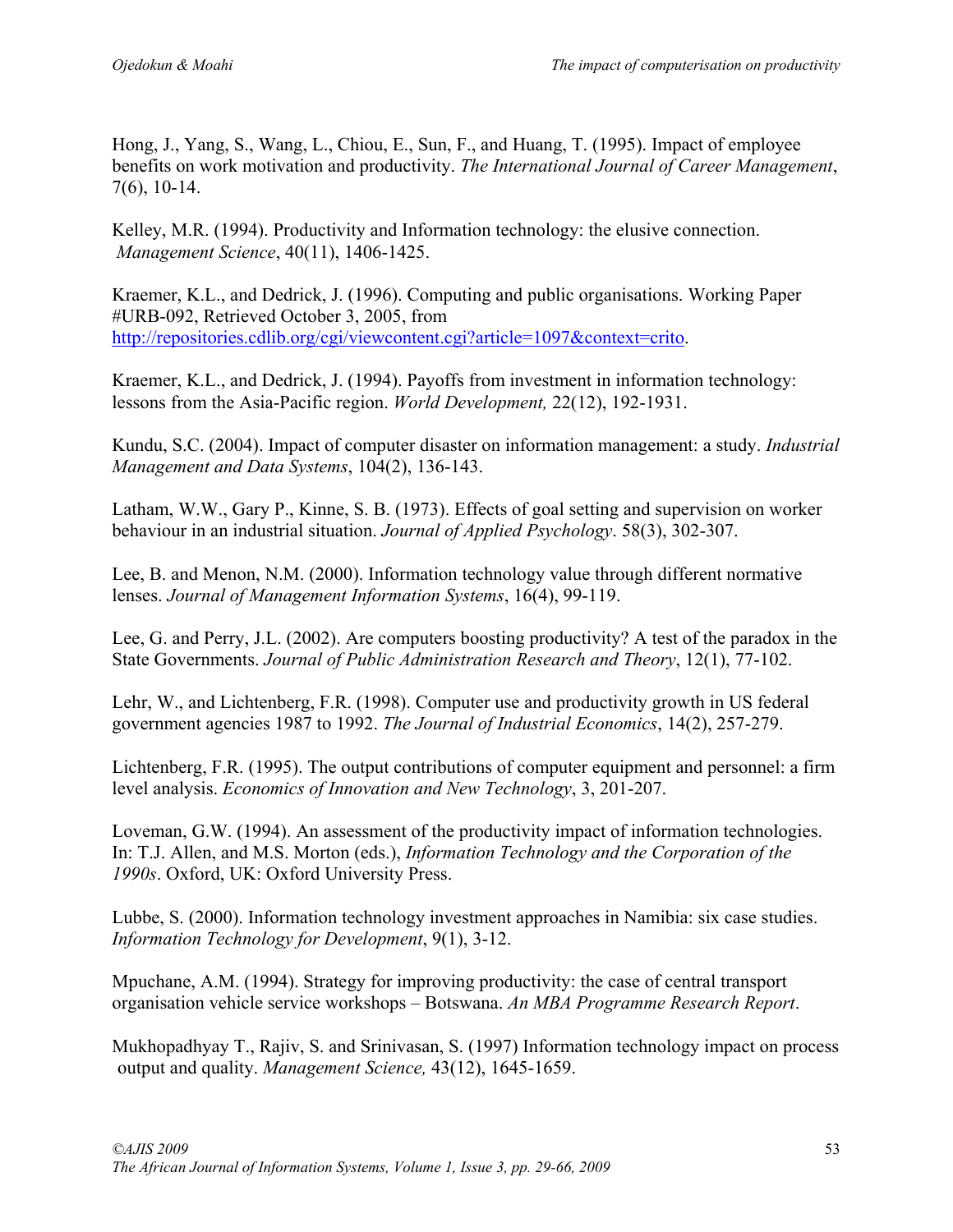Olutimayin, J. (2002). Adopting modern information technology in the South Pacific: a process of development, preservation or underdevelopment of the culture? *The Electronic Journal on Information Systems in Developing Countries*, 9 (3), 1-12. Retrieved October 13, 2009, from http://www.ejisdc.org/ojs2/index.php/ejisdc/article/viewFile/48/48

Parsons, D.J., Gotlieb, C.C. and Denny, M. (1993). Productivity and computers in Canadian banking. *Journal of Productivity Analysis*, 4, 91-110.

Peslak, A.R. (2004). A firm level study of information technology productivity in europe using financial and market based measures. *Australian Journal of Information Systems*, 11(2), 27-36.

Ramanathan, C.S. (1992). EAP'S response to personal stress and productivity: implications for occupational social work. *Social Work*, 37(3). Retrieved August 7, 2005, from Academic Search Premier database.

Reddy, M.C., Purao, S. and Kelly, M. (2008). Developing IT infrastructure for rural hospitals: a case study of benefits and challenges of hospital-to-hospital partnerships. *Journal of American Medical Informatics Association*,15, 554-558.

Republic of Ghana, National ICT and Plan Development Committee (2005). Deployment and exploitation of ICTs in government ministries and public sector organisations. Retrieved October 13, 2009, from http://www.ict.gov.gh/html/Distribution%20and%20%20Size%20of%20Organisations.htm

Roach, S. (1988). White-collar productivity: a glimmer of hope? New York: Morgan Stanley.

Santhanam, R. (2003). Issues in linking information technology capability to firm performance. *MIS Quarterly*, 27(1), 125-153.

Savery, L.K. and Luks, J.A. (2000). Long hours at work: are they dangerous and do people consent to them? *Leadership and Organisation Development Journal*, 21(6), 307-310.

Sebetela, L. B. (2002). Presentation of sections of chapters 4, 7, 8 and 18: addressing communication, science and technology. In: *the draft national development plan 9, 2003/04 – 2008/09*, 15p.

Shepard, E. and Clifton, T. (2000). Are longer hours reducing productivity in manufacturing? *International Journal of Manpower*, 21(7), 540-552.

Sircar, S., Turnbow, J.L and Bordoloi, B. (2000). A framework for assessing the relationship between information technology investments and firm performance. *Journal of Management Information Systems*, 16(4), 69-97.

Stiroh, K.J. (2001). Investing in information technology: productivity payoffs for US industries. *Current Issues in Economics and Finance*, 7(6), New York: Federal Reserve Bank.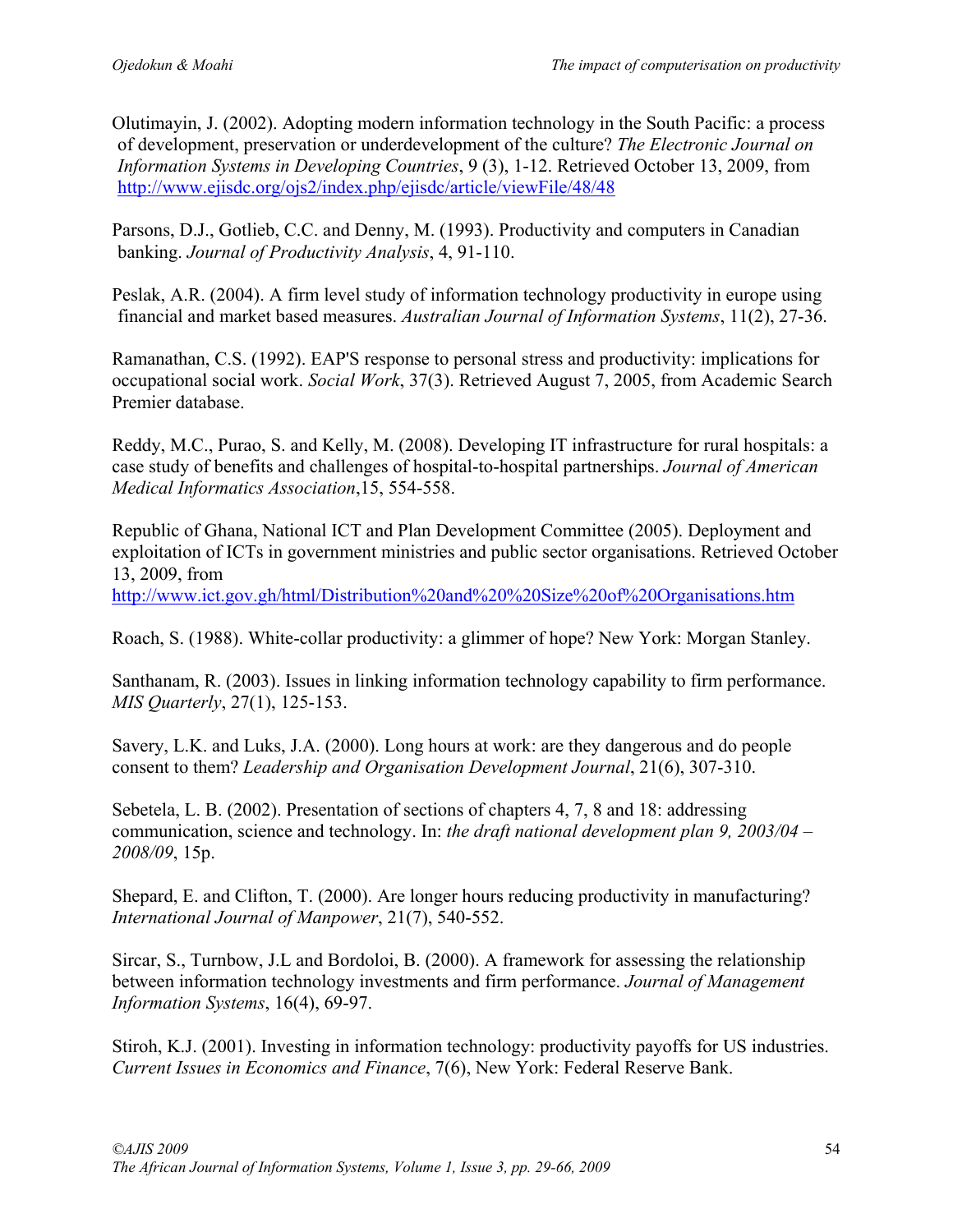Stratopoulos, T. and Dehning, B. (2000) Does successful investment in information technology solve the productivity paradox? *Information and Management*, 38, 103-117.

Thatcher, M.E. and Oliver, J.R. (2001). The impact of technology investments on a firm's production efficiency, product quality, and productivity. *Journal of Management Information Systems*, 18(2), 17-45.

Tongco, D.C. (2007). Purposive sampling as a tool for informant selection. Ethnobotany Research and Applications 5, 147-158. Retrieved October 13, 2009, from http://www.ethnobotanyjournal.org/vol5/i1547-3465-05-147.pdf

Tsai, K. and Wang, J. (2005). Benefits offer no advantage on firm productivity? An empirical examination. *Personnel Review*, 34(4), 393-405.

White, G.W. and Pearson, S.J. (2001). Controlling corporate e-mail, PC use and computer security. *Information Management and Computer Security*, 9(2), 88-92.

Willis, D.R., Kelton, G.M., Saywell, R.M., and Kiovsky, R.D. (2004). An incentive compensation system that rewards individual and corporate productivity. *Family Medicine*, 270- 278. Retrieved May 7, 2005, from http://www.stfm.org/fmhub/fm2004/April/Deanna270.pdf

Wolff, E.N. (1991). Productivity growth, capital intensity, and skill levels in the U.S insurance industry, 1948-86. *Geneva Papers on Risk and Insurance*. 16, 173-190.

Wolff, E.N. (2002). Productivity, computerisation, and skill change. *Federal Reserve Bank of Atlanta Economic Review*. Third Quarter.

Wood, G. (1998), Sept/Oct. Absenteeism: worse when workplace goodwill wanes. *Productivity SA*. 24, 26-28.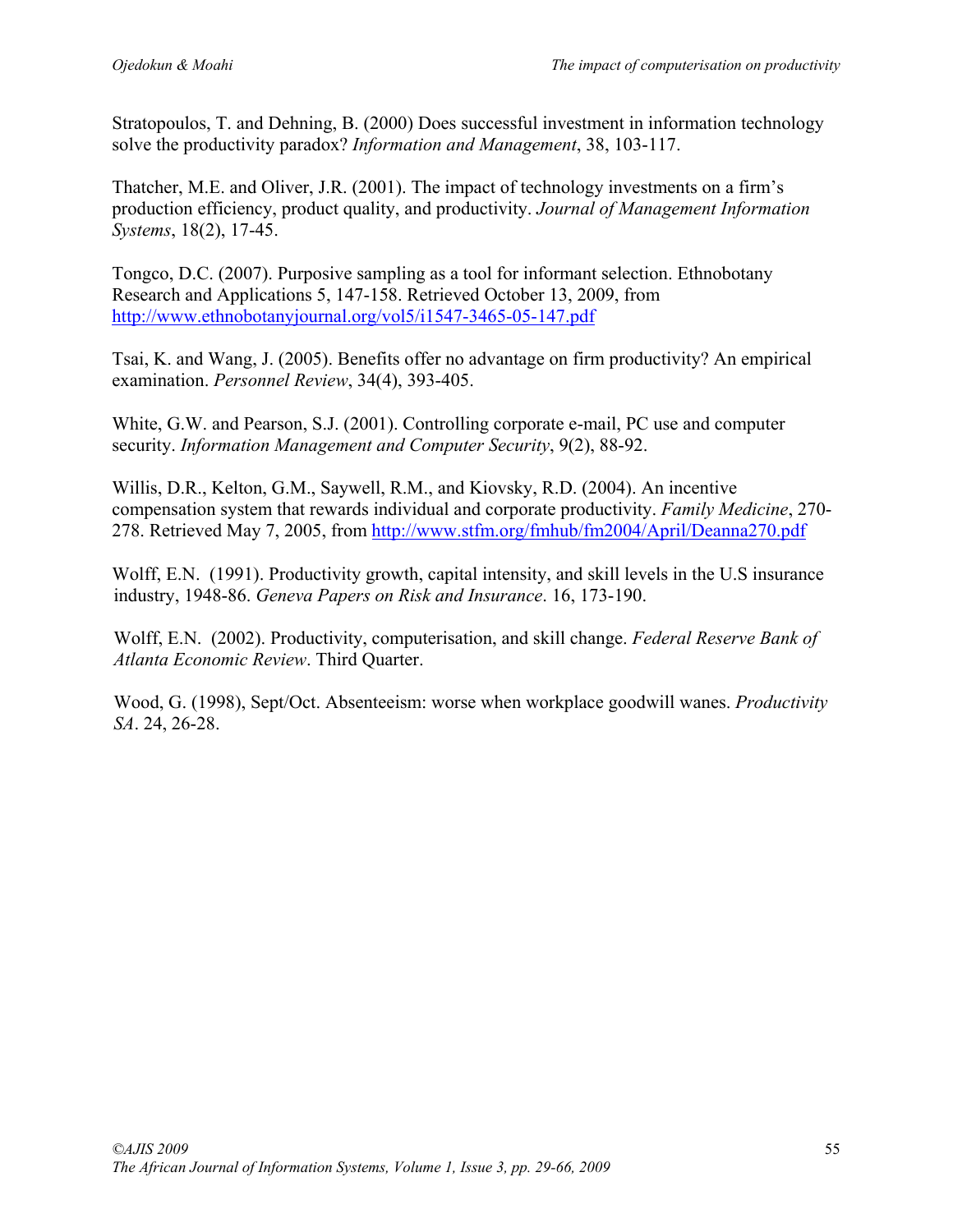# APPENDICES

### **Appendix A: Summary time series data – BPC**

**Key:**

**Total Quality Bills (TQB)** = Total bills invoiced each month from the actual plot meters read.

**Meter Reading Hours (MRH)** - Total number of hours spent by meter readers reading meters per month.

**Degree of Supervision (DEG)** = Supervisory hours per month (i.e. number of working days multiplied by average hours of supervision per day), as well as education and experience.

**Labour Hours Lost (LHL)** = Labour Hours Lost = Hours lost to be deduced from records of leaves (sick and normal), and public holidays per month i.e. number of public holidays, sick and annual leaves multiplied by number of hours of work.

**Computer Usage Hours** (**CUH)** = Number of hours of use of computer for bill processing multiplied by the number of staff and/or staff (Account Supervisor, Account Clerk Meter Reading, Account Clerk Billing, Data Capture Clerk).

**Computer downtime**  $(DOWN) =$  **Hours when computer(s) cannot be used for a particular** process due to technical problems.

|                  | <b>MRH</b> | <b>DEG</b> | LHL    | <b>CUH</b> | <b>DOWN</b> | <b>TQB</b> |
|------------------|------------|------------|--------|------------|-------------|------------|
| <b>January</b>   | 2735.75    | 111        | 622.25 | 722        | 64          | 48275      |
| <b>February</b>  | 3115.5     | 140        | 62.5   | 868        | 136         | 46393      |
| <b>March</b>     | 3472       | 161        | 117.25 | 1241       | 72          | 46049      |
| April            | 3123.25    | 124        | 394.5  | 993.5      | 48          | 26045      |
| <b>May</b>       | 2906.25    | 128        | 415.75 | 978        | 32          | 31435      |
| June             | 3348       | 149        | 141.5  | 1160       | 80          | 40211      |
| July             | 2759       | 110        | 751    | 780        | 72          | 34584      |
| <b>August</b>    | 3262       | 150        | 226.75 | 1165       | 24          | 39778      |
| <b>September</b> | 3030.25    | 122        | 283.75 | 986        | 16          | 41508      |
| <b>October</b>   | 2921.75    | 133        | 440.25 | 957        | $\theta$    | 37844      |
| <b>November</b>  | 3805.25    | 144        | 183.25 | 1076       | 40          | 30345      |
| <b>December</b>  | 3278.25    | 147        | 834.75 | 991.5      | $\Omega$    | 37304      |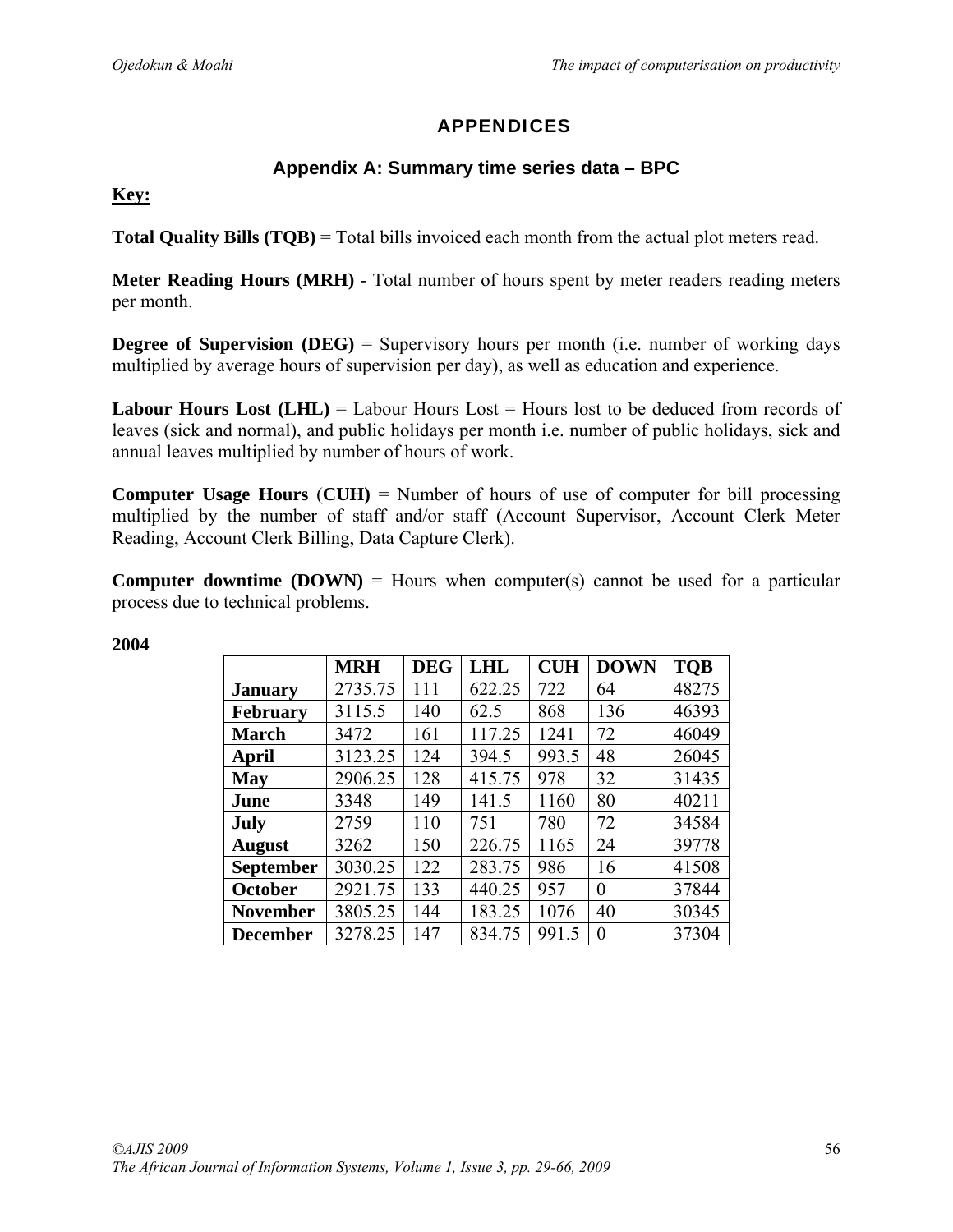### **2003**

|                  | <b>MRH</b> | <b>DEG</b> | <b>LHL</b> | <b>CUH</b> | <b>DOWN</b> | <b>TQB</b> |
|------------------|------------|------------|------------|------------|-------------|------------|
| <b>January</b>   | 3224       | 133        | 625.25     | 797        | 304         | 31670      |
| <b>February</b>  | 3487.5     | 134        | 94.5       | 847        | 192         | 23845      |
| <b>March</b>     | 3479.75    | 140        | 82.25      | 871.5      | 208         | 44604      |
| April            | 3518.5     | 140        | 314.75     | 821        | 240         | 30468      |
| May              | 3224       | 126        | 454        | 758        | 400         | 18550      |
| June             | 3472       | 139        | 82         | 866.5      | 160         | 46497      |
| July             | 3069       | 119        | 673        | 718        | 272         | 43764      |
| <b>August</b>    | 3658       | 147        | 63.25      | 894        | $\theta$    | 64389      |
| <b>September</b> | 3332.5     | 128        | 289        | 811        | 152         | 27754      |
| October          | 3642.5     | 147        | 322        | 847        | 176         | 21847      |
| <b>November</b>  | 3301.5     | 135        | 198.5      | 784        | $\theta$    | 36191      |
| <b>December</b>  | 2976       | 122        | 823.5      | 692        | $\theta$    | 45651      |

**2002** 

|                  | <b>MRH</b> | <b>DEG</b> | LHL    | <b>CUH</b> | <b>DOWN</b> | <b>TQB</b> |
|------------------|------------|------------|--------|------------|-------------|------------|
| <b>January</b>   | 3464.25    | 142        | 655.5  | 899        | 8           | 29302      |
| <b>February</b>  | 3465.25    | 125        | 93.75  | 850        | $\theta$    | 30435      |
| <b>March</b>     | 3317       | 133        | 321    | 804        | 24          | 23345      |
| April            | 3479.75    | 128        | 321.5  | 837        | 136         | 26353      |
| <b>May</b>       | 3386.75    | 133        | 534.5  | 730        | 152         | 32519      |
| June             | 3495.25    | 138        | 62.75  | 864        | 160         | 30536      |
| July             | 3069       | 112        | 665    | 723        | 120         | 29758      |
| <b>August</b>    | 3782       | 152        | 78.5   | 946        | $\theta$    | 56160      |
| <b>September</b> | 3317       | 119        | 377    | 763        | 64          | 32545      |
| October          | 3627       | 152        | 273.5  | 911        | 24          | 34403      |
| <b>November</b>  | 3572.75    | 152        | 184.5  | 861.5      | 40          | 29906      |
| <b>December</b>  | 3123.25    | 115        | 682.75 | 681        | 80          | 25765      |

|                  | <b>MRH</b> | <b>DEG</b> | LHL    | <b>CUH</b> | <b>DOWN</b>    | <b>TQB</b> |
|------------------|------------|------------|--------|------------|----------------|------------|
| <b>January</b>   | 2650.5     | 129        | 617.5  | 800        | 8              |            |
| <b>February</b>  | 2976       | 130        | 48     | 842        | 40             |            |
| <b>March</b>     | 3208.5     | 154        | 15.5   | 968        | 24             |            |
| April            | 2487.75    | 117        | 524.25 | 712        | $\overline{0}$ | 17145      |
| <b>May</b>       | 2852       | 131        | 408    | 796        | $\theta$       | 35971      |
| June             | 3014.75    | 132        | 137.25 | 884.5      | 8              | 34961      |
| July             | 2697       | 121        | 190    | 780        | 56             | 28878      |
| <b>August</b>    | 3185.25    | 155        | 182.75 | 998.5      | 56             | 33954      |
| <b>September</b> | 2968.25    | 135        | 15.75  | 867        | $\theta$       | 36771      |
| October          | 3634.75    | 137        | 282.5  | 885        | $\theta$       | 25120      |
| <b>November</b>  | 3774.25    | 149        | 206.25 | 842        | 56             | 38969      |
| <b>December</b>  | 2991.5     | 108        | 628.75 | 624        | $\theta$       | 28008      |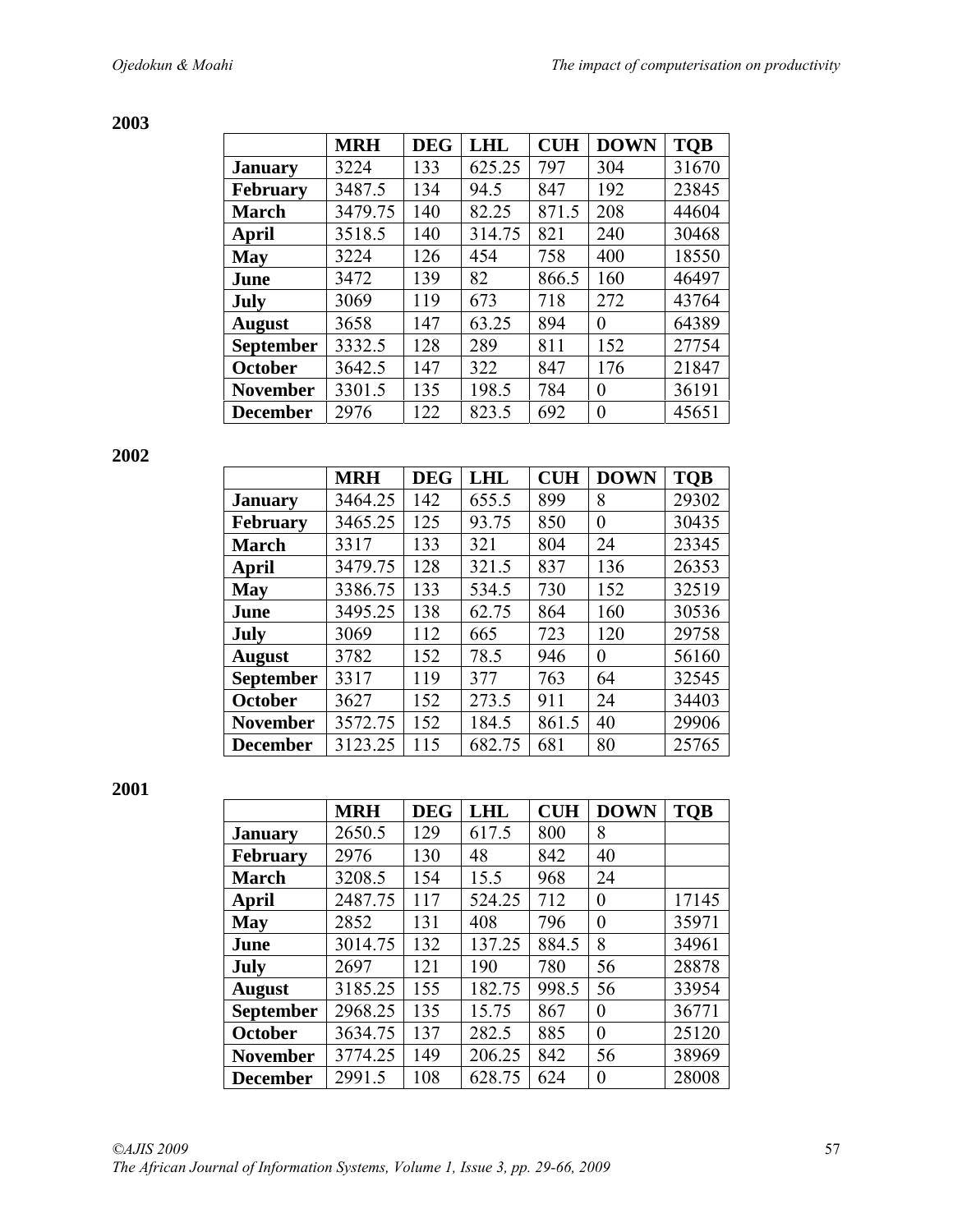### **Appendix B**: S**ummary time series data – WUC**

### **Key:**

**Total Quality Bills (TQB)** = Total bills invoiced each month from the actual plot meters read.

**Meter Reading Hours (MRH)** - Total number of hours spent by meter readers reading meters per month.

**Degree of Supervision (DEG)** = Supervisory hours per month (i.e. number of working days multiplied by average hours of supervision per day), as well as education and experience.

**Labour Hours Lost (LHL)** = Labour Hours Lost = Hours lost to be deduced from records of leaves (sick and normal), and public holidays per month i.e. number of public holidays, sick and annual leaves multiplied by number of hours of work.

**Computer Usage Hours** (**CUH)** = Number of hours of use of computer for bill processing multiplied by the number of staff and/or staff (Billing officers, Billing supervisors  $\&$  Meter Reading Supervisors).

**Computer downtime**  $(DOWN)$  = Hours when computer(s) cannot be used for a particular process due to technical problems.

|                 | <b>MRH</b> | <b>DEG</b> | <b>LHL</b> | <b>CUH</b> | <b>DOWN</b> | <b>TQB</b> |
|-----------------|------------|------------|------------|------------|-------------|------------|
| <b>January</b>  | 1488       | 132        | 696        | 787        | $\theta$    | 36364      |
| <b>February</b> | 1794       | 140        | 174        | 932        | 0           | 36131      |
| <b>March</b>    | 2412       | 161        | 276        | 1099       | 8           | 35876      |
| <b>April</b>    | 2130       | 140        | 358        | 944        | 176         | 35972      |
| <b>May</b>      | 2130       | 133        | 238        | 931        | 168         | 36400      |
| June            | 2286       | 154        | 214        | 1074.5     | 216         | 36070      |
| July            | 1734       | 111        | 698        | 765        | 176         | 36177      |
| <b>August</b>   | 2436       | 154        | 68         | 1066       | 176         | 36350      |
| September       | 2094       | 133        | 262        | 817        | 176         | 36533      |
| <b>October</b>  | 2163       | 133        | 221        | 1046.5     | 128         | 37147      |
| <b>November</b> | 2298       | 154        | 214        | 1077       | $\Omega$    | 37090      |
| <b>December</b> | 2100       | 143        | 636        | 922.5      | $\theta$    | 39654      |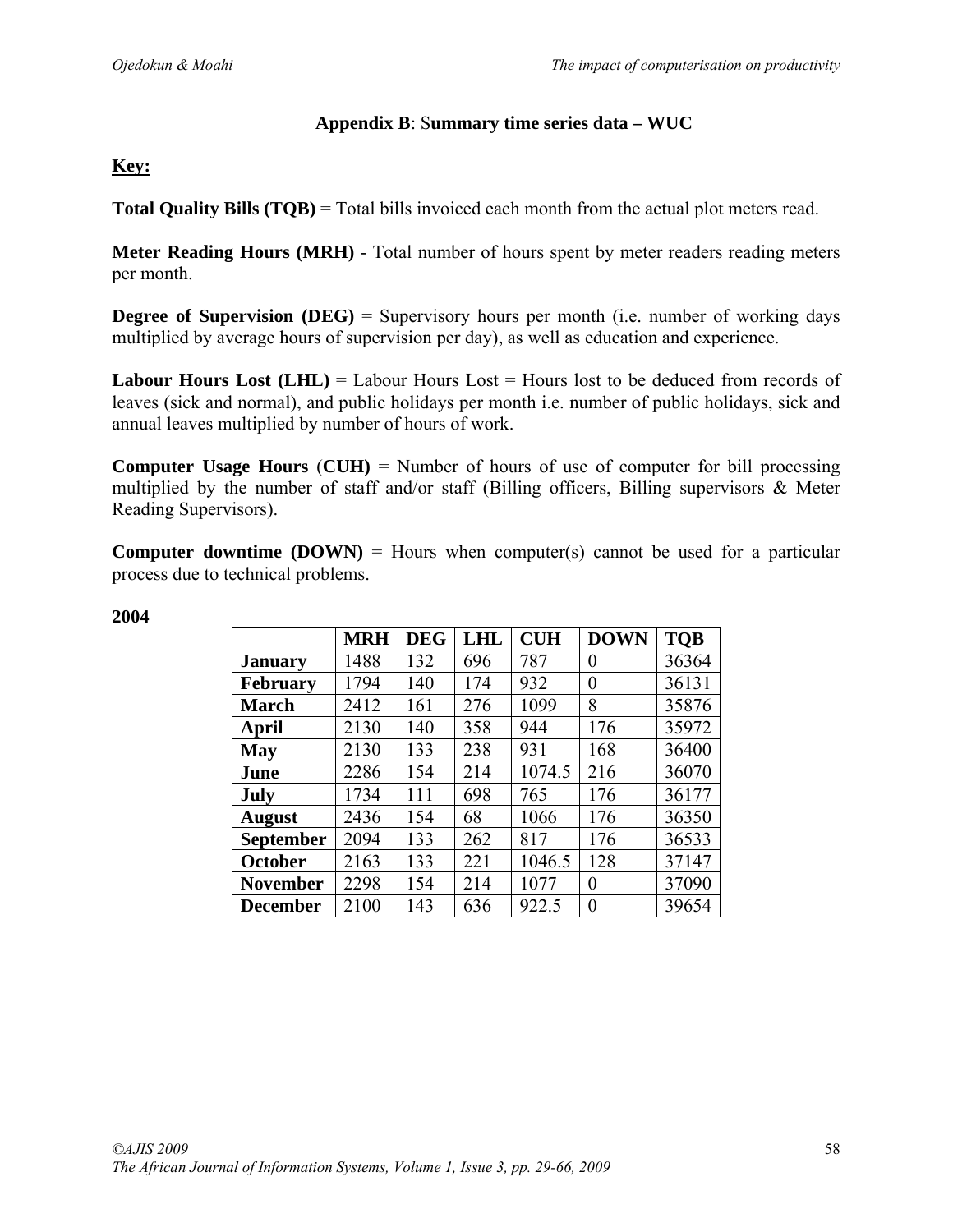**2003** 

|                  | <b>MRH</b> | <b>DEG</b> | <b>LHL</b> | <b>CUH</b> | <b>DOWN</b> | <b>TQB</b> |
|------------------|------------|------------|------------|------------|-------------|------------|
| <b>January</b>   | 1614       | 126        | 784        | 716        | 152         | 34867      |
| <b>February</b>  | 1872       | 140        | 0          | 1020       | 384         | 34623      |
| <b>March</b>     | 1710       | 139        | 194        | 1001       | 512         | 35028      |
| <b>April</b>     | 1818       | 140        | 198        | 1013       | 528         | 34931      |
| May              | 1566       | 125        | 442        | 911        | 400         | 35532      |
| June             | 1830       | 140        | 66         | 999        | 152         | 34800      |
| July             | 1458       | 117        | 638        | 842        | 0           | 34865      |
| <b>August</b>    | 1830       | 147        | 120        | 1071       | $\theta$    | 35292      |
| <b>September</b> | 1644       | 133        | 300        | 962        | 0           | 35743      |
| <b>October</b>   | 1782       | 144        | 366        | 1028       | 0           | 35284      |
| <b>November</b>  | 1584       | 140        | 192        | 1020       | $\theta$    | 35202      |
| <b>December</b>  | 1386       | 118        | 974        | 630        | 0           | 35212      |

**2002** 

|                 | <b>MRH</b> | <b>DEG</b> | LHL  | <b>CUH</b> | <b>DOWN</b> | <b>TQB</b> |
|-----------------|------------|------------|------|------------|-------------|------------|
| <b>January</b>  | 1584       | 145        | 794  | 841        | $\theta$    | 33615      |
| February        | 1794       | 140        | 104  | 880        | 160         | 33098      |
| <b>March</b>    | 1746       | 132        | 230  | 800        | 168         | 33158      |
| April           | 1818       | 140        | 196  | 873        | 328         | 33044      |
| <b>May</b>      | 1692       | 124        | 434  | 789        | 368         | 33237      |
| June            | 1818       | 140        | 74   | 862.5      | 320         | 32918      |
| July            | 1380       | 114        | 708  | 709        | 376         | 33110      |
| <b>August</b>   | 1980       | 154        | 80   | 949        | 368         | 33229      |
| September       | 1710       | 133        | 234  | 822        | 416         | 34062      |
| October         | 2440       | 147        | 270  | 913        | 368         | 33982      |
| <b>November</b> | 1878       | 147        | 88   | 917        | 184         | 33929      |
| <b>December</b> | 1242       | 118        | 1102 | 522        | 64          | 35151      |

|                  | <b>MRH</b> | <b>DEG</b> | <b>LHL</b> | <b>CUH</b> | <b>DOWN</b>    | <b>TQB</b> |
|------------------|------------|------------|------------|------------|----------------|------------|
| <b>January</b>   | 1734       | 114        | 822        | 722        | $\theta$       | 32158      |
| <b>February</b>  | 1926       | 140        | 114        | 999        | 0              | 32611      |
| <b>March</b>     | 2148       | 152        | 76         | 1087       | 112            | 32255      |
| April            | 1686       | 119        | 414        | 841        | 168            | 32030      |
| <b>May</b>       | 1818       | 130        | 450        | 934        | 184            | 32223      |
| June             | 2088       | 147        | 20         | 1064       | 24             | 31990      |
| July             | 1746       | 126        | 414        | 904        | $\theta$       | 32214      |
| <b>August</b>    | 2214       | 160        | 78         | 1152       | $\theta$       | 32160      |
| <b>September</b> | 1986       | 140        | 46         | 1012       | $\theta$       | 32208      |
| October          | 1998       | 146        | 282        | 1043       | $\overline{0}$ | 32088      |
| <b>November</b>  | 2142       | 146        | 106        | 1066       | 0              | 32223      |
| <b>December</b>  | 1428       | 102        | 992        | 582        | 8              | 32934      |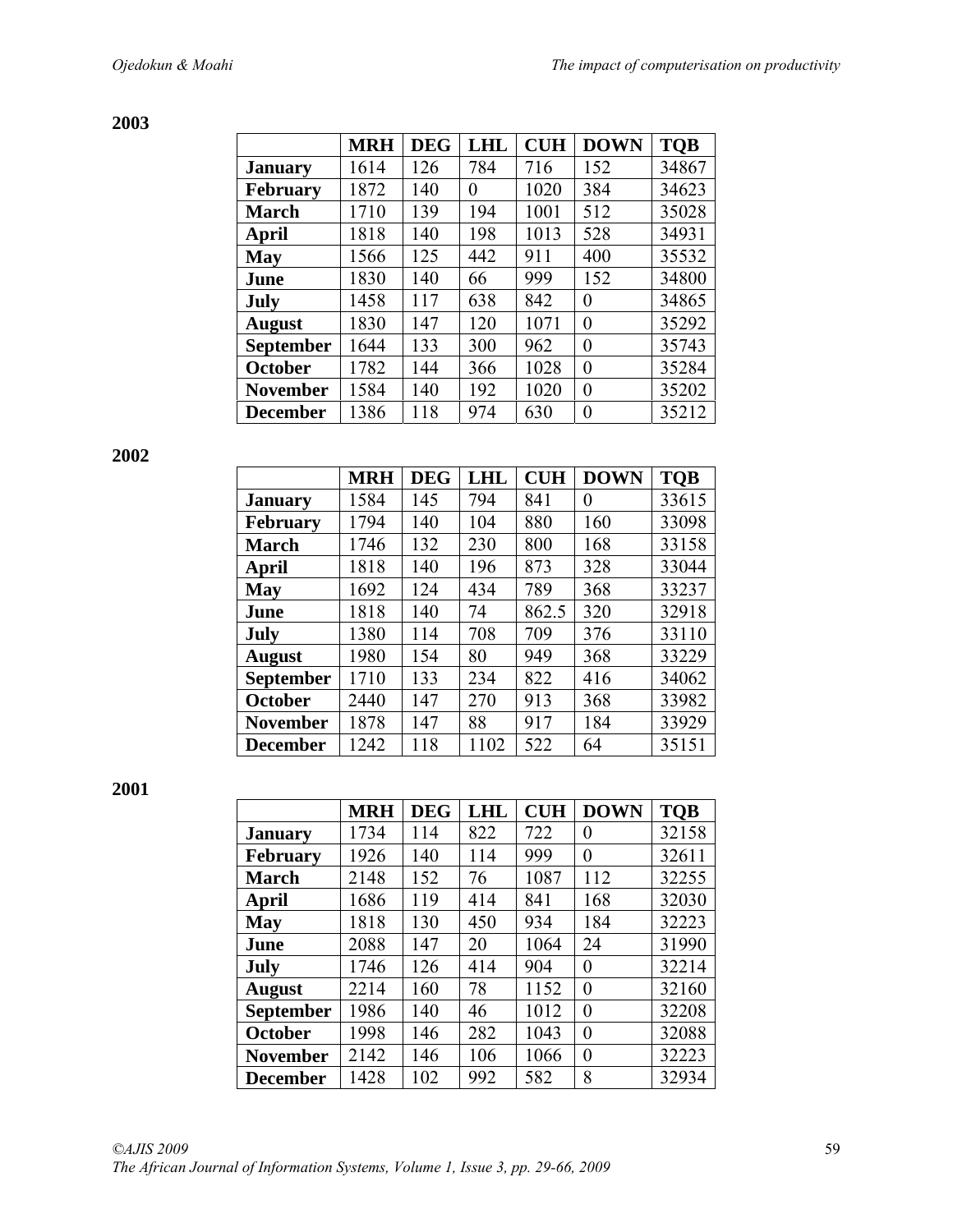|                  | <b>MRH</b> | <b>DEG</b> | <b>LHL</b> | <b>CUH</b> | <b>DOWN</b> | <b>TQB</b> |
|------------------|------------|------------|------------|------------|-------------|------------|
| <b>January</b>   | 1578       | 147        | 352        | 1036       | 344         | 32721      |
| <b>February</b>  | 1782       | 147        | 132        | 1050       | 672         | 32077      |
| <b>March</b>     | 2070       | 160        | 8          | 1166       | 784         | 31185      |
| April            | 1380       | 112        | 384        | 802        | 640         | 31504      |
| <b>May</b>       | 1890       | 147        | 162        | 1064       | 456         | 31035      |
| June             | 1752       | 140        | 210        | 1013       | 720         | 30582      |
| July             | 1524       | 119        | 330        | 853        | 1928        | 30800      |
| <b>August</b>    | 2022       | 161        | 64         | 1159       | 2344        | 31010      |
| <b>September</b> | 1890       | 146        | 40         | 1039       | 632         | 31141      |
| <b>October</b>   | 1938       | 154        | 50         | 1115       | $\theta$    | 30923      |
| <b>November</b>  | 1860       | 154        | 136        | 1108       | $\theta$    | 31053      |
| <b>December</b>  | 1008       | 114        | 934        | 776        | 8           | 37215      |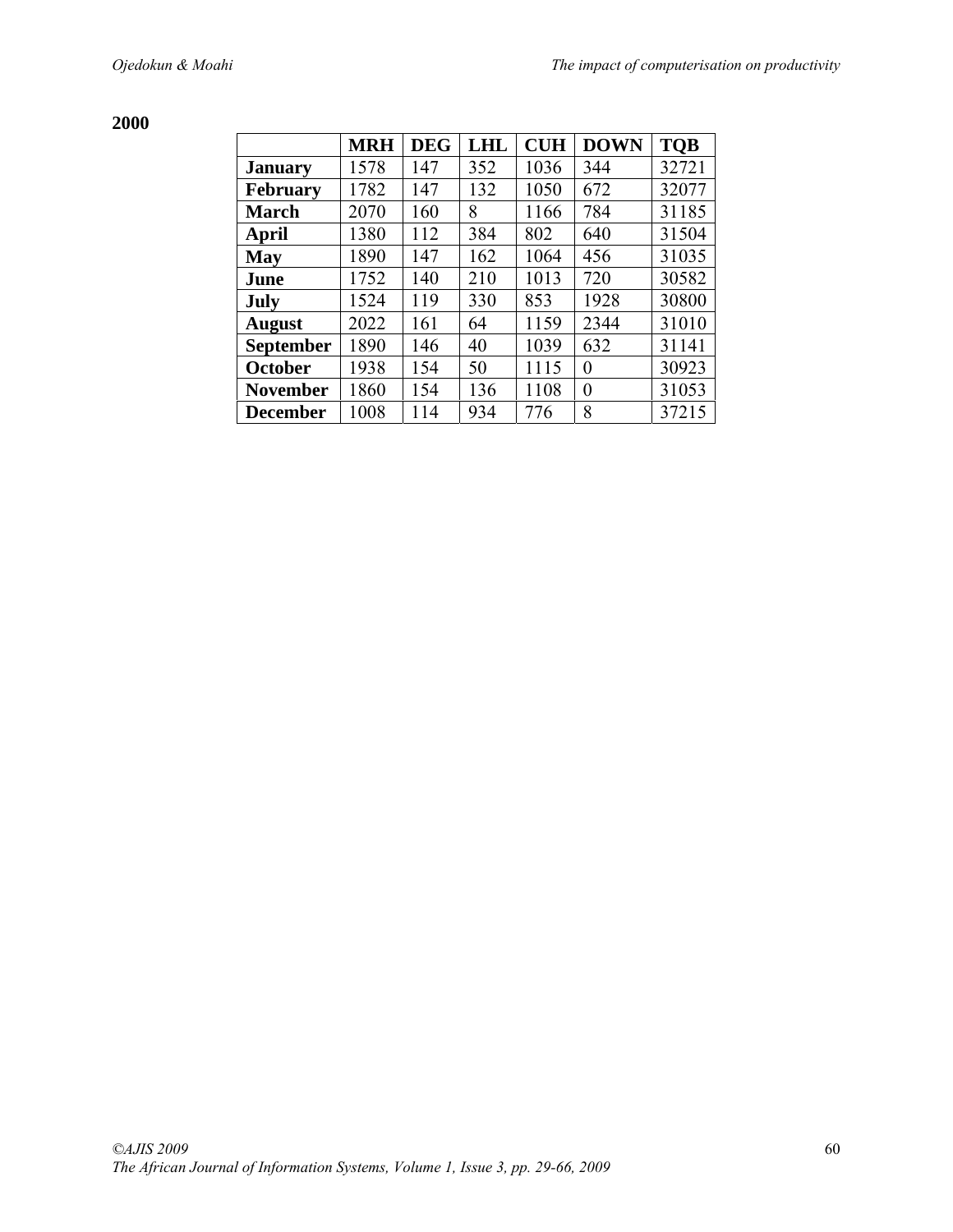**Appendix C: Graphical display of the log form of the time series variables data from the BPC** 



Plot of monthly bills invoiced (TQB) in natural log (BPC)



Plot of monthly meter reading hours (MRH) in natural log (BPC)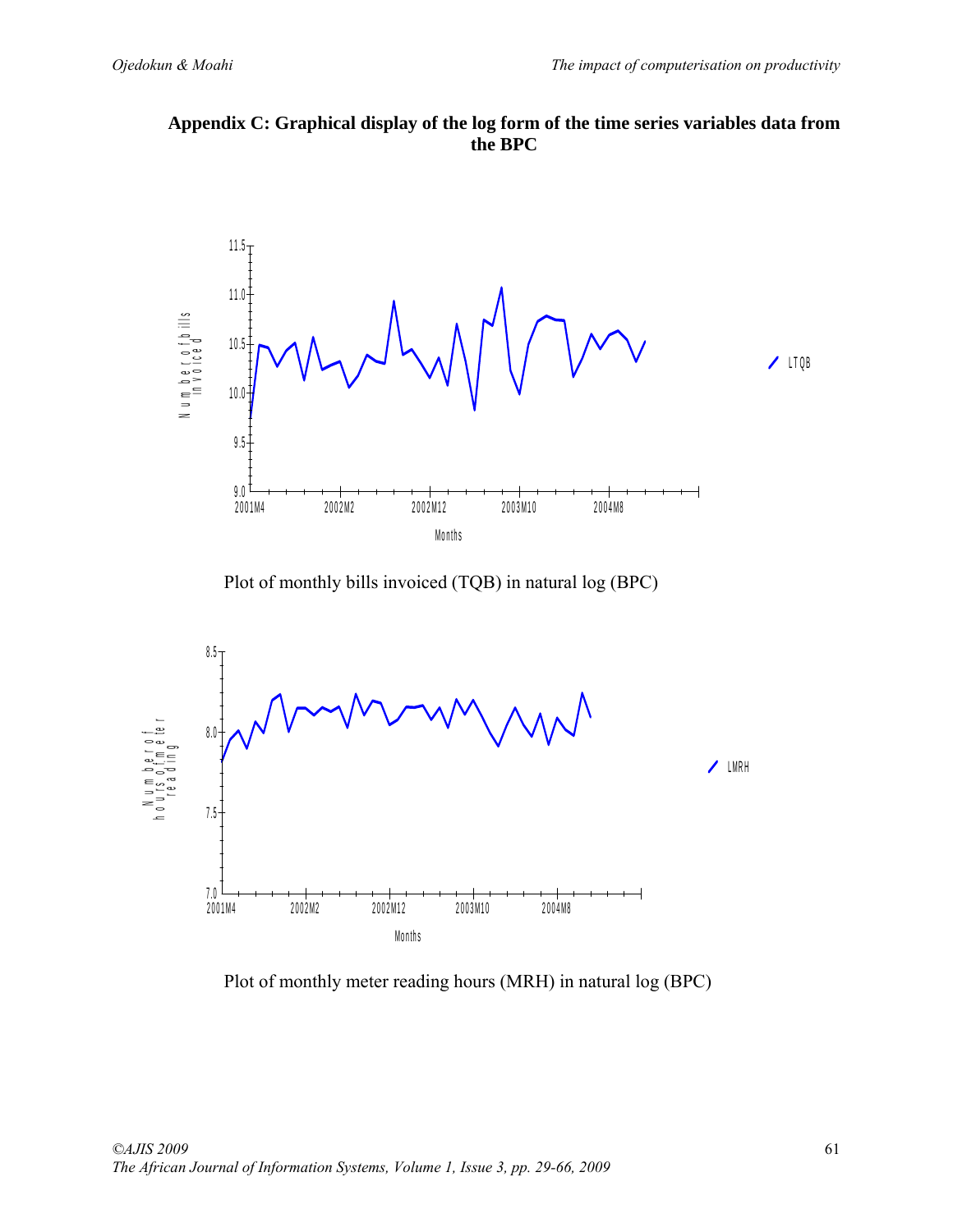

Plot of monthly hours of supervision (DEG) in natural log (BPC)



Plot of monthly hours of labour lost (LHL) in natural log (BPC)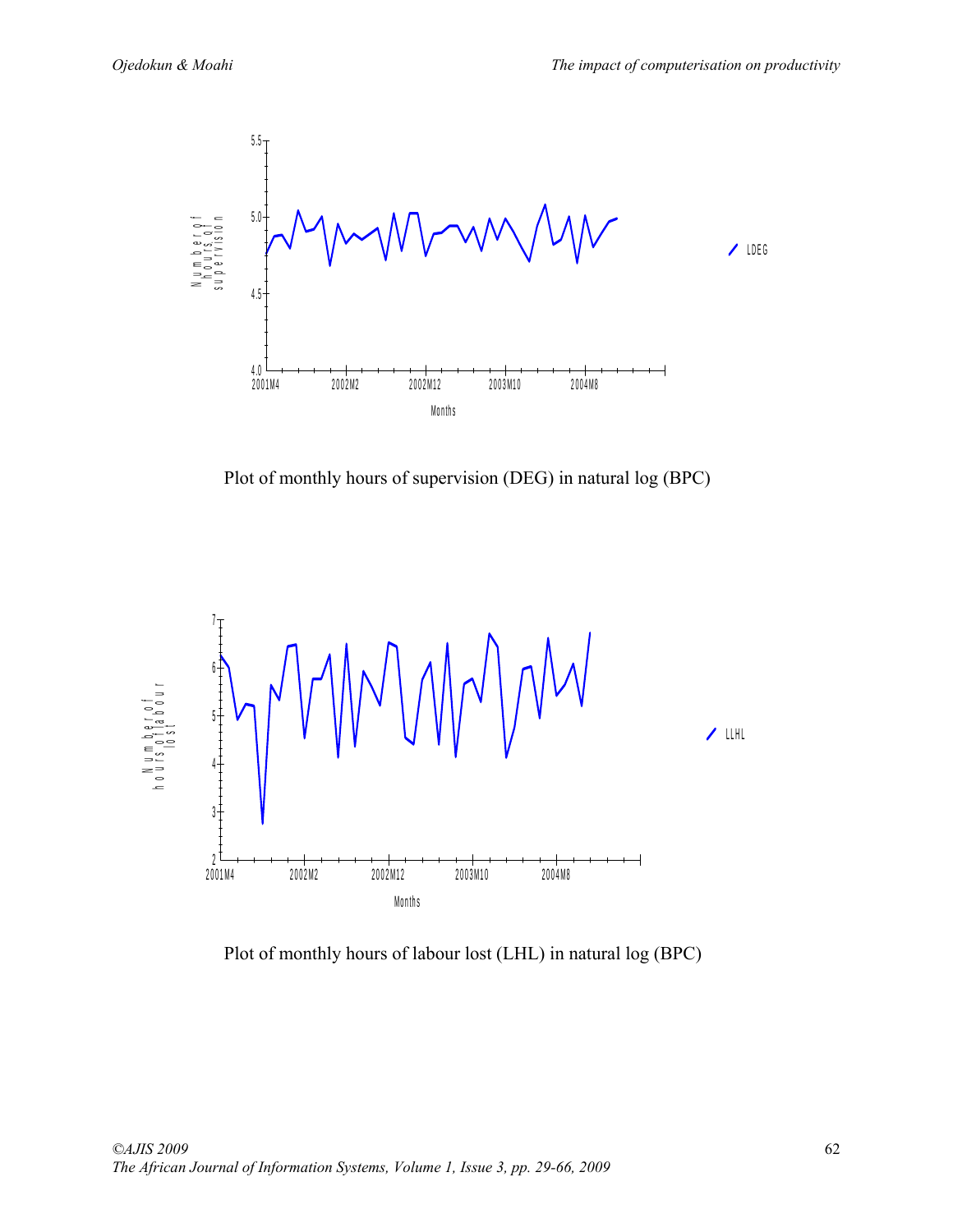

Plot of monthly hours of use of computers (CUH) in natural log (BPC)



Figure 4f: Plot of monthly computer downtime hours (DOWN) in natural log (BPC)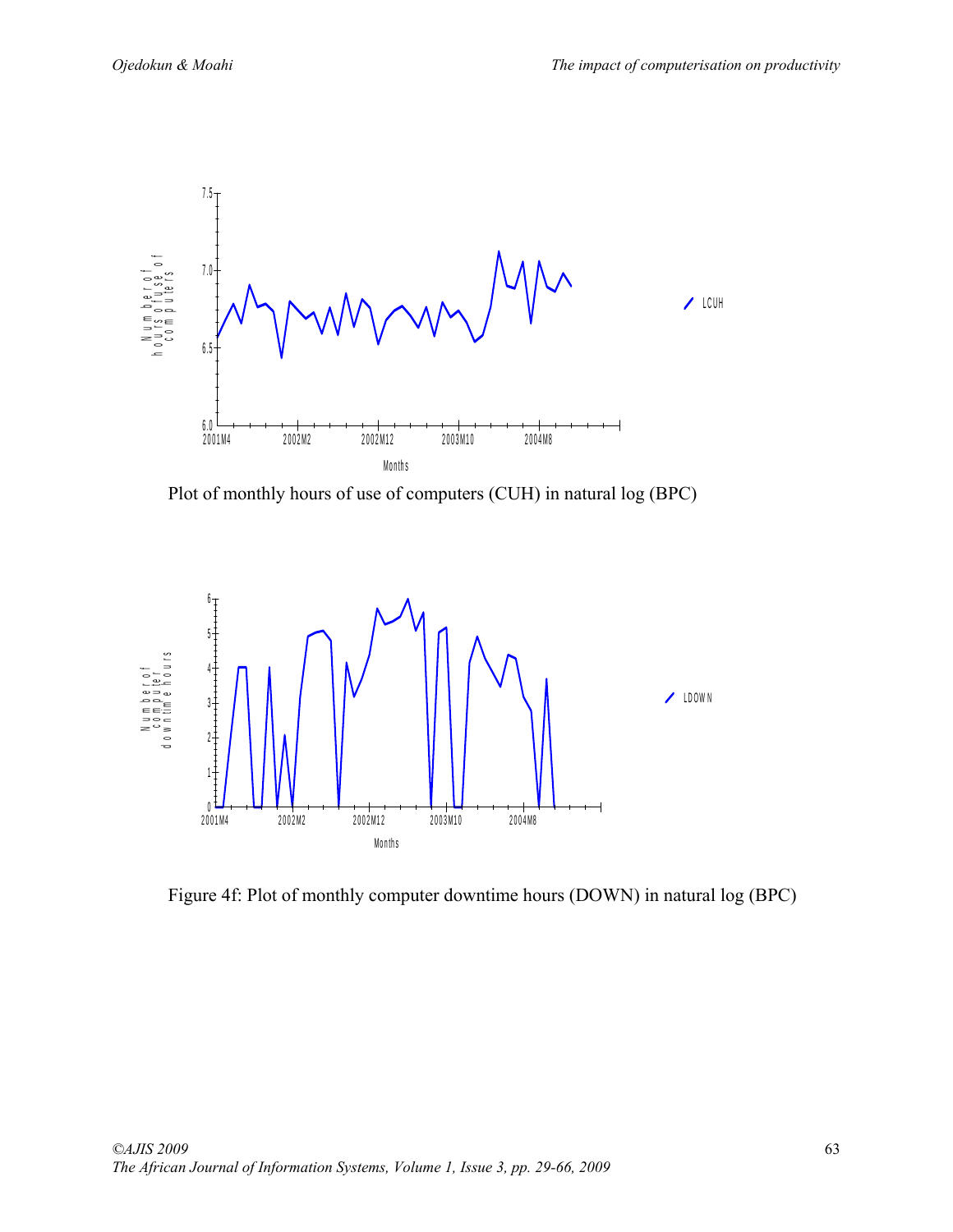



Plot of monthly total bills invoiced (TQB) in natural log (WUC)



Plot of monthly hours of meter reading (MRH) in natural log (WUC)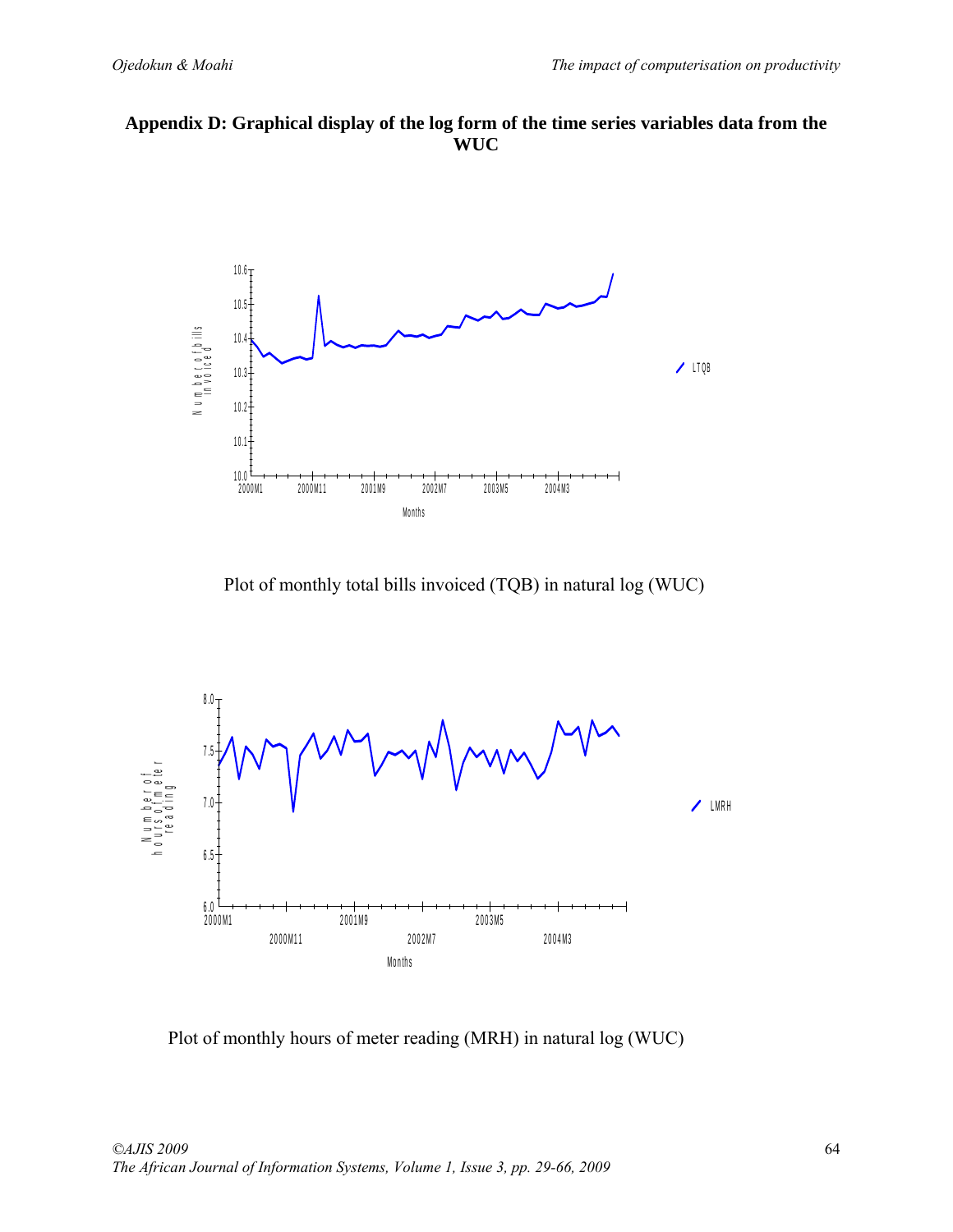

Plot of monthly hours of supervision (DEG) in natural log (WUC)



Plot of monthly hours of labour lost (LHL) in natural log (WUC)